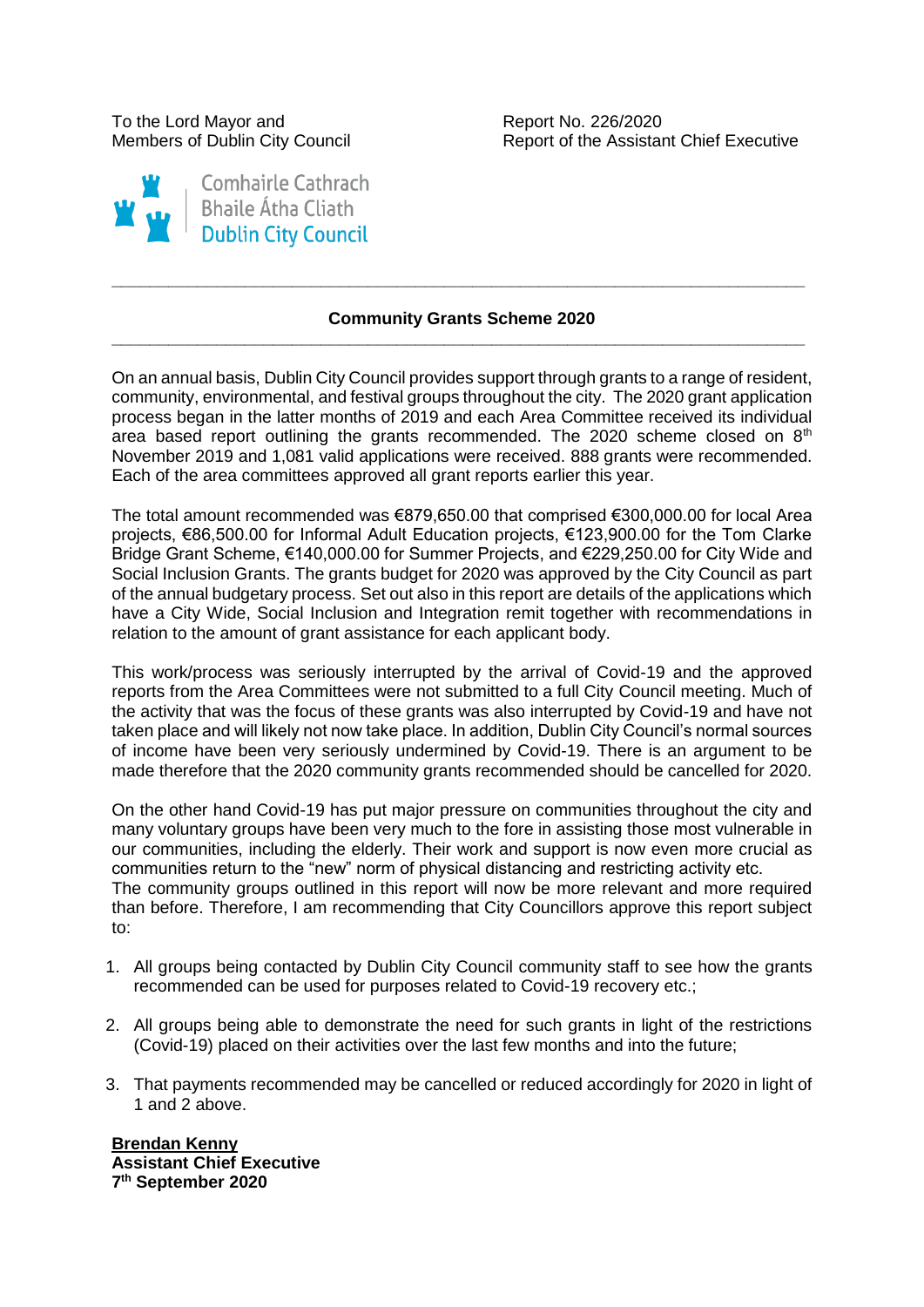# **Overall Proposal for 2020:**

|                                                               | <b>Number of</b><br><b>Applications</b> | <b>Applications</b><br><b>Approved</b> | <b>Amount</b><br><b>Recommended</b> |
|---------------------------------------------------------------|-----------------------------------------|----------------------------------------|-------------------------------------|
| 5 X Areas                                                     | 789                                     | 697                                    | €300,000.00                         |
| <b>City and Social Inclusion</b><br>including Summer Projects | 94                                      | 20                                     | €369,250.00                         |
| <b>Informal Adult Education</b>                               | 156                                     | 129                                    | €86,500.00                          |
| <b>Tom Clarke Bridge</b>                                      | 42                                      | 42                                     | €123,900.00                         |
| <b>Totals</b>                                                 | 1,081.00                                | 888                                    | €879,650.00                         |

# **2020 Community Grants per Category**

| <b>Category</b>                                 | <b>Number Of</b><br><b>Applications</b><br><b>Received</b> | <b>Not</b><br><b>Approved</b> | <b>Approved</b> | % Of Total<br><b>Grants</b> | € Amount<br><b>Recommende</b><br>d |
|-------------------------------------------------|------------------------------------------------------------|-------------------------------|-----------------|-----------------------------|------------------------------------|
| <b>City Wide And Social</b><br><b>Inclusion</b> | 93                                                         | 74                            | 19              | 2.14                        | 229,250.00                         |
| <b>Children And Young</b><br>People             | 110                                                        | 19                            | 91              | 10.25                       | 39,553.00                          |
| Educational                                     | 58                                                         | 11                            | 47              | 5.29                        | 25,195.00                          |
| Environmental                                   | 197                                                        | 8                             | 189             | 21.28                       | 84,928.00                          |
| Festival/Event                                  | 104                                                        | 18                            | 86              | 9.68                        | 39,506.00                          |
| <b>Older Persons</b>                            | 95                                                         | 7                             | 88              | 9.91                        | 30,924.00                          |
| People With<br><b>Disabilities</b>              | 10                                                         | 3                             | $\overline{7}$  | 0.79                        | 2,987.00                           |
| Recreation                                      | 184                                                        | 20                            | 164             | 18.47                       | 65,720.00                          |
| Social Inclusion &<br>Integration               | 31                                                         | 6                             | 25              | 2.82                        | 11,187.00                          |
| <b>Informal Adult</b><br>Education              | 156                                                        | 27                            | 129             | 14.53                       | 86,500.00                          |
| Tom Clarke Bridge                               | 42                                                         |                               | 42              | 4.73                        | 123,900.00                         |
| <b>Summer Projects</b>                          |                                                            |                               |                 | 0.11                        | 140,000.00                         |
| <b>Totals</b>                                   | 1,081                                                      | 193                           | 888             | 100%                        | 879,650.00                         |

| <b>AREA</b>          | 2019 allocation | 2020 allocation |
|----------------------|-----------------|-----------------|
| <b>North West</b>    | €82,375.00      | €60,000.00      |
| <b>North Central</b> | €56,500.00      | €60,000.00      |
| South Central        | €56,500.00      | €50,000.00      |
| South East           | €63,500.00      | €70,000.00      |
| Central              | €41,125.00      | €60,000.00      |
| <b>Totals</b>        | €300,000.00     | €300,000.00     |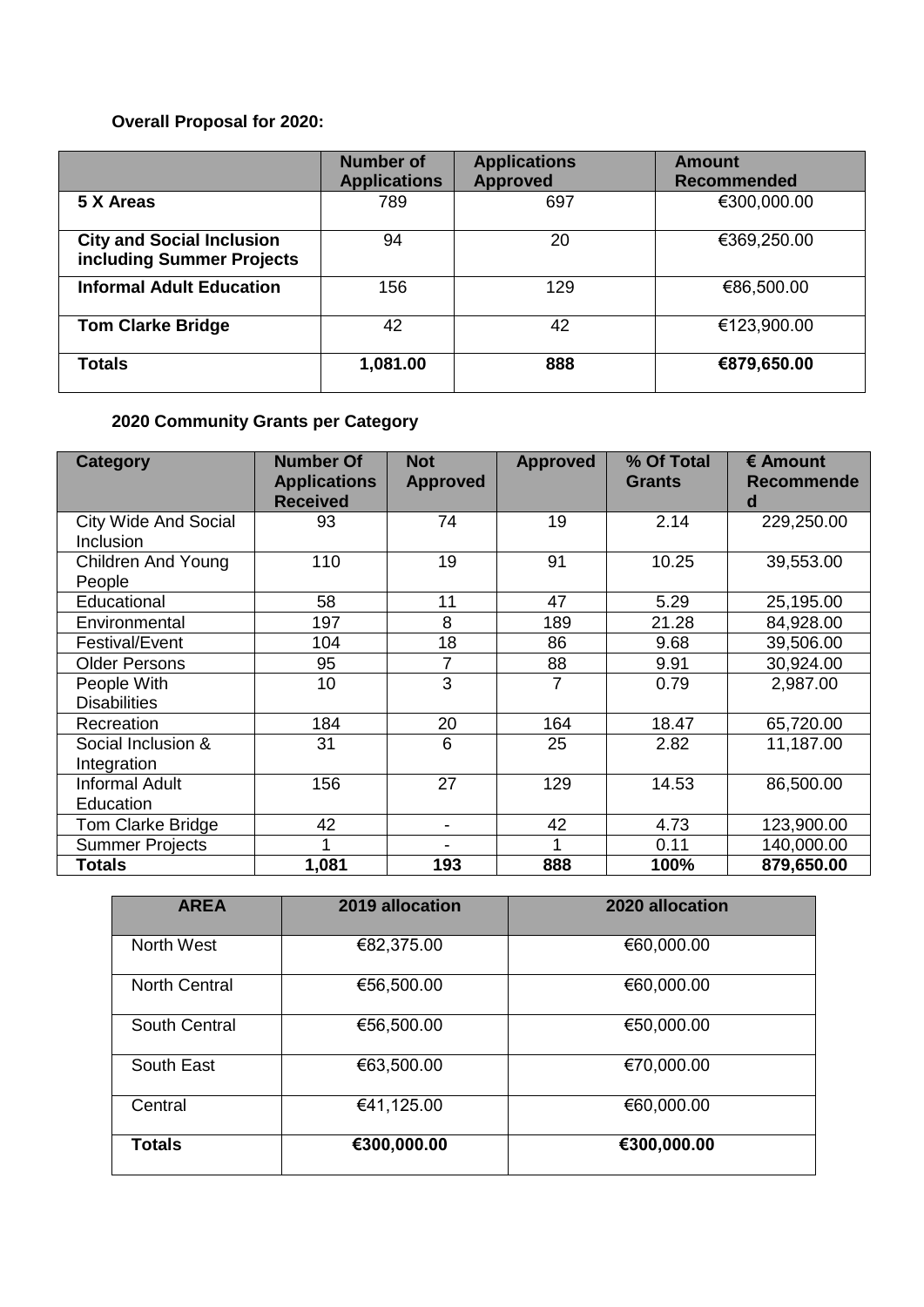# **CITY WIDE PROJECTS AND SOCIAL INCLUSION GRANTS**

# **1. Summer Projects**

Crosscare manages the city's summer projects that are run by voluntary organizations on behalf of Dublin City Council. These summer projects have made a major contribution to youth development over the years. It is estimated that over 45 voluntary summer projects will take place citywide this summer catering for up to 10,000 children and with close to 1,500 workers. The Council's Community and Social Development staff will maintain close links with Crosscare and will assure that the highest standards in relation to both the range and extent of activities and childcare protection are maintained. Dublin City Council will manage the budget for the nonvoluntary organizations of €50,000.

#### **Amount of grant assistance recommended for Crosscare is €90,000.00 DCC Summer projects €50,000, overall €140,000.00**

### **2. FamiliBase**

The Base, Ballyfermot Youth Centre and Childcare Facility Ltd and Familscope Ltd merged in March of 2014 and T/A Familibase. This was a survival strategy to secure vital frontline service delivery in the community. The merged organization delivers evidence based and informed programmes to parents, children, young people and families that support development across a number of areas e.g.: personal development, social development, emotional management/regulation, behaviour management, educational development and general wellbeing.

#### **Amount of grant assistance recommended €86,250.00**

# **3. St Ultans Childcare Project**

St Ultans works with the children and the community in the Cherry Orchard area. The work of St Ultans aims to break disadvantage through education and by providing an early intervention service. This grant enables St Ultans to run a campus that supports 500 children, their families and the community on a daily basis. The service is open 5 days a week, 48 weeks a year with a staff of 80 people.

#### **Amount of grant assistance recommended €50,000.00**

# **4. Age Action Ireland Limited**

"Getting started" is a project designed to develop the IT skills of residents of Dublin City Council's sheltered housing schemes. Training courses are co-ordinated by Age Action Ireland locations throughout the city using a team of more than one hundred volunteer trainers. Training is not limited to sheltered housing residents and older persons from the communities surrounding the complexes are encouraged to attend. In addition to the training provided there is a demand for more advanced courses in the use of mobile phones, tablets**,** digital cameras etc. Age Action Ireland provides this where possible.

# **Amount of grant assistance recommended €31,250.00**

#### **5. The Fingal Centre**

The Fingal Centre provides community, family and employment support services to the people of Finglas and surrounding areas. This grant will enable the centre to support development outreach work with the Traveller Community in the Area. **Amount of grant assistance recommended €20,000.00**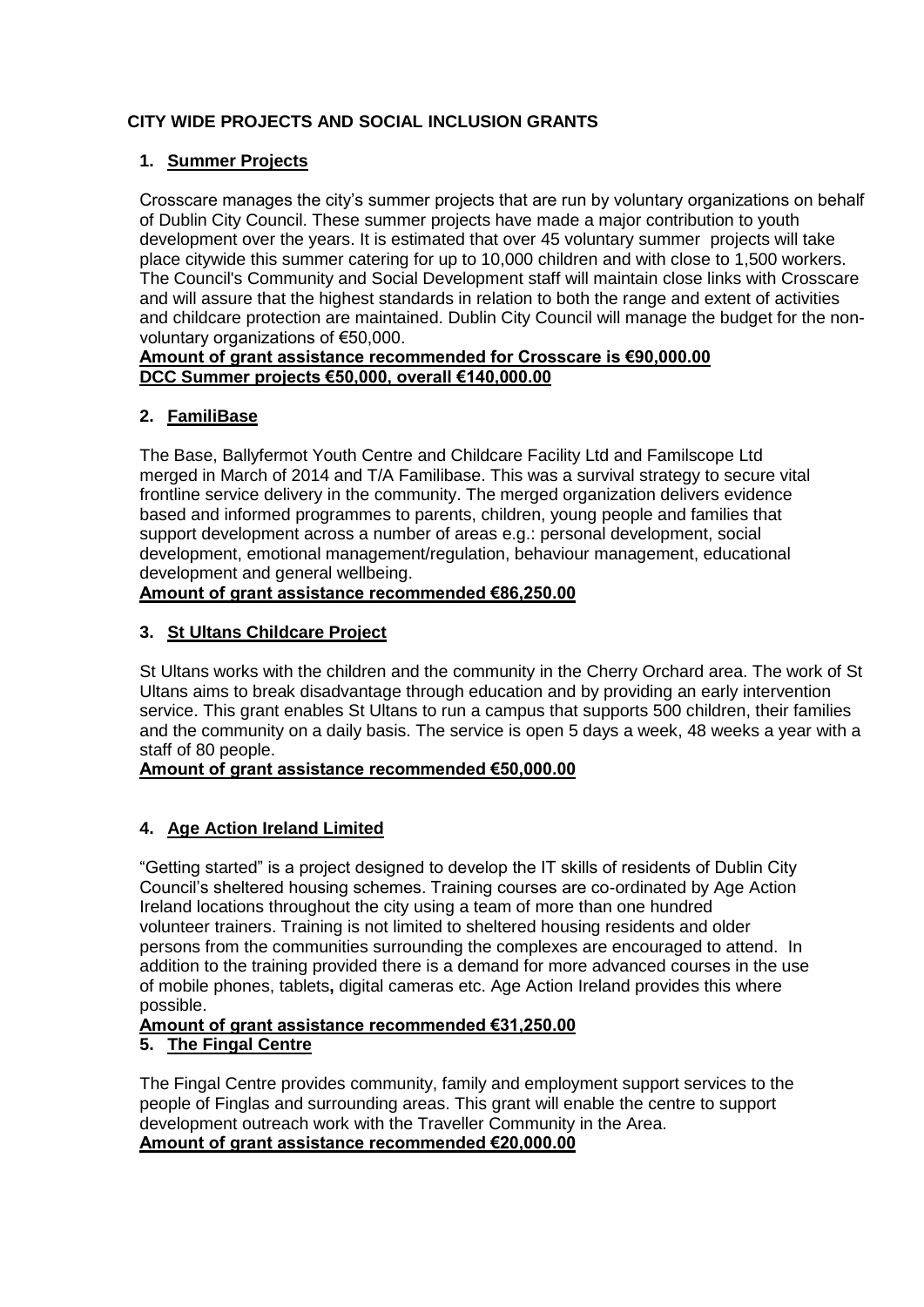# **6. Cavan Centre**

This centre has been in operation for over 30 years and provides a residential resource to support youth and community in marginalized and disadvantaged communities through a community development process. Through their "empowering communities" programme the centre provides invaluable educational, recreational and training experiences for participants who otherwise might not have such opportunities. It is anticipated that over 200 groups from the wider city area will avail of the resource in 2020.

## **Amount of grant assistance recommended €15,000.00**

## **7. Dublin Community Games**

Dublin City Council has been supporting the Dublin Community Games for many years. It provides many opportunities for children to engage in sporting activities, some of whom may progress to participate in their chosen sports at a more competitive level. **Amount of grant assistance recommended €5,000.00**

### **8. St. Agnes Community Centre for Music and the Arts in Crumlin (CCMA)**

The CCMA provides a platform for the entire community to have access to music and the arts. There are over 400 children and 100 adults involved in the centre. This grant will enable the CCMA develop the centre and it's musical and artistic programme. **Amount of grant assistance recommended €5,000.00**

#### **9. Lantern Centre**

The Lantern Centre works to bridge the cultural and religious differences in our city and the hope is to facilitate the emergence of a society that is multicultural in purpose and composition. This grant is to enable the centre to continue its support to the various groups who use their space. **Amount of grant assistance recommended €4,000.00**

#### **10. Young Social Innovators (YSI)**

YSI encourages, motivates and creates new opportunities for young people to actively participate in the world around them. This grant will go towards the YSI event 'Speak Out' to be held in the Mansion House, attendees will be about 400. **Amount of grant assistance recommended €3,000.00**

#### **11. Amal Women's Association**

The Amal Women's Association works with women who use the Dublin Mosque and who may feel isolated and voiceless in their community. The grant will fund Informal Adult Education courses, information seminars and training programmes for adult women and men, teenagers and children and will incorporate subjects such as personal development, civic consciousness, computers, parenting, and English language. **Amount of grant assistance recommended €2,530.00**

#### **12. Headway Ireland Ltd**

Headway's aim is to bring positive changes into the lives of those affected by an acquired brain injury. This Informal Adult Education grant will enable the organization to facilitate their clients engage in 1) the Re-Integration Service in Dublin by participating in their Better Health Education Project. 2) Art Classes and 3) Dance workshops.

#### **Amount of grant assistance recommended €2,160.00**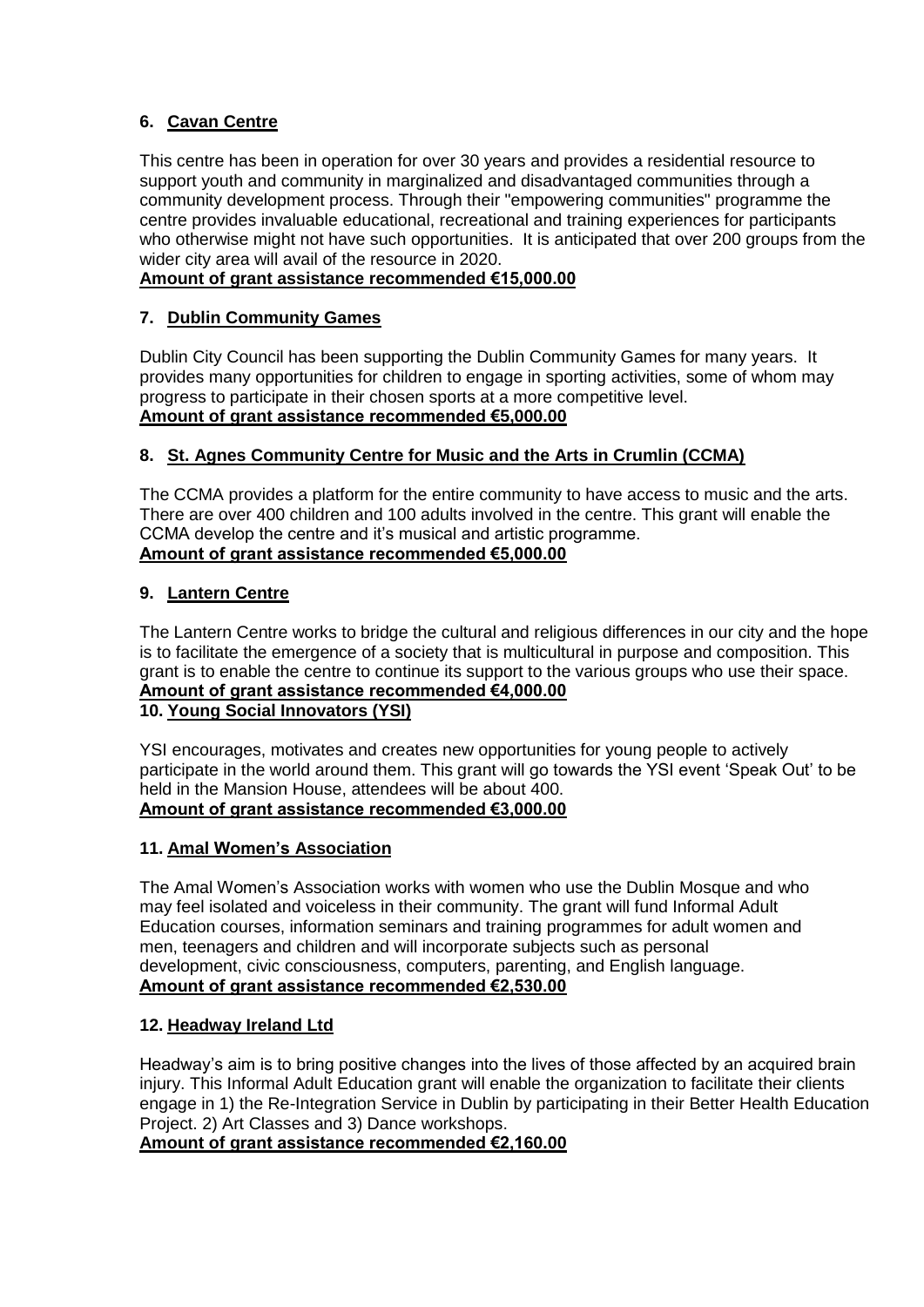# **13. Africa Solidarity Centre Ltd.**

The Africa Centre aims to facilitate the meaningful inclusion of all people of African descent in all aspects of life in Ireland. This grant will help fund an Africa Diaspora Community Seminars for people from the African Diaspora to promote cultural diversity and integration. **Amount of grant assistance recommended €2,000.00**

# **14. The Salvation Army**

The Salvation Army provides emergency, short and long-term accommodation for men and women who are homeless and support to various people in the community such as migrants. This grant will enable them to provide a series of English Classes for migrants so that they can better integrate into Irish Society.

# **Amount of grant assistance recommended €1,620.00**

### **15. The Sanctuary Runners**

The Sanctuary Runners is a national movement that enables Irish residents to run alongside people living in direct provision. There are over 200 Irish resident members in Dublin with up to 100 asylum seekers participating. This grant is to enable them to buy good quality running shoes for the members living in direct provision.

#### **Amount of grant assistance recommended €1,500.00**

### **16. Dublin Community Growers**

Dublin Community Growers is a network of Community Gardeners who meet on a monthly basis to discuss community gardening projects in the city and to provide supports to community gardening groups. This grant will enable them to carry out events throughout the year such as training workshops and information sessions on all aspects of gardening that will take place in various community gardens in the city.

#### **Amount of grant assistance recommended €1,250.00**

# **17. Compadrito Tango**

Compadrito Tango is a community group that runs regular social dance classes for adults from various different countries. This grant will go towards the  $17<sup>th</sup>$  Argentine Culture and Tango festival of dance, which will be open to all members of the public and held over a four day period in Dublin.

#### **Amount of grant assistance recommended €1,000.00**

# **18. Polish Community Centre 'Biblary'**

This group provides a Community Centre as a focal point for advance education and information and a library service in order to improve the living and working conditions of immigrants residing in Ireland. This grant will go towards the group's programme of workshops exploring the traditions to be shared by Irish and other nationalities.

### **Amount of grant assistance recommended €1,000.00**

# **19. Dublin City Volunteer Centre**

Dublin City Volunteer Centre is the one-stop shop for volunteering in the Dublin City Council area. They provide support and encouragement to people and organisations who wish to contribute to society through good practice volunteering. This grant will enable them to facilitate their annual Volunteer Fair where over 400 people and 40 organisations will participate. **Amount of grant assistance recommended €1,000.00**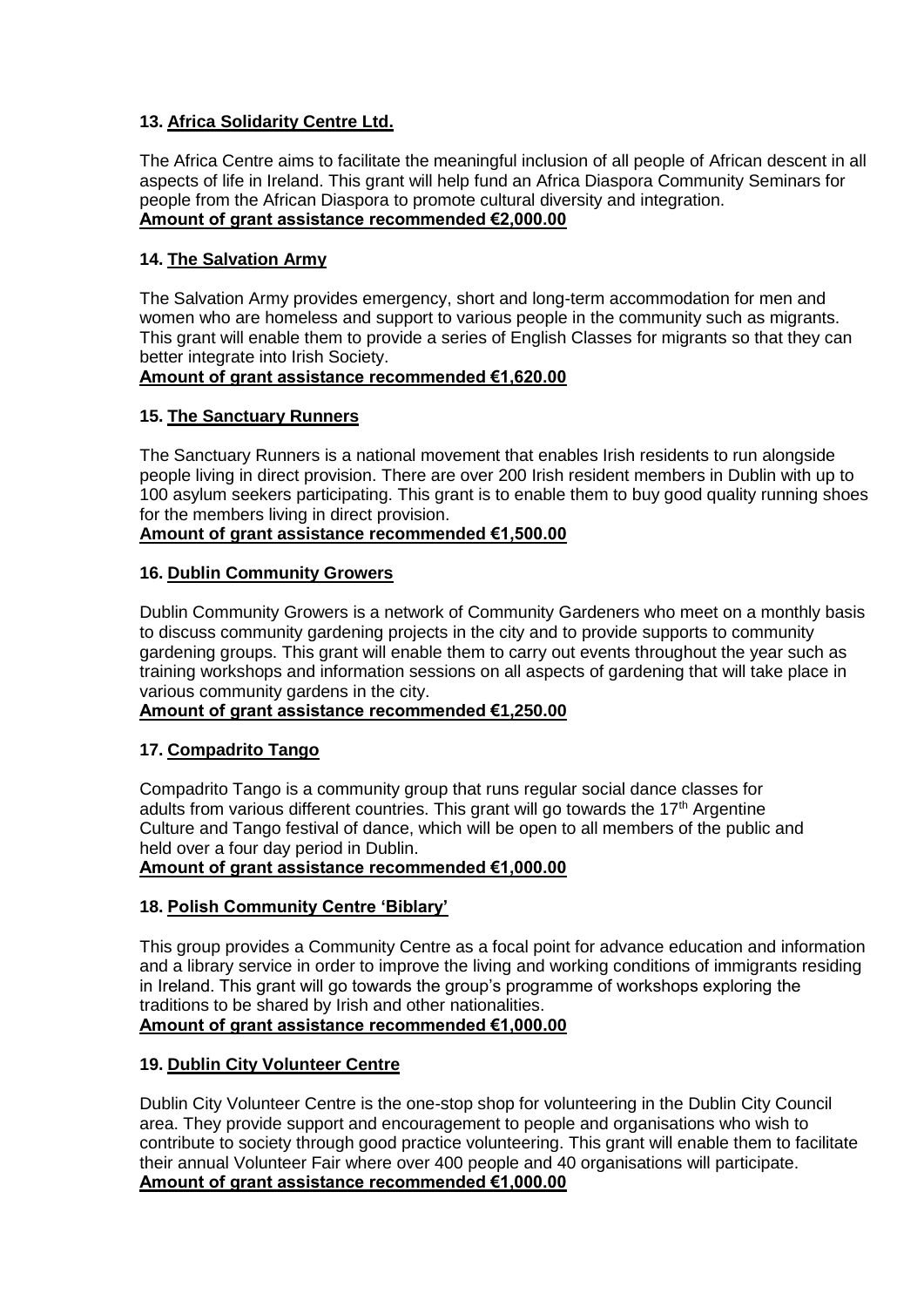# **20. Dublin Simon Community**

Dublin Simon Community provide services for homeless people such as accommodation, specialist health and treatment services, soup runs and rough sleeper teams. This Informal Adult Education grant will enable them to expand the Literacy and Personal Development strand of their services.

#### **Amount of grant assistance recommended €810.00**

# **21. Bulgarian Educational and Cultural Centre School Azbuka**

This group aims to promote the integration and social inclusion of migrants from Bulgaria through education and other activities. This Informal Adult Education grant will enable them to provide Adult Bulgarian Dancing Classes, the dancing group performs at events held by the Bulgarian Diplomatic Corpse.

#### **Amount of grant assistance recommended €810.00**

### **22. AMBI- Brazilian Mothers Association in Ireland**

Ambi aims to integrate the Brazilian Families living in Dublin and Ireland. They run weekly Portuguese and English language classes. This Informal Adult Education grant will enable them to continue with their activities.

#### **Amount of grant assistance recommended €810.00**

#### **23. The Irish Model Soldier Society**

The Irish Model Soldier Society promotes interest in the art of model making and painting of miniatures. This grant will enable the society to promote itself through its web site thus encouraging new membership.

#### **Amount of grant assistance recommended €500.00**

#### **24. Open Spectrum**

Open Spectrum provide after school activities for children with autism. This grant will enable them to organise a kayaking activity at Surf dock in the Grand Canal Dock Yard. **Amount of grant assistance recommended €500.00**

#### **25. Dublin Afternoon Indoor Bowling League**

There are over 30 clubs affiliated to the Indoor Bowling League who promote and organize Indoor Bowling competitions for older persons in the communities. This grant will enable the Indoor Bowling League to continue with their activities. **Amount of grant assistance recommended €500.00**

#### **26. Mother Tongues**

Mother Tongues is a voluntary organization that offers support to families raising bilingual children. This grant will enable them to support 12 meetings of the Bi Lingual and Multi Lingual families network.

**Amount of grant assistance recommended €500.00**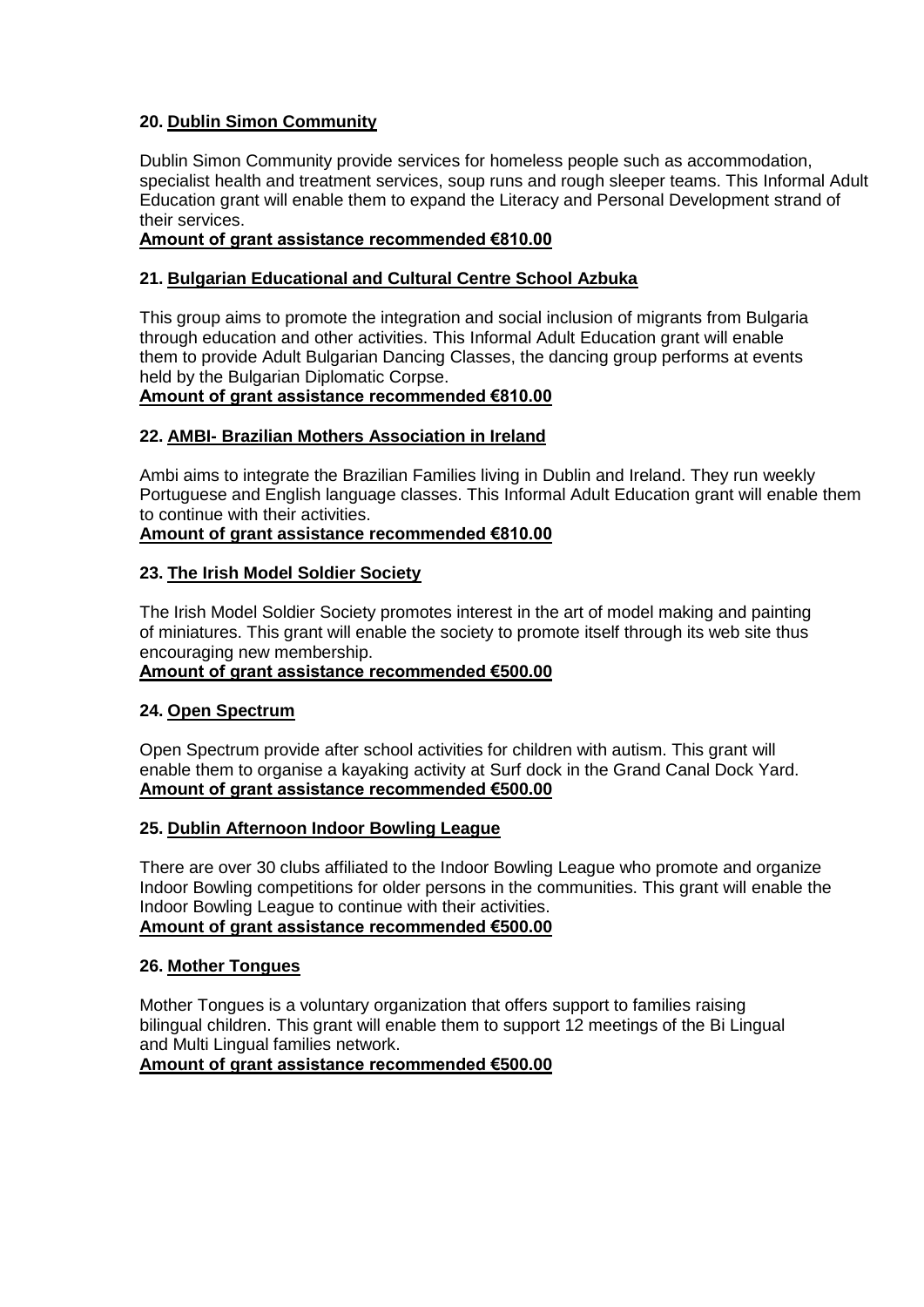# **SOUTH EAST AREA COMMUNITY GRANTS 2020**

| <b>Number</b> | <b>Group Name</b>                                     | <b>Category</b>            | <b>Amount</b> |
|---------------|-------------------------------------------------------|----------------------------|---------------|
|               |                                                       | Children / Young           |               |
| CG_2020_132   | 1st Port of Dublin Sea Scouts Ringsend                | People                     | 250.00        |
|               |                                                       | Children / Young           |               |
| CG_2020_1040  | 45th Mount Argus Scout Group                          | People                     | 350.00        |
| CG_2020_808   | 61st Merchants Quay Scout Group                       | Children / Young<br>People | 750.00        |
|               | <b>Addiction Response Crumlin CLG</b>                 | Social Inclusion           |               |
| CG 2020 1021  |                                                       |                            | 400.00        |
| CG 2020 830   | Arnott Street Curzon Street Party Cttee               | Festival / Event           | 350.00        |
| CG_2020_401   | <b>ASD Parent Support Group</b>                       | Children / Young<br>People | 350.00        |
| CG 2020 374   | Association of Residents of Terenure                  | Festival / Event           | 350.00        |
| CG 2020 234   | Ballsbridge/Donnybrook/ Sandy. Historical             | Educational                | 350.00        |
|               | <b>Beech Hill Residents Association</b>               |                            |               |
| CG_2020_280   | <b>Beech Hill Residents Environmental</b>             | Recreation                 | 400.00        |
| CG 2020 279   | Committee                                             | Environmental              | 300.00        |
| CG_2020_278   | <b>Beech Hill Voluntary Committee</b>                 | Festival / Event           | 400.00        |
| CG_2020_934   | <b>Beggars Bush Court</b>                             | <b>Older Persons</b>       | 350.00        |
| CG_2020_844   | <b>Bishop Street</b>                                  | Festival / Event           | 400.00        |
| CG 2020 161   | <b>Blarney Park Community Garden</b>                  | Environmental              | 450.00        |
| CG_2020_108   | <b>Brickfield Drive Residents Association</b>         | <b>Older Persons</b>       | 350.00        |
| CG_2020_978   | <b>Brighton Square Community Garden</b>               | Environmental              | 350.00        |
| CG 2020 1044  | <b>Brighton Square Community Garden</b>               | Environmental              | 500.00        |
|               |                                                       | Children / Young           |               |
| CG_2020_345   | <b>Bru Youth Service</b>                              | People                     | 750.00        |
|               | <b>Buion Maria Repartrice Ringsend Girl</b>           | Children / Young           |               |
| CG_2020_937   | Guides                                                | People                     | 300.00        |
|               | <b>Buion Maria Repartrice Ringsend Girl</b>           | Children / Young           |               |
| CG_2020_939   | Guides<br><b>Buion Maria Repartrice Ringsend Girl</b> | People<br>Children / Young | 300.00        |
| CG_2020_938   | Guides                                                | People                     | 300.00        |
| CG_2020_99    | <b>Bushy Park Market</b>                              | Festival / Event           | 550.00        |
| CG_2020_1080  | Cairde Mologa                                         | Educational                | 750.00        |
| CG_2020_960   | Cara Ladies Club                                      | Recreation                 | 300.00        |
|               |                                                       | Recreation                 |               |
| CG_2020_955   | <b>Carmelite Community Centre</b>                     | Children / Young           | 400.00        |
| CG_2020_974   | <b>Catherine McCauley NS</b>                          | People                     | 500.00        |
|               | Catholic Men's and Women's Society of                 |                            |               |
| CG_2020_958   | Ireland                                               | Educational                | 350.00        |
| CG_2020_316   | <b>Centre Circle Group</b>                            | Environmental              | 500.00        |
|               |                                                       | Children / Young           |               |
| CG_2020_961   | <b>Charlemont Breakfast Club</b>                      | People                     | 300.00        |
| CG_2020_948   | <b>Charlemont Court Senior Citizens Complex</b>       | <b>Older Persons</b>       | 300.00        |
| CG_2020_954   | <b>Charlemont Men's Group</b>                         | Recreation                 | 300.00        |
|               | Circle/ Friends Women's Group/                        |                            |               |
| CG_2020_970   | <b>Charlemont St</b>                                  | Recreation                 | 300.00        |
| CG_2020_1051  | Clay Youth Project see 1045                           | Festival / Event           | 750.00        |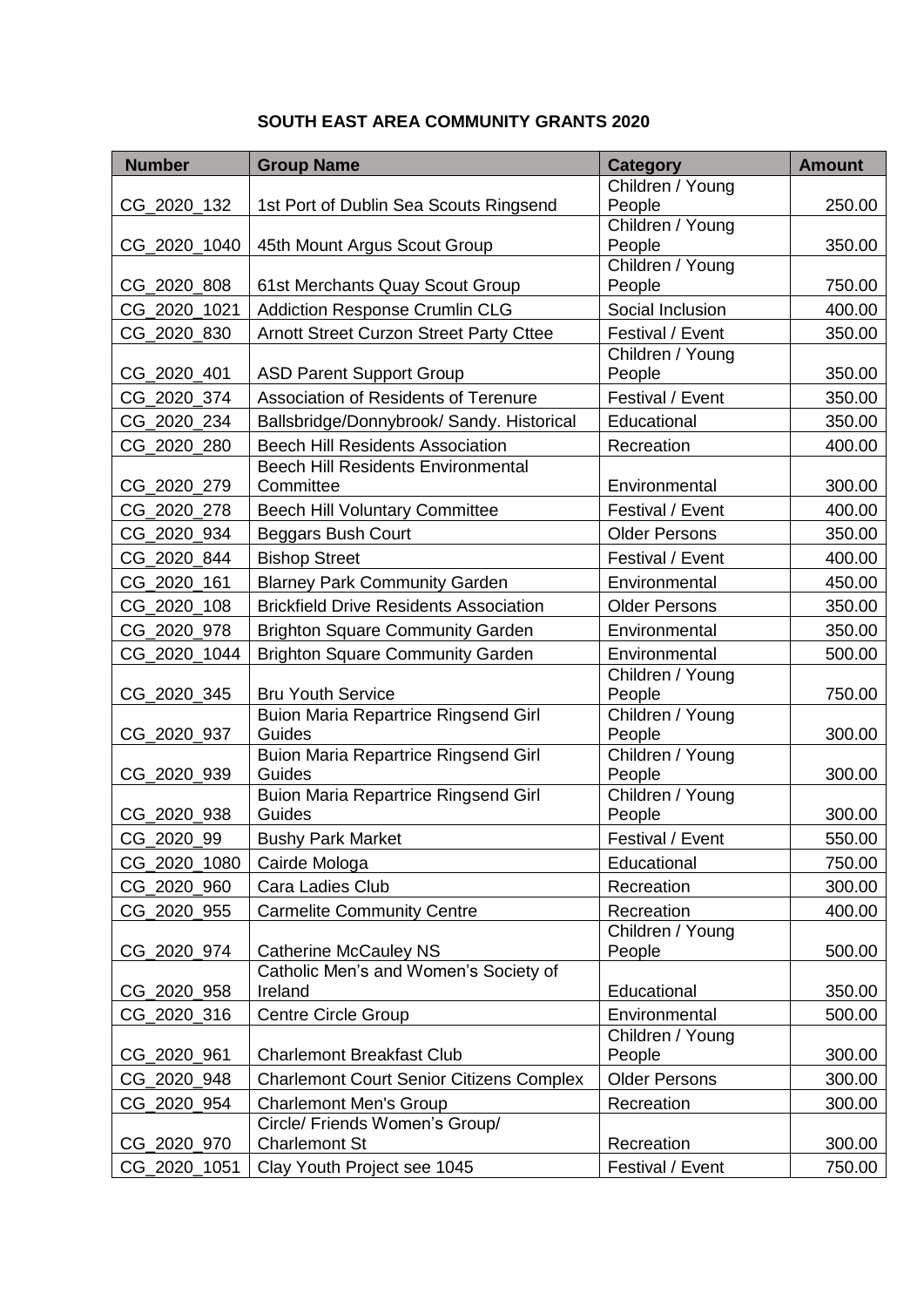| CG 2020 940  | Club Chonradh na Gaeilge                      | Recreation                     | 400.00   |
|--------------|-----------------------------------------------|--------------------------------|----------|
|              | Coiste Chontae Atha Cliath de chid            | Children / Young               |          |
| CG_2020_1046 | Chonradh ns                                   | People                         | 350.00   |
| CG 2020 282  | Community Services, Sandymount,<br>Irishtown, | Educational                    | 250.00   |
| CG_2020_971  | <b>Conway Court Residents Association</b>     | Environmental                  | 400.00   |
| CG_2020_364  | Crumlin & District Active Retirement Ass.     | Recreation                     | 350.00   |
| CG_2020_920  | Crumlin Community Clean up                    | Environmental                  | 450.00   |
| CG_2020_113  | <b>Crumlin Senior Citizens</b>                | <b>Older Persons</b>           | 350.00   |
| CG_2020_306  | <b>Crumlin Stroke Survivors Support Group</b> | Recreation                     | 350.00   |
| CG_2020_1015 | Crumlin Walkinstown Local Forum               | Festival / Event               | 800.00   |
| CG_2020_963  | <b>D2FC 7Aside Football</b>                   | Recreation                     | 350.00   |
| CG_2020_1050 | <b>D4 DRAMA</b>                               | Festival / Event               | 500.00   |
| CG_2020_1037 | Dartmouth & Social Residents Group            | Festival / Event               | 500.00   |
| CG_2020_441  | Dartmouth Square Environmental Group          | Environmental                  | 400.00   |
| CG 2020 440  | Dartmouth Square Residents Association        | Environmental                  | 400.00   |
|              | <b>Dodder Action</b>                          |                                | 500.00   |
| CG_2020_60   |                                               | Environmental                  |          |
| CG_2020_152  | Donnybrook Active Retirement                  | <b>Older Persons</b>           | 350.00   |
| CG_2020_344  | Donnybrook Céilí Club                         | Recreation<br>Children / Young | 300.00   |
| CG_2020_114  | Donnybrook Scout Group                        | People                         | 350.00   |
| CG_2020_968  | Donnybrook Tidy Towns                         | Environmental                  | 1,300.00 |
| CG_2020_1035 | <b>Dunville Avenue Traders</b>                | Environmental                  | 400.00   |
| CG_2020_1062 | Evergreen Club                                | <b>Older Persons</b>           | 350.00   |
| CG_2020_1059 | Evergreen Mother & Toddler Croup              | Children / Young<br>People     | 400.00   |
| CG 2020 1043 | Fair in the Square                            | Festival / Event               | 700.00   |
| CG_2020_931  | <b>Friends of Green Spaces</b>                | Environmental                  | 400.00   |
| CG_2020_959  | <b>Gateway Mental Health</b>                  | Recreation                     | 500.00   |
| CG_2020_50   | George Reynolds Residents Association         | Environmental                  | 500.00   |
| CG_2020_52   | Greenlea Parkmore Street Party                | Festival / Event               | 350.00   |
| CG_2020_82   | Harold's Cross Ladies Club                    | <b>Older Persons</b>           | 350.00   |
|              | Harold's Cross village Community Council      |                                |          |
| CG_2020_307  | <b>CLG</b>                                    | Festival / Event               | 700.00   |
| CG_2020_1057 | Harolds Cross Youth Club                      | Children / Young<br>People     | 350.00   |
| CG_2020_309  | <b>Herberton Drive Association</b>            | Festival / Event               | 350.00   |
| CG_2020_109  | <b>Heskin Court Environment Group</b>         | Environmental                  | 350.00   |
| CG_2020_18   | <b>Highfield Grove Residents Association</b>  | Environmental                  | 400.00   |
| CG_2020_1030 | I Love Terenure 2030-Tram History Project     | Educational                    | 2,400.00 |
| CG_2020_233  | Integrated Women of Dublin 12.                | Recreation                     | 350.00   |
| CG_2020_6    | Intrepidus Stage School                       | Recreation                     | 400.00   |
| CG_2020_1054 | <b>Involve Autism</b>                         | Festival / Event               | 350.00   |
| CG_2020_980  | Irishtown Stage School                        | Recreation                     | 350.00   |
| CG_2020_1042 | Iveagh Gardens Residents Association          | Festival / Event               | 350.00   |
| CG_2020_1053 | <b>KB Art Group</b>                           | <b>Older Persons</b>           | 350.00   |
| CG_2020_966  | Lansdowne Park Friends of green spaces        | Environmental                  | 400.00   |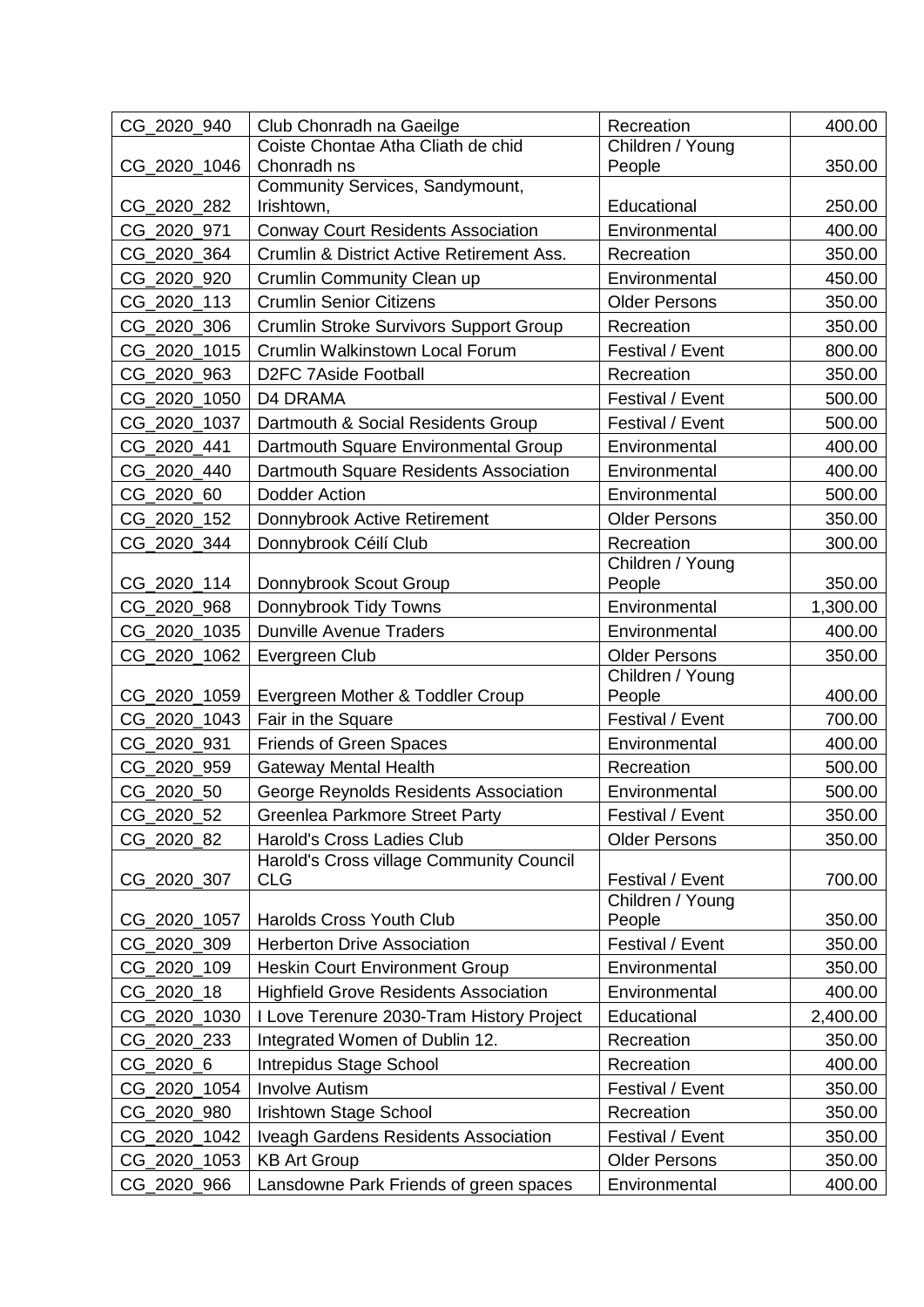| Leinster Cricket Club<br>CG_2020_195<br>Recreation                                         | 400.00 |
|--------------------------------------------------------------------------------------------|--------|
| CG 2020 953<br>Leo Fitzgerald House Residents<br>Recreation                                | 400.00 |
| CG_2020_393<br><b>Lombard Street West Street Party</b><br>Festival / Event                 | 350.00 |
| Lower Kimmage Road Residents                                                               |        |
| CG 2020 989<br>Association<br>Social Inclusion                                             | 350.00 |
| CG_2020_947<br><b>Marian College Musical Society</b><br>Recreation                         | 350.00 |
| CG_2020_313<br>Milltown Parish Pastoral Centre<br><b>Older Persons</b>                     | 600.00 |
| Mount Argus & Church Park Res.<br>CG_2020_48<br>Association<br>Festival / Event            |        |
| <b>Older Persons</b>                                                                       | 350.00 |
| CG_2020_341<br><b>Mount Argus Senior Citizens</b><br>Mount Drummond and District Residents | 350.00 |
| CG_2020_91<br>Ass.<br>Environmental                                                        | 350.00 |
| CG 2020 221<br>Northbrook Avenue Environmental Group<br>Environmental                      | 400.00 |
| CG_2020_222<br>Northbrook Avenue Community Group<br>Festival / Event                       | 400.00 |
| CG_2020_984<br>Our Lady's Hospice & Care Services<br>Educational                           | 600.00 |
| CG_2020_443<br><b>Oxford Court Environmental Group</b><br>Environmental                    | 300.00 |
| CG_2020_990<br>Palmerston Grove Residents Association<br>Environmental                     | 400.00 |
| CG_2020_1064<br><b>Parents Book Club</b><br>Educational                                    | 350.00 |
| CG 2020 1066<br>Recreation<br><b>Parents Film Club</b>                                     | 350.00 |
| CG_2020_962<br>Environmental<br>Portobello and St Kevins Tidy Towns Ass.                   | 500.00 |
| <b>Railway Union Bowling Club</b><br>CG_2020_956<br>Recreation                             | 500.00 |
| CG_2020_951<br><b>Railway Union Cricket Club</b><br>Social Inclusion                       | 350.00 |
| CG_2020_952<br>Railway Union Hockey Club<br>Recreation                                     | 350.00 |
| CG_2020_305<br>Ranelagh Active Retirement<br><b>Older Persons</b>                          | 350.00 |
| CG_2020_184<br>Ranelagh Close Residents Association<br>Environmental                       | 400.00 |
| CG_2020_438<br>Ranelagh Mens Shed<br><b>Older Persons</b>                                  | 400.00 |
| CG_2020_439<br><b>Ranelagh Tidy Towns</b><br>Environmental                                 | 900.00 |
| CG_2020_157<br>Rathgar Active Retirement Association<br><b>Older Persons</b>               | 350.00 |
| CG_2020_1067<br><b>Rathgar Business Association</b><br>Festival / Event                    | 750.00 |
| CG_2020_112<br><b>Rathgar Ladies Club</b><br>Recreation                                    | 350.00 |
| CG_2020_240<br>Rathgar Meals on Wheels<br><b>Older Persons</b>                             | 350.00 |
| CG 2020 1041<br>Rathmines & Rathgar Musical Society<br>Recreation                          | 350.00 |
| CG_2020_134<br><b>Rathmines Active Retirement Association</b><br><b>Older Persons</b>      | 250.00 |
| <b>Rathmines Chess Club</b><br>CG_2020_1056<br>Recreation                                  | 250.00 |
| CG_2020_225<br>Rathmines Initiative<br>Environmental                                       | 450.00 |
| Rathmines/Rathgar/ Ranelagh Historical                                                     |        |
| Educational<br>CG 2020 1065<br>Society                                                     | 350.00 |
| Raytown Angling Club<br>CG_2020_964<br>Recreation                                          | 300.00 |
| Realtoga Preschool and Afterschool<br>Educational<br>CG_2020_930                           | 350.00 |
| Children / Young                                                                           |        |
| <b>RICC Breakfast Club</b><br>CG_2020_991<br>People<br>Children / Young                    | 350.00 |
| RICC Cinema Club<br>CG_2020_992<br>People                                                  | 350.00 |
| CG_2020_994<br><b>RICC Gardening Club Mens Shed</b><br>Recreation                          | 500.00 |
| CG_2020_983<br><b>RICC May Day Festival</b><br>Festival / Event                            | 500.00 |
| CG_2020_993<br><b>RICC Radio</b><br>Educational                                            | 500.00 |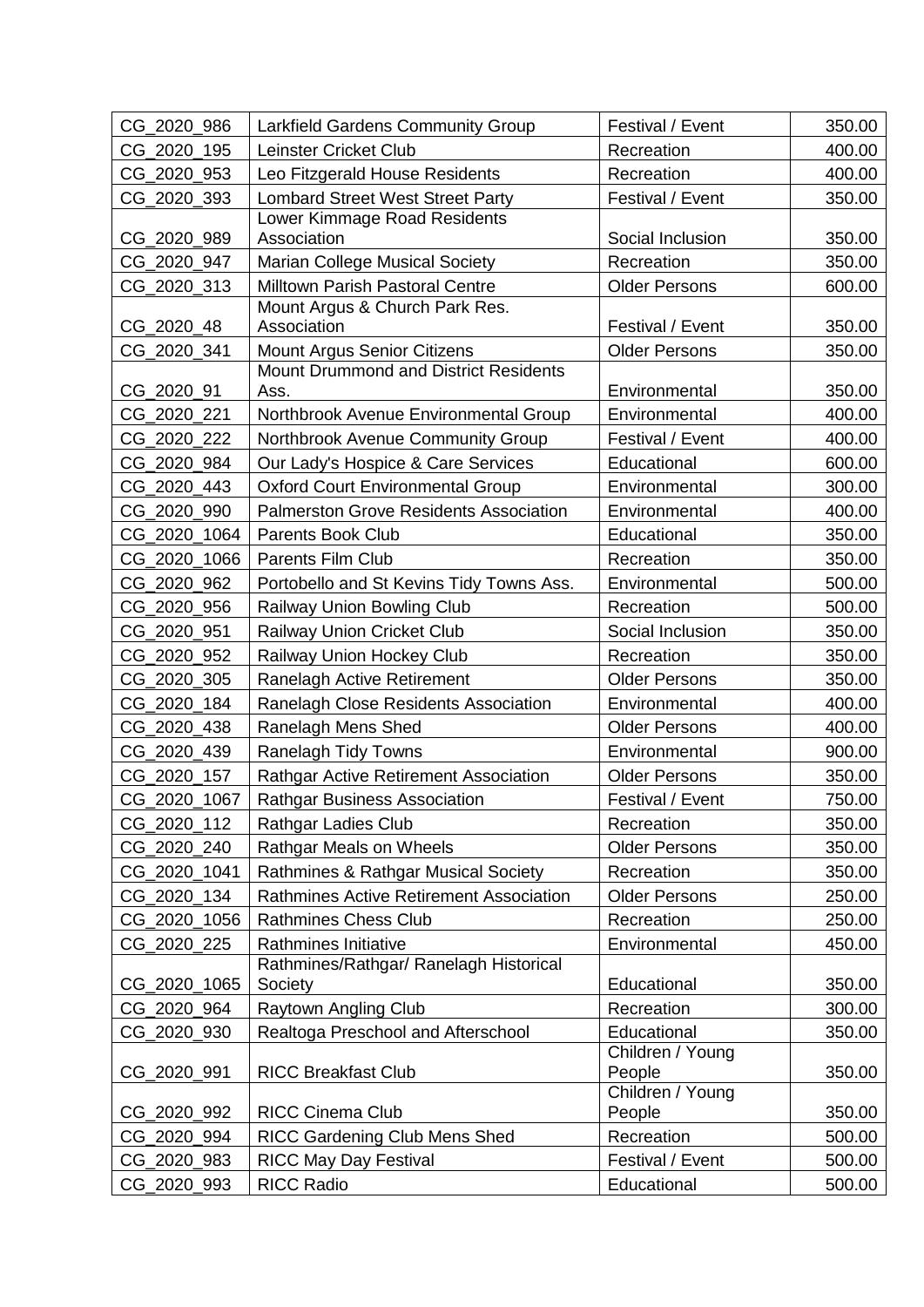|              |                                                                 | Children / Young           |          |
|--------------|-----------------------------------------------------------------|----------------------------|----------|
| CG_2020_982  | <b>RICC Summer Project</b>                                      | People                     | 500.00   |
|              |                                                                 | Children / Young           |          |
| CG_2020_987  | RICC Wednesday Club                                             | People                     | 350.00   |
|              |                                                                 | Children / Young           |          |
| CG_2020_985  | <b>RICC Youth Services</b>                                      | People                     | 500.00   |
| CG_2020_965  | Ringsend Crèche                                                 | Children / Young<br>People | 400.00   |
| CG_2020_168  | Ringsend Irish Tidy Towns Group                                 | Environmental              | 750.00   |
| CG 2020 68   |                                                                 |                            |          |
|              | Ross Road Community Group                                       | Social Inclusion           | 500.00   |
| CG 2020 144  | <b>Rugby Road Street Fest</b><br>Sandymount & Merrion Residents | Festival / Event           | 350.00   |
| CG_2020_202  | Association                                                     | Festival / Event           | 500.00   |
| CG_2020_967  | Sandymount Tidy Towns Community Ass.                            | Environmental              | 1,300.00 |
|              | Shelbourne Park Residents Association                           |                            |          |
| CG_2020_949  | <b>CLG</b>                                                      | Festival / Event           | 350.00   |
| CG_2020_944  | South City Village Christmas Fair                               | Festival / Event           | 300.00   |
| CG 2020 943  | South City Village Group                                        | Recreation                 | 500.00   |
| CG_2020_929  | South Hill Dartry                                               | Festival / Event           | 350.00   |
|              |                                                                 | Children / Young           |          |
| CG_2020_89   | St Agnes Toddler Group                                          | People                     | 350.00   |
| CG_2020_977  | St Andrews Court Parents Group                                  | Festival / Event           | 400.00   |
| CG 2020 300  | <b>St Andrew's Resource Centre</b>                              | <b>Older Persons</b>       | 300.00   |
| CG_2020_972  | <b>St Christophers Primary School</b>                           | Environmental              | 350.00   |
|              |                                                                 | Children / Young           |          |
| CG_2020_220  | <b>St Declans Special School</b>                                | People                     | 700.00   |
| CG_2020_145  | St Josephs Bridge Club                                          | Recreation                 | 350.00   |
| CG_2020_266  | St Josephs Parish Hall                                          | Environmental              | 700.00   |
| CG_2020_942  | St Kevins Community Council Bloomsday                           | Festival / Event           | 500.00   |
| CG_2020_237  | <b>St Matthew's National School</b>                             | Educational                | 300.00   |
| CG_2020_969  | <b>St Matthews Parish Hall</b>                                  | Environmental              | 350.00   |
| CG_2020_957  | St Patricks Girls National School                               | Environmental              | 300.00   |
|              |                                                                 | Children / Young           |          |
| CG_2020_163  | <b>Talk About Youth Project</b>                                 | People                     | 500.00   |
| CG_2020_1063 | <b>Terenure Residents Association</b>                           | Social Inclusion           | 350.00   |
| CG_2020_79   | Terenure Tidy Towns Group see 78                                | Environmental              | 700.00   |
|              |                                                                 | Children / Young           |          |
| CG_2020_249  | The Anchorage Playschool                                        | People                     | 200.00   |
| CG 2020 1007 | The Cloisters & Maple Drive Residents Ass.                      | Environmental              | 350.00   |
| CG_2020_790  | The Irish Jewish Museum                                         | Educational                | 700.00   |
|              |                                                                 | Children / Young           |          |
| CG_2020_950  | The Parents of Pearse House                                     | People                     | 350.00   |
| CG_2020_946  | The Riverside Singers                                           | Recreation                 | 350.00   |
|              | The South Georgian Core Residents                               |                            |          |
| CG_2020_933  | Association                                                     | Environmental              | 800.00   |
|              |                                                                 | Children / Young           |          |
| CG_2020_362  | The Terenure Guide Unit/Guide Section                           | People                     | 600.00   |
| CG_2020_442  | <b>ULSARA Upper Leeson Street Residents</b>                     | Festival / Event           | 750.00   |
| CG_2020_976  | Verschoyle Court Friends of green spaces                        | Environmental              | 350.00   |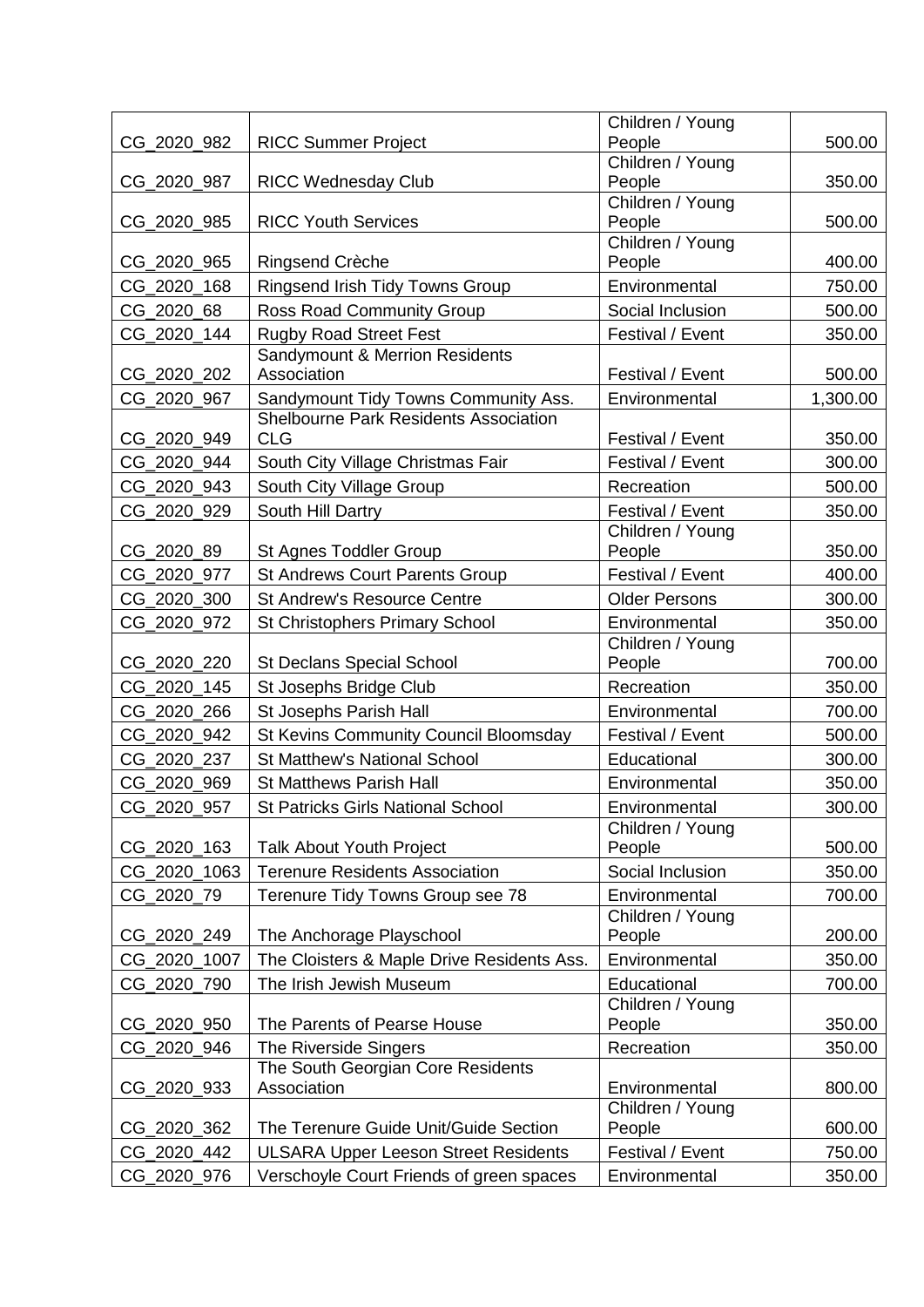| CG_2020_286  | <b>Wesley Road Residents Committee</b> | Festival / Event | 350.00    |
|--------------|----------------------------------------|------------------|-----------|
|              |                                        | Children / Young |           |
| CG_2020_215  | YMCA Youth Work                        | People           | 250.00    |
|              |                                        | Children / Young |           |
| CG 2020 214  | <b>YMCA Plus One Mentoring</b>         | People           | 250.00    |
|              |                                        | Children / Young |           |
| CG 2020 213  | <b>YMCA Plus One Mentoring</b>         | People           | 250.00    |
|              |                                        | Children / Young |           |
| CG_2020_212  | <b>YMCA Youth Cafe</b>                 | People           | 300.00    |
| CG_2020_83   | York Road & York Avenue Street Party   | Festival / Event | 350.00    |
|              |                                        | Children / Young |           |
| CG_2020_86   | Young Orchestral Pops (Yops) Orchestra | People           | 350.00    |
| CG 2020 935  | Young Womens Christian Association     | Environmental    | 300.00    |
|              |                                        | Children / Young |           |
| CG 2020 941  | Zion Parent and Toddler Group          | People           | 350.00    |
| <b>TOTAL</b> |                                        |                  | 70,000.00 |

# **SOUTH EAST AREA INFORMAL ADULT EDUCATION**

| <b>Number</b> | <b>Group Name</b>                               | <b>Category</b>                 | <b>Amount</b> |
|---------------|-------------------------------------------------|---------------------------------|---------------|
| CG_2020_1014  | <b>CMWS</b>                                     | <b>Informal Adult Education</b> | 270.00        |
| CG_2020_1017  | <b>Crumlin Community Cleanup</b>                | <b>Informal Adult Education</b> | 270.00        |
| CG_2020_1020  | <b>St Patricks Rowing Club</b>                  | <b>Informal Adult Education</b> | 270.00        |
| CG 2020 402   | <b>ASD Parent Support Group see</b><br>401      | <b>Informal Adult Education</b> | 540.00        |
| CG_2020_1013  | <b>Carmelite Community Centre</b>               | <b>Informal Adult Education</b> | 540.00        |
| CG 2020 842   | <b>Culwick Choral Society</b>                   | <b>Informal Adult Education</b> | 540.00        |
| CG_2020_1024  | Donnybrook Tidy Towns                           | <b>Informal Adult Education</b> | 540.00        |
| CG_2020_833   | <b>DUBLIN 8 Community Education</b>             | <b>Informal Adult Education</b> | 540.00        |
| CG 2020 1039  | <b>Enable Ireland Adult Services</b><br>Crumlin | <b>Informal Adult Education</b> | 540.00        |
| CG 2020 1058  | Loreto Centre Crumlin                           | <b>Informal Adult Education</b> | 540.00        |
| CG_2020_311   | Milltown Parish Pastoral Centre                 | <b>Informal Adult Education</b> | 540.00        |
| CG 2020 301   | <b>St Andrew's Resource Centre</b>              | <b>Informal Adult Education</b> | 540.00        |
| CG 2020 1025  | Verschoyle Court - Elderly                      | <b>Informal Adult Education</b> | 540.00        |
| CG_2020_729   | 61st Merchants Quay Scouts                      | <b>Informal Adult Education</b> | 810.00        |
| CG_2020_1019  | Club Chonradh na Gaeilge                        | <b>Informal Adult Education</b> | 810.00        |
| CG 2020 1023  | Donnybrook Community<br>Employment              | <b>Informal Adult Education</b> | 810.00        |
| CG_2020_828   | <b>DUBLIN 8 Community Education</b>             | <b>Informal Adult Education</b> | 810.00        |
| CG_2020_1060  | Evergreen Club Bridge Group                     | <b>Informal Adult Education</b> | 810.00        |
| CG 2020 1061  | Evergreen Club Terenure Extend                  | <b>Informal Adult Education</b> | 810.00        |
| CG 2020 1016  | <b>Gateway Mental Health Group</b>              | <b>Informal Adult Education</b> | 810.00        |
| CG_2020_1022  | <b>Grand Canal Dock Residents Ass.</b>          | <b>Informal Adult Education</b> | 810.00        |
| CG_2020_1052  | <b>KB Art Group</b>                             | <b>Informal Adult Education</b> | 810.00        |
| CG_2020_416   | <b>Maxwell Court Art Group</b>                  | <b>Informal Adult Education</b> | 810.00        |
| CG 2020 1055  | Mt. Argus Community Social<br><b>Services</b>   | <b>Informal Adult Education</b> | 810.00        |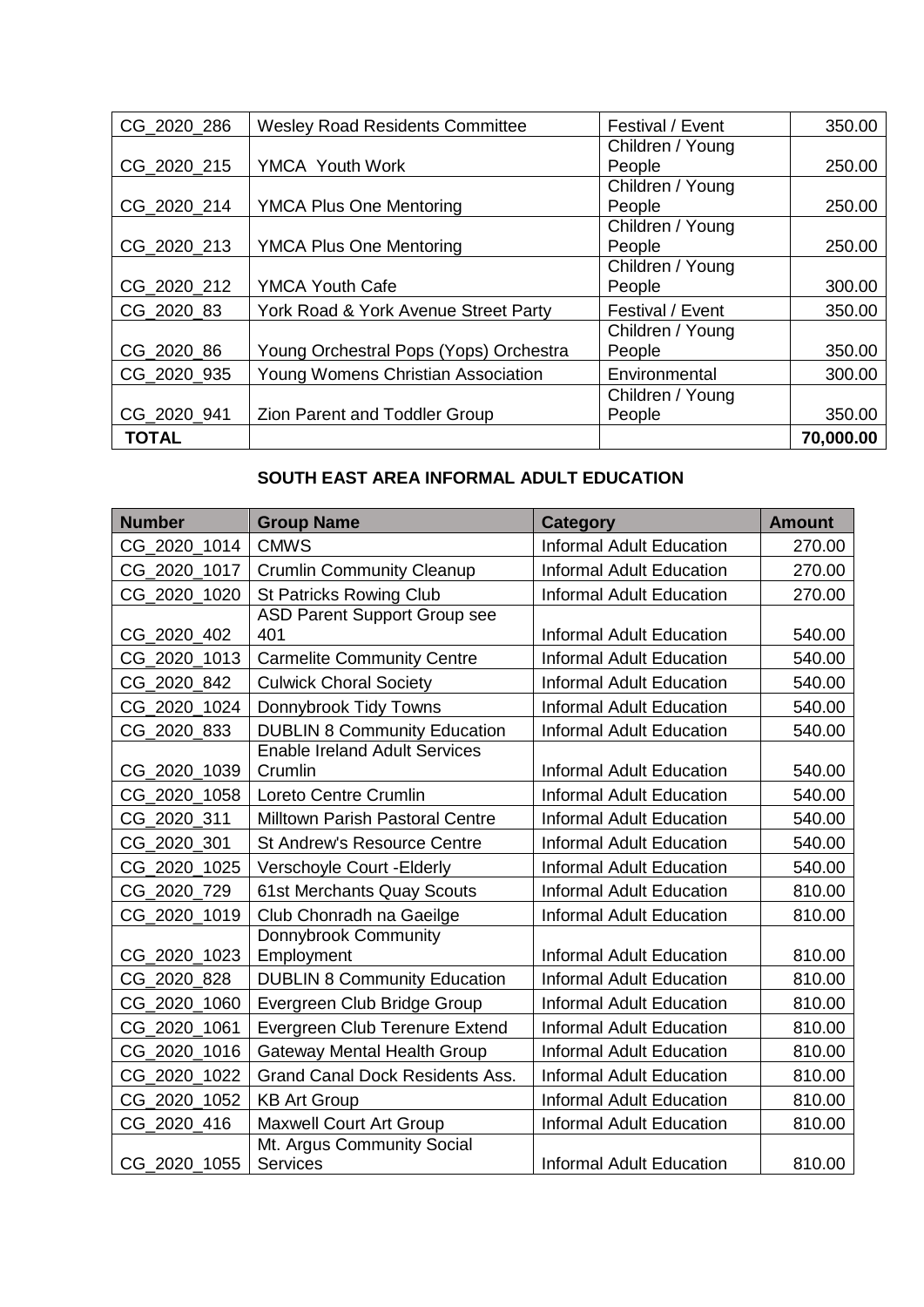|              | Portobello and St Kevins Tidy    |                                 |           |
|--------------|----------------------------------|---------------------------------|-----------|
| CG_2020_1018 | Towns A                          | <b>Informal Adult Education</b> | 810.00    |
| CG 2020 23   | <b>RADE CLG</b>                  | <b>Informal Adult Education</b> | 810.00    |
| CG_2020_1028 | Shelbourne Park Residents Ass.   | <b>Informal Adult Education</b> | 810.00    |
| CG_2020_1026 | South City Village Group         | <b>Informal Adult Education</b> | 810.00    |
| CG_2020_1011 | St Patricks GNS Ringsend         | <b>Informal Adult Education</b> | 810.00    |
| CG 2020 437  | The Iveagh Trust Community Choir | <b>Informal Adult Education</b> | 810.00    |
| <b>Total</b> |                                  |                                 | 19,980.00 |

# **SOUTH EAST TOM CLARKE BRIDGE FUND**

| <b>Number</b> | <b>Group Name</b>                             | <b>Amount</b> |
|---------------|-----------------------------------------------|---------------|
| CG_2020_1081  | Muirne Bloomer and Guru Darbar                | 900.00        |
| CG_2020_1008  | <b>CARA Ladies Club</b>                       | 500.00        |
| CG_2020_1006  | <b>Marian College Musical Society</b>         | 1,750.00      |
| CG_2020_1005  | The Riverside Singers                         | 500.00        |
|               | <b>Community Services Sandymount Ringsend</b> |               |
| CG_2020_1004  | <b>Irishtown</b>                              | 500.00        |
| CG_2020_1003  | Catholic Mens and Womens Society of Ireland   | 800.00        |
| CG_2020_1002  | Ringsend and Irishtown Community Centre       | 30,000.00     |
| CG_2020_1001  | <b>Shelbourne Park Residents Association</b>  | 500.00        |
| CG_2020_1000  | 4th Port Dodder Sea Scout Group               | 500.00        |
| CG_2020_999   | Irishtown Stage School                        | 6,150.00      |
| CG_2020_997   | <b>Stella Maris Rowing Club</b>               | 1,000.00      |
| CG_2020_995   | Dockers and Demons Halloween Festival         | 10,000.00     |
| CG_2020_299   | <b>St Patricks CYFC</b>                       | 7,500.00      |
| CG_2020_182   | 1st Port of Dublin Sea Scouts                 | 650.00        |
| CG_2020_44    | Get A Life/GALS                               | 700.00        |
| TOTAL         |                                               | 61,950.00     |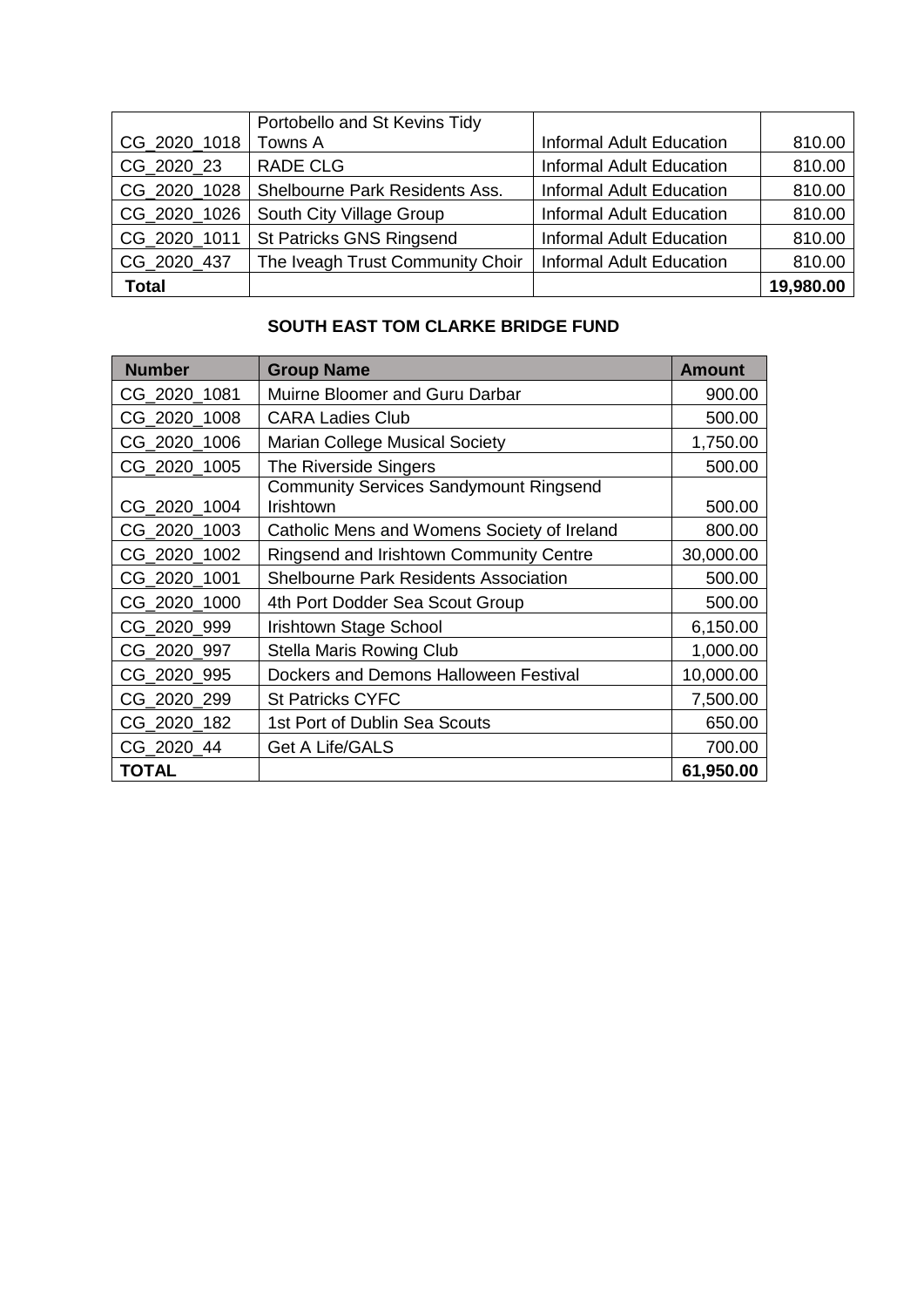| <b>Number</b> | <b>Group Name</b>                                     | <b>Category</b>      | <b>Amount</b> |
|---------------|-------------------------------------------------------|----------------------|---------------|
| CG_2020_491   | An Oige Photographic Group                            | Recreation           | 500.00        |
| CG_2020_748   | An Siol / Arts & Crafts Aughrim Court Tuesday<br>Club | Social Inclusion     | 300.00        |
| CG 2020 758   | An Siol CDP/Wednesday Knitting Group                  | Recreation           | 150.00        |
| CG_2020_907   | An Siol/Cabra Active Age Group                        | <b>Older Persons</b> | 150.00        |
| CG 2020 908   | An Siol/Cabra Bealtaine Group                         | Recreation           | 150.00        |
| CG 2020 911   | An Siol/Cabra Community Garden                        | Environmental        | 150.00        |
| CG 2020 898   | An Siol/Cabra Community Halloween Festival            | Festival / Event     | 150.00        |
| CG 2020 905   | An Siol/Cabra Environmental Group                     | Environmental        | 150.00        |
| CG_2020_757   | An Siol/Cabra Senior Newsletter                       | <b>Older Persons</b> | 150.00        |
| CG_2020_912   | An Siol/Cabra Seniors Walking Group                   | <b>Older Persons</b> | 150.00        |
| CG 2020 751   | An Siol/Child & Youth Afterschools                    | Children / Youth     | 300.00        |
| CG 2020 752   | An Siol/Child & Youth Summer Project                  | Children / Youth     | 300.00        |
| CG_2020_756   | An Siol/Drumalee Arts & Crafts                        | <b>Older Persons</b> | 300.00        |
| CG_2020_755   | An Siol/Drumalee Ladies Group                         | Recreation           | 300.00        |
| CG 2020 737   | An Siol/IT Group                                      | <b>Older Persons</b> | 300.00        |
| CG 2020 914   | An Siol/John Paul Bowling Group                       | <b>Older Persons</b> | 150.00        |
| CG 2020 910   | An Siol/knitwits Dunard Knitting Group                | <b>Older Persons</b> | 150.00        |
| CG_2020_906   | An Siol/Lotties Bingo                                 | <b>Older Persons</b> | 150.00        |
| CG_2020_760   | An Siol/Plain & Purl Knitting Group Drumalee          | Recreation           | 300.00        |
| CG 2020 904   | An Siol/Senior Breakfast Club                         | Social Inclusion     | 150.00        |
| CG_2020_754   | An Siol/Summer Programme                              | Children / Youth     | 300.00        |
| CG_2020_189   | Angels Ladies Club                                    | Recreation           | 250.00        |
| CG_2020_923   | <b>Annamoe Environment Group</b>                      | Environmental        | 350.00        |
| CG_2020_925   | Annamoe Summer Project                                | Children / Youth     | 250.00        |
| CG_2020_235   | Annamoe Youth Group                                   | Festival / Event     | 250.00        |
| CG_2020_476   | <b>Aughrim Street Residents Association</b>           | Environmental        | 500.00        |
| CG_2020_59    | <b>Ballybough Brownies</b>                            | Children / Youth     | 400.00        |
| CG_2020_32    | <b>Ballybough Community Group</b>                     | Recreation           | 750.00        |
| CG_2020_98    | Ballybough/North Strand Local History Group           | Educational          | 500.00        |
| CG_2020_918   | Berkeley Road Area Residents Association              | Environmental        | 350.00        |
| CG_2020_501   | Bí ag Caint                                           | Recreation           | 150.00        |
| CG_2020_465   | <b>Blackhall Residents Association</b>                | Recreation           | 400.00        |
| CG_2020_21    | <b>Blackhall Summer Project</b>                       | Children / Youth     | 500.00        |
| CG_2020_446   | <b>Blacquiere Villas Environmental Group</b>          | Environmental        | 250.00        |
| CG_2020_170   | <b>Blend Residents Association</b>                    | Festival / Event     | 350.00        |
| CG_2020_764   | <b>Blessington Street Community Group</b>             | Social Inclusion     | 350.00        |
| CG_2020_732   | <b>Botanic Avenue Senior Citizens</b>                 | Environmental        | 250.00        |
| CG_2020_763   | <b>Brendan Behan Residents Committee</b>              | <b>Older Persons</b> | 500.00        |
| CG_2020_480   | <b>Broadstone Community Garden</b>                    | Environmental        | 250.00        |
| CG_2020_408   | <b>Broadstone Focus Action Group</b>                  | Environmental        | 350.00        |
| CG_2020_325   | <b>Cabra Drive Residents Association</b>              | Festival / Event     | 250.00        |

# **CENTRAL AREA COMMUNITY GRANTS**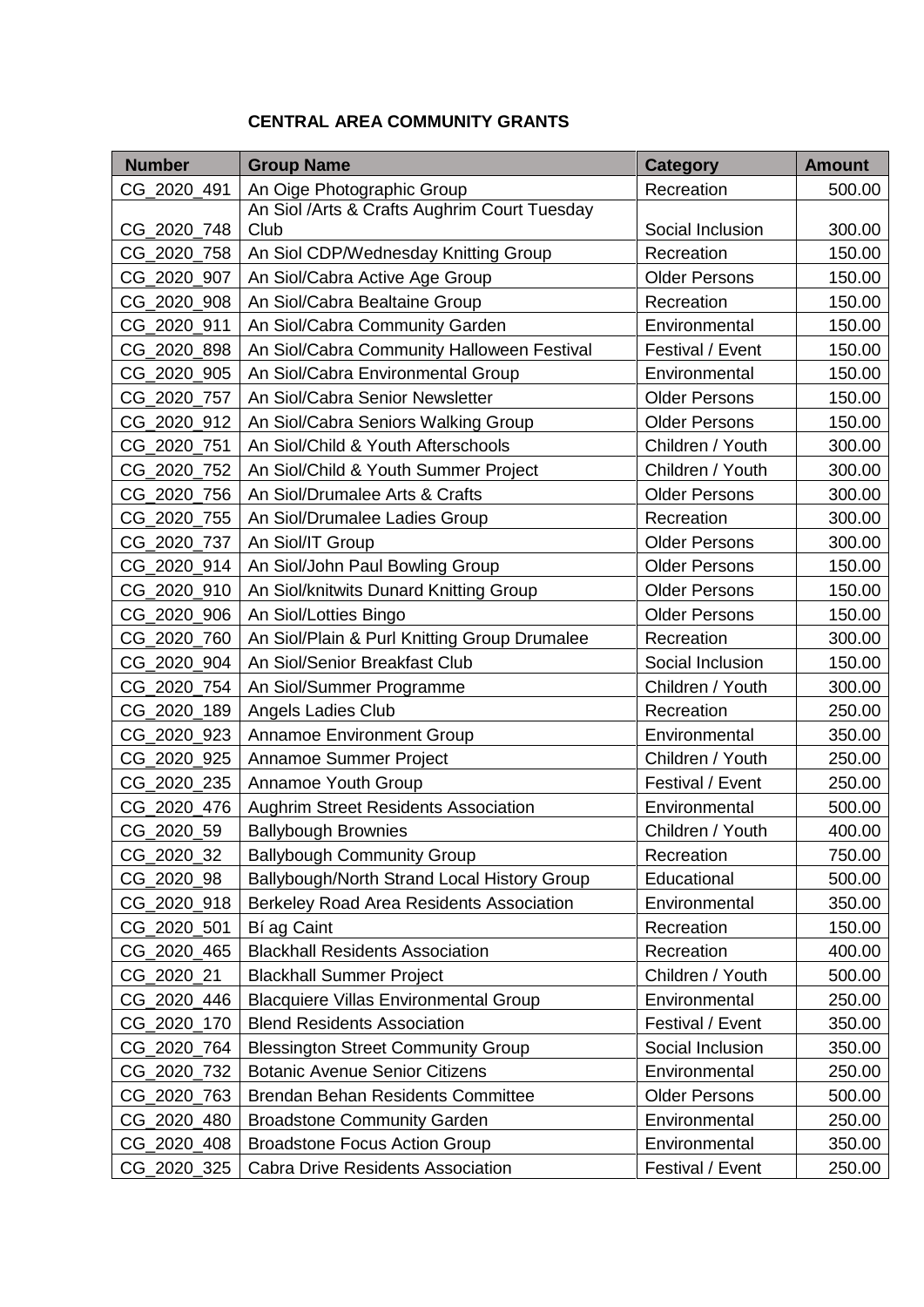|             | CG_2020_326   Cabra Park Residents Association | Environmental        | 250.00   |
|-------------|------------------------------------------------|----------------------|----------|
| CG_2020_236 | <b>Cabra Road Residents Association</b>        | Environmental        | 250.00   |
| CG_2020_919 | Cara Ra                                        | Environmental        | 300.00   |
| CG 2020 38  | <b>Carmel's Crochet Group</b>                  | Recreation           | 250.00   |
| CG_2020_28  | Charmed with Rhythm Dance Club                 | Children / Youth     | 350.00   |
| CG 2020 901 | Chriost An Rí Bowling Club                     | <b>Older Persons</b> | 250.00   |
| CG 2020 917 | Christ the King Community Day Care Centre      | Recreation           | 200.00   |
| CG_2020_916 | Christ the King Community Day Centre           | Environmental        | 150.00   |
| CG_2020_201 | Christ the King Community Day Centre           | <b>Older Persons</b> | 150.00   |
| CG 2020 199 | Christ the King Community Day Centre           | <b>Older Persons</b> | 150.00   |
| CG_2020_196 | Christ the King Community Day Centre           | <b>Older Persons</b> | 150.00   |
| CG_2020_734 | <b>Clareville Centre Ltd</b>                   | Environmental        | 250.00   |
| CG_2020_468 | <b>Clareville Centre Ltd</b>                   | <b>Older Persons</b> | 350.00   |
| CG_2020_500 | <b>Clareville Social Group</b>                 | <b>Older Persons</b> | 250.00   |
| CG_2020_896 | Coiste Glas Gaelscoil Bharra                   | Environmental        | 500.00   |
| CG_2020_337 | <b>COMPLEX YOUTH THEATRE</b>                   | Educational          | 300.00   |
| CG_2020_296 | <b>CONNECT</b>                                 | Recreation           | 250.00   |
| CG 2020 892 | Continuum Youth Choir                          | Recreation           | 250.00   |
| CG_2020_404 | <b>Convent View Pool Club</b>                  | Recreation           | 200.00   |
| CG 2020 122 | <b>Convent View Senior Citizens</b>            | <b>Older Persons</b> | 250.00   |
| CG_2020_903 | Convent View Wednesday Art Group               | <b>Older Persons</b> | 250.00   |
| CG_2020_30  | D1 Men's Group                                 | Recreation           | 600.00   |
| CG 2020 406 | Darling Estate Community Group                 | Environmental        | 350.00   |
| CG_2020_479 | <b>Docklands Business Forum</b>                | Environmental        | 1,500.00 |
| CG_2020_475 | <b>Dominick Court Senior Citizens</b>          | Environmental        | 350.00   |
| CG 2020 481 | Dorset Street Women's Group                    | Recreation           | 500.00   |
| CG_2020_469 | <b>Drumalee Sewing Group</b>                   | Recreation           | 400.00   |
| CG 2020 497 | <b>Drumcliffe Road Residents Association</b>   | Environmental        | 250.00   |
| CG 2020 457 | Drumcondra Triangle Residents Association      | Festival / Event     | 350.00   |
| CG_2020_136 | Dunard Community & Youth Project               | Recreation           | 500.00   |
| CG_2020_423 | <b>Dunard Senior Citizens</b>                  | <b>Older Persons</b> | 300.00   |
| CG_2020_425 | <b>Dunard Senior Citizens Group</b>            | <b>Older Persons</b> | 300.00   |
| CG_2020_275 | Dunmanus Gardening Group                       | Environmental        | 400.00   |
| CG_2020_489 | East Wall Peg Drama & Variety Group            | Recreation           | 500.00   |
| CG_2020_102 | East Wall and District Pigeon Club             | Recreation           | 300.00   |
| CG_2020_779 | East Wall Art Group                            | Recreation           | 250.00   |
| CG 2020 815 | East Wall Garden Club                          | Environmental        | 300.00   |
| CG_2020_5   | East Wall Racing Pigeon Club                   | Recreation           | 300.00   |
| CG_2020_902 | <b>Eddie's Sketching Art Group</b>             | <b>Older Persons</b> | 150.00   |
| CG_2020_9   | Exchange CLG Exchange House Ireland            | Educational          | 800.00   |
| CG_2020_29  | <b>Fitzgibbon Court Residents Association</b>  | Recreation           | 300.00   |
| CG_2020_486 | <b>Flower Pot Ladies</b>                       | Environmental        | 200.00   |
| CG_2020_473 | <b>Friends of Cabra Cross</b>                  | Environmental        | 250.00   |
| CG_2020_502 | Glasnevin Lawn Tennis Club                     | <b>Older Persons</b> | 250.00   |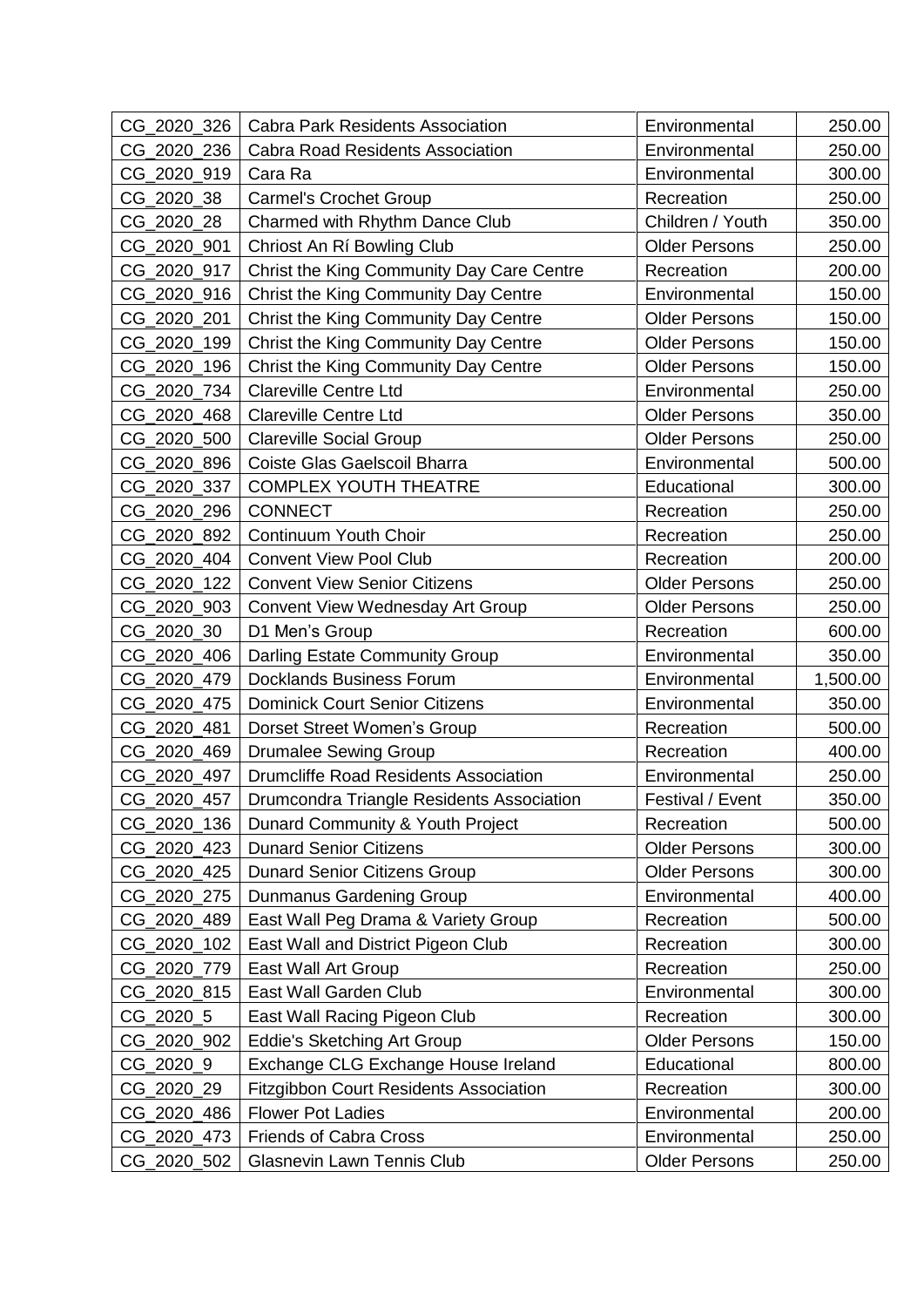| <b>Golden Girls Convent View Ladies Club</b><br>CG_2020_272<br>Recreation<br>200.00<br>CG_2020_323<br><b>Golden Girls Social Club</b><br><b>Older Persons</b><br>200.00<br><b>Great Western Square &amp; District Residents</b><br>Festival / Event<br>CG 2020 926<br>Association<br>450.00<br>CG_2020_817<br><b>Holy Child Pre-School</b><br>Environmental<br>500.00<br>CG_2020_426<br>Intercultural Group Drop in Well<br>Social Inclusion<br>250.00<br>Iona & District Residents Association<br>Social Inclusion<br>CG_2020_743<br>500.00<br>CG_2020_368<br>Iona Active Retirement<br>Recreation<br>350.00<br>CG_2020_778<br>Educational<br>800.00<br><b>Just Ask</b><br>CG 2020 31<br><b>Older Persons</b><br>Killarney Court Sheltered Housing<br>250.00<br>CG_2020_769<br>Kiln and Forge Tenants Association<br>Festival / Event<br>350.00 |
|--------------------------------------------------------------------------------------------------------------------------------------------------------------------------------------------------------------------------------------------------------------------------------------------------------------------------------------------------------------------------------------------------------------------------------------------------------------------------------------------------------------------------------------------------------------------------------------------------------------------------------------------------------------------------------------------------------------------------------------------------------------------------------------------------------------------------------------------------|
|                                                                                                                                                                                                                                                                                                                                                                                                                                                                                                                                                                                                                                                                                                                                                                                                                                                  |
|                                                                                                                                                                                                                                                                                                                                                                                                                                                                                                                                                                                                                                                                                                                                                                                                                                                  |
|                                                                                                                                                                                                                                                                                                                                                                                                                                                                                                                                                                                                                                                                                                                                                                                                                                                  |
|                                                                                                                                                                                                                                                                                                                                                                                                                                                                                                                                                                                                                                                                                                                                                                                                                                                  |
|                                                                                                                                                                                                                                                                                                                                                                                                                                                                                                                                                                                                                                                                                                                                                                                                                                                  |
|                                                                                                                                                                                                                                                                                                                                                                                                                                                                                                                                                                                                                                                                                                                                                                                                                                                  |
|                                                                                                                                                                                                                                                                                                                                                                                                                                                                                                                                                                                                                                                                                                                                                                                                                                                  |
|                                                                                                                                                                                                                                                                                                                                                                                                                                                                                                                                                                                                                                                                                                                                                                                                                                                  |
|                                                                                                                                                                                                                                                                                                                                                                                                                                                                                                                                                                                                                                                                                                                                                                                                                                                  |
|                                                                                                                                                                                                                                                                                                                                                                                                                                                                                                                                                                                                                                                                                                                                                                                                                                                  |
|                                                                                                                                                                                                                                                                                                                                                                                                                                                                                                                                                                                                                                                                                                                                                                                                                                                  |
| CG_2020_16<br>Kiln/Forge Tenants Association<br>Festival / Event<br>350.00                                                                                                                                                                                                                                                                                                                                                                                                                                                                                                                                                                                                                                                                                                                                                                       |
| CG_2020_927<br>Leinster Ulster & Munster Streets Residents Ass.<br>Environmental<br>350.00                                                                                                                                                                                                                                                                                                                                                                                                                                                                                                                                                                                                                                                                                                                                                       |
| Lower Dorset Street Community Group<br>Recreation<br>CG_2020_482<br>400.00                                                                                                                                                                                                                                                                                                                                                                                                                                                                                                                                                                                                                                                                                                                                                                       |
| CG_2020_259<br><b>Macro Building Management CLG</b><br>Children / Youth<br>350.00                                                                                                                                                                                                                                                                                                                                                                                                                                                                                                                                                                                                                                                                                                                                                                |
| CG 2020 258<br><b>Macro Building Management CLG</b><br>Recreation<br>350.00                                                                                                                                                                                                                                                                                                                                                                                                                                                                                                                                                                                                                                                                                                                                                                      |
| <b>Macro Building Management CLG</b><br>CG 2020 257<br>Children / Youth<br>350.00                                                                                                                                                                                                                                                                                                                                                                                                                                                                                                                                                                                                                                                                                                                                                                |
| CG 2020 256<br><b>Macro Building Management CLG</b><br>350.00<br>Environmental                                                                                                                                                                                                                                                                                                                                                                                                                                                                                                                                                                                                                                                                                                                                                                   |
| CG 2020 490<br><b>Manor Street Residents Association</b><br>Environmental<br>350.00                                                                                                                                                                                                                                                                                                                                                                                                                                                                                                                                                                                                                                                                                                                                                              |
| CG_2020_310<br><b>McKee Court Tenants Association</b><br>250.00<br>Environmental                                                                                                                                                                                                                                                                                                                                                                                                                                                                                                                                                                                                                                                                                                                                                                 |
| CG 2020 924<br><b>Monck Place Street Flowers</b><br>200.00<br>Environmental                                                                                                                                                                                                                                                                                                                                                                                                                                                                                                                                                                                                                                                                                                                                                                      |
| CG 2020 771<br><b>Montpelier Residents Association</b><br>Social Inclusion<br>350.00                                                                                                                                                                                                                                                                                                                                                                                                                                                                                                                                                                                                                                                                                                                                                             |
| CG_2020_855<br>Montpelier Summer Project<br>Children / Youth<br>500.00                                                                                                                                                                                                                                                                                                                                                                                                                                                                                                                                                                                                                                                                                                                                                                           |
| CG 2020 484<br>Mud Island Community Garden<br>Environmental<br>800.00                                                                                                                                                                                                                                                                                                                                                                                                                                                                                                                                                                                                                                                                                                                                                                            |
| CG_2020_811<br>Nascadh CDP/ Seniors Activities 2020<br>250.00<br><b>Older Persons</b>                                                                                                                                                                                                                                                                                                                                                                                                                                                                                                                                                                                                                                                                                                                                                            |
| Navan Road Community Council<br>CG_2020_290<br>Recreation<br>500.00                                                                                                                                                                                                                                                                                                                                                                                                                                                                                                                                                                                                                                                                                                                                                                              |
| CG 2020_492<br>North Inner City Older Peoples Group<br>Festival / Event<br>500.00                                                                                                                                                                                                                                                                                                                                                                                                                                                                                                                                                                                                                                                                                                                                                                |
| CG_2020_816<br>North Wall Community Association<br>Social Inclusion<br>500.00                                                                                                                                                                                                                                                                                                                                                                                                                                                                                                                                                                                                                                                                                                                                                                    |
| CG_2020_921<br><b>Offaly Road Residents</b><br>Environmental<br>250.00                                                                                                                                                                                                                                                                                                                                                                                                                                                                                                                                                                                                                                                                                                                                                                           |
| CG_2020_776<br>Parents Education (P.E.G)<br>Educational<br>500.00                                                                                                                                                                                                                                                                                                                                                                                                                                                                                                                                                                                                                                                                                                                                                                                |
| CG_2020_27<br><b>Patrick Heeney Crescent</b><br>Children / Youth<br>350.00                                                                                                                                                                                                                                                                                                                                                                                                                                                                                                                                                                                                                                                                                                                                                                       |
| CG_2020_464<br>Phibsboro Village Tidy Towns<br>Environmental<br>700.00                                                                                                                                                                                                                                                                                                                                                                                                                                                                                                                                                                                                                                                                                                                                                                           |
| CG_2020_922<br><b>Phizzfest Ltd</b><br>Festival / Event<br>350.00                                                                                                                                                                                                                                                                                                                                                                                                                                                                                                                                                                                                                                                                                                                                                                                |
| <b>Phoenix Flower Club</b><br>CG_2020_382<br><b>Older Persons</b><br>250.00                                                                                                                                                                                                                                                                                                                                                                                                                                                                                                                                                                                                                                                                                                                                                                      |
| CG_2020_915<br>Polish Scouting Organisation<br>Children / Youth<br>250.00                                                                                                                                                                                                                                                                                                                                                                                                                                                                                                                                                                                                                                                                                                                                                                        |
| CG_2020_899<br><b>Polish Teachers Association</b><br>Festival / Event<br>250.00                                                                                                                                                                                                                                                                                                                                                                                                                                                                                                                                                                                                                                                                                                                                                                  |
| CG_2020_850<br><b>Portland Place &amp; District</b><br>Festival / Event<br>500.00                                                                                                                                                                                                                                                                                                                                                                                                                                                                                                                                                                                                                                                                                                                                                                |
| CG_2020_477<br>Pride of Place Stoneybatter Festival<br>Festival / Event<br>1,000.00                                                                                                                                                                                                                                                                                                                                                                                                                                                                                                                                                                                                                                                                                                                                                              |
| CG_2020_449<br>Prospect ACA<br>Environmental<br>500.00                                                                                                                                                                                                                                                                                                                                                                                                                                                                                                                                                                                                                                                                                                                                                                                           |
| CG_2020_461<br><b>Rathborne Community Association</b><br>Festival / Event<br>250.00                                                                                                                                                                                                                                                                                                                                                                                                                                                                                                                                                                                                                                                                                                                                                              |
| CG_2020_463<br>Rathborne Community Association (RCA)<br>Environmental<br>250.00                                                                                                                                                                                                                                                                                                                                                                                                                                                                                                                                                                                                                                                                                                                                                                  |
| CG_2020_458<br>Social Inclusion<br>Rathborne Community Association (RCA)<br>250.00                                                                                                                                                                                                                                                                                                                                                                                                                                                                                                                                                                                                                                                                                                                                                               |
| CG_2020_741<br><b>Regal Park Residents Group</b><br>Festival / Event<br>250.00                                                                                                                                                                                                                                                                                                                                                                                                                                                                                                                                                                                                                                                                                                                                                                   |
| CG_2020_26<br><b>Rising Stars Dance Group</b><br>Children / Youth<br>400.00                                                                                                                                                                                                                                                                                                                                                                                                                                                                                                                                                                                                                                                                                                                                                                      |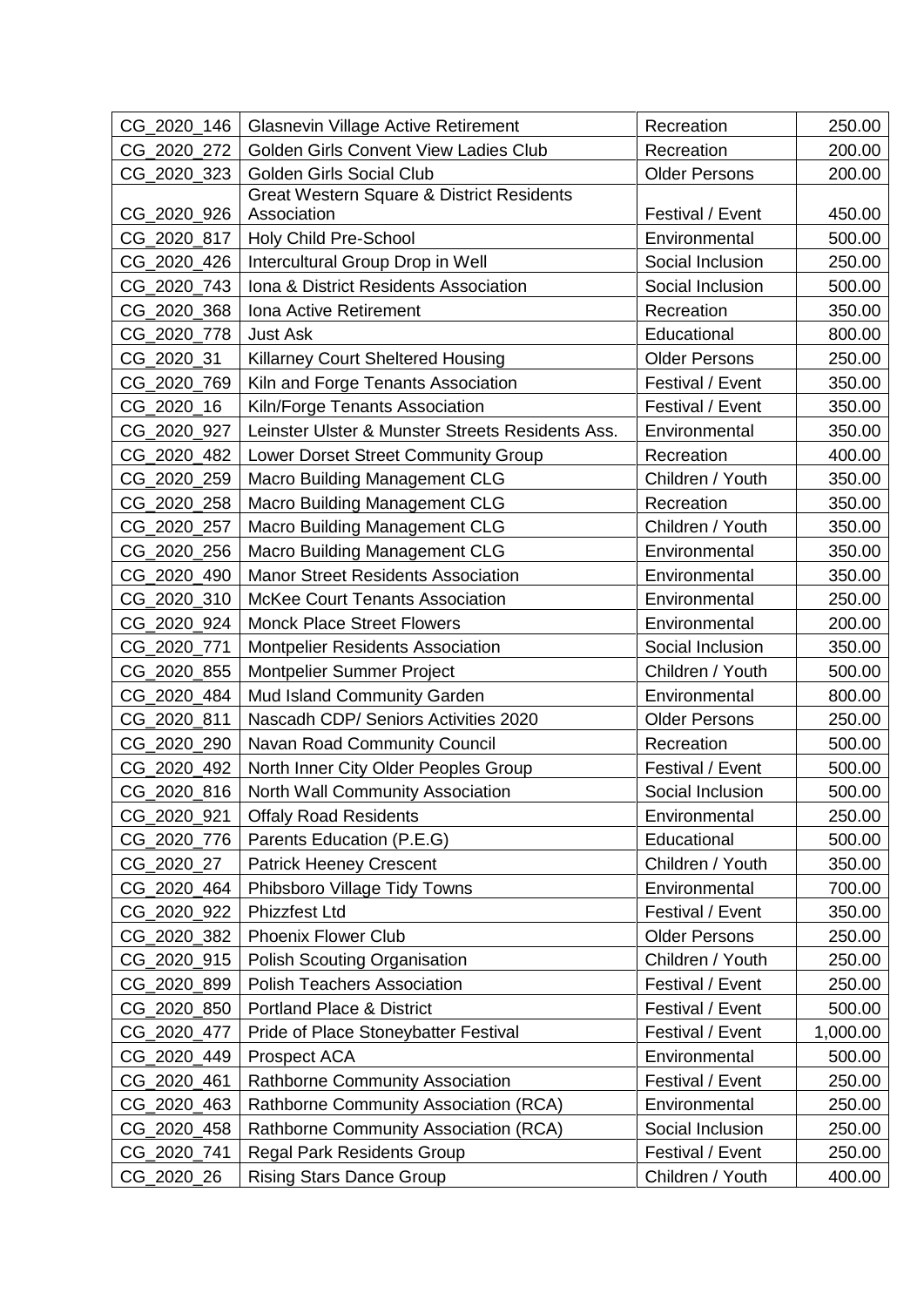| CG_2020_498  | <b>Riverston Abbey Summer Project</b>                      | Children / Youth     | 250.00    |
|--------------|------------------------------------------------------------|----------------------|-----------|
| CG_2020_785  | Rowan Hamilton Gardening Committee                         | Environmental        | 250.00    |
| CG 2020 448  | Royal Canal Park Community Association                     | Festival / Event     | 350.00    |
| CG 2020 424  | Royal Canal Park Parent & Toddler Group                    | Children / Youth     | 250.00    |
| CG 2020 64   | Sancta Maria Day Centre                                    | <b>Older Persons</b> | 250.00    |
| CG 2020 117  | Sancta Maria Ladies Club                                   | Recreation           | 250.00    |
| CG_2020_909  | Sancta Maria Senior Ladies Club                            | Social Inclusion     | 250.00    |
| CG_2020_739  | Shandon Pitch & Putt Club                                  | Recreation           | 500.00    |
| CG 2020 750  | <b>Shandon Residents Association Social Committee</b>      | Festival / Event     | 250.00    |
| CG_2020_25   | <b>Sheriff Youth Club</b>                                  | Recreation           | 700.00    |
| CG_2020_369  | <b>Silver Surfers</b>                                      | <b>Older Persons</b> | 250.00    |
| CG 2020 550  | St Anne's Road Pocket Park                                 | Children / Youth     | 250.00    |
| CG_2020_753  | St Bricin's Park Social & Residents Group                  | Social Inclusion     | 600.00    |
| CG 2020 376  | St Laurence O'Toole Community Group                        | Children / Youth     | 600.00    |
| CG 2020 247  | St Laurence O'Toole National School                        | Educational          | 800.00    |
| CG 2020 767  | St Michan's House Residents Association                    | Recreation           | 500.00    |
| CG 2020 761  | St Oliver Plunkett's GAA Club                              | Festival / Event     | 250.00    |
|              | St Oliver Plunkett's GAA/Operation                         |                      |           |
| CG_2020_762  | Transformation                                             | Recreation           | 250.00    |
| CG_2020_499  | St Peter's Avenue Environmental Group                      | Environmental        | 250.00    |
| CG_2020_648  | St Vincent's Basketball Club                               | Recreation           | 250.00    |
| CG_2020_823  | Stoneybatter Pride of Place                                | Environmental        | 750.00    |
| CG_2020_770  | <b>Summerhill Senior Citizens</b>                          | <b>Older Persons</b> | 500.00    |
| CG_2020_494  | <b>Summerhill Senior Citizens</b>                          | Environmental        | 500.00    |
| CG_2020_495  | <b>Swan Youth Service</b>                                  | Festival / Event     | 500.00    |
| CG_2020_835  | Swan Youth Service Summer Programme                        | Festival / Event     | 750.00    |
| CG_2020_768  | Tae-Kwon-Do                                                | Recreation           | 500.00    |
| CG 2020 488  | Temple Women's Social & Activity Group                     | Recreation           | 500.00    |
|              | The 99th North Strand Sea Scouts/2nd Port<br><b>Dublin</b> |                      |           |
| CG_2020_829  | The Berkeley Road Environment Awareness                    | Children / Youth     | 400.00    |
| CG_2020_367  | Group                                                      | Environmental        | 250.00    |
| CG_2020_487  | The Fillies Ladies Club                                    | Educational          | 350.00    |
| CG 2020 864  | The Five Lamps Arts Festival                               | Festival / Event     | 500.00    |
| CG_2020_861  | The Five Lamps Arts Festival                               | Festival / Event     | 500.00    |
| CG_2020_853  | The Mater Foundation                                       | Social Inclusion     | 1,000.00  |
| CG 2020 135  | The Meeting Place Club                                     | <b>Disabilities</b>  | 250.00    |
| CG_2020_810  | <b>Thomas Clarke House Residents Group</b>                 | Environmental        | 400.00    |
| CG_2020_493  | Thomas Clarke House Residents Group                        | Environmental        | 400.00    |
| CG_2020_483  | <b>Tiny Toes Community Crèche</b>                          | Children / Youth     | 500.00    |
| CG_2020_472  | VEG-Vegan Event Group                                      | Festival / Event     | 200.00    |
| CG_2020_746  | Welcome Café                                               | Festival / Event     | 250.00    |
| <b>Total</b> |                                                            |                      | 60,000.00 |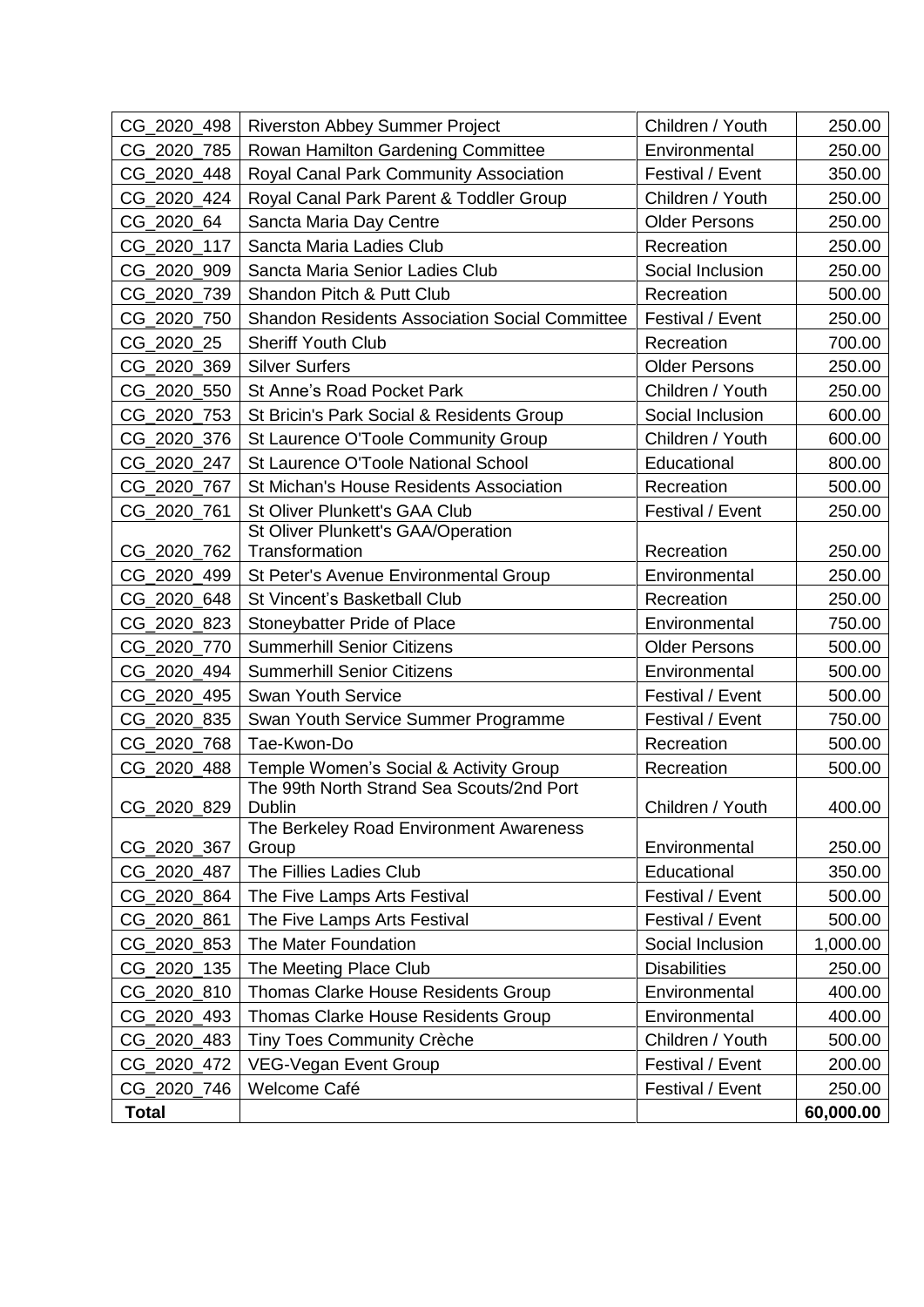| <b>Informal Adult</b><br>CG_2020_913<br>An Siol/Cabra History Folklore Project<br>Education<br>540.00<br><b>Informal Adult</b><br>CG_2020_900<br>An Siol/Cabra Mens Shed Education Project<br>Education<br>810.00<br><b>Informal Adult</b><br>CG_2020_190<br>Education<br>Angels Ladies Club<br>810.00<br><b>Informal Adult</b><br>CG_2020_37<br>Aosog Child & Family Project<br>Education<br>540.00<br><b>Informal Adult</b><br>CG_2020_36<br>Aosog Child & Family Project<br>Education<br>540.00<br><b>Informal Adult</b><br>CG_2020_35<br>Aosog Child & Family Project<br>Education<br>540.00<br><b>Informal Adult</b><br><b>CIDP St Joseph's House</b><br>CG_2020_455<br>Education<br>540.00<br><b>Informal Adult</b><br><b>Clareville Centre</b><br>CG_2020_269<br>Education<br>540.00<br><b>Informal Adult</b><br>CG 2020 268<br><b>Clareville Centre</b><br>Education<br>810.00<br><b>Informal Adult</b><br>CG_2020_478<br><b>Docklands Business Forum</b><br>Education<br>810.00<br><b>Informal Adult</b><br>CG 2020 780<br>East Wall Art Group<br>Education<br>810.00<br><b>Informal Adult</b><br>CG_2020_485<br><b>Failte Isteach East Wall</b><br>0.00<br>Education<br><b>Informal Adult</b><br>CG_2020_138<br><b>Gateway Project</b><br>Education<br>810.00<br><b>Informal Adult</b><br><b>Golden Girls Convent View Ladies Club</b><br>CG_2020_271<br>Education<br>810.00<br><b>Informal Adult</b><br>Education<br>CG_2020_209<br>Hill Street Family Resource Centre<br>810.00<br><b>Informal Adult</b><br>CG 2020 427<br>Intercultural Group Drop in Well<br>Education<br>810.00<br><b>Informal Adult</b><br><b>Macro Building Management CLG</b><br>CG_2020_338<br>810.00<br>Education<br><b>Informal Adult</b><br>Masamba Samba School Economy Programme CLG<br>CG_2020_814<br>Education<br>810.00<br><b>Informal Adult</b><br>CG_2020_897<br>Mise agus tusa-Me and You<br>Education<br>270.00<br><b>Informal Adult</b><br>CG_2020_832<br>Ozanam House Resource Centre<br>Education<br>4,050.00<br><b>Informal Adult</b><br>CG 2020 470<br>Phibsboro Active Retirement Association<br>Education<br>810.00<br><b>Informal Adult</b><br>CG_2020_200<br>Phizzfest (Cancelled per Applicant on 4/11/2019)<br>Education<br>540.00<br><b>Informal Adult</b><br>CG_2020_412<br><b>Plunketts Health &amp; Nutrition Club</b><br>Education<br>270.00<br><b>Informal Adult</b><br>CG_2020_496<br><b>Plunkett's Men Shed</b><br>Education<br>270.00<br><b>Informal Adult</b> | <b>Number</b> | <b>Group Name</b>           | Category  | Amount |
|-----------------------------------------------------------------------------------------------------------------------------------------------------------------------------------------------------------------------------------------------------------------------------------------------------------------------------------------------------------------------------------------------------------------------------------------------------------------------------------------------------------------------------------------------------------------------------------------------------------------------------------------------------------------------------------------------------------------------------------------------------------------------------------------------------------------------------------------------------------------------------------------------------------------------------------------------------------------------------------------------------------------------------------------------------------------------------------------------------------------------------------------------------------------------------------------------------------------------------------------------------------------------------------------------------------------------------------------------------------------------------------------------------------------------------------------------------------------------------------------------------------------------------------------------------------------------------------------------------------------------------------------------------------------------------------------------------------------------------------------------------------------------------------------------------------------------------------------------------------------------------------------------------------------------------------------------------------------------------------------------------------------------------------------------------------------------------------------------------------------------------------------------------------------------------------------------------------------------------------------------------------------------------------------------------------------------------------------------------------------------------------------------------------------------------------------------------------------------------------|---------------|-----------------------------|-----------|--------|
|                                                                                                                                                                                                                                                                                                                                                                                                                                                                                                                                                                                                                                                                                                                                                                                                                                                                                                                                                                                                                                                                                                                                                                                                                                                                                                                                                                                                                                                                                                                                                                                                                                                                                                                                                                                                                                                                                                                                                                                                                                                                                                                                                                                                                                                                                                                                                                                                                                                                                   |               |                             |           |        |
|                                                                                                                                                                                                                                                                                                                                                                                                                                                                                                                                                                                                                                                                                                                                                                                                                                                                                                                                                                                                                                                                                                                                                                                                                                                                                                                                                                                                                                                                                                                                                                                                                                                                                                                                                                                                                                                                                                                                                                                                                                                                                                                                                                                                                                                                                                                                                                                                                                                                                   |               |                             |           |        |
|                                                                                                                                                                                                                                                                                                                                                                                                                                                                                                                                                                                                                                                                                                                                                                                                                                                                                                                                                                                                                                                                                                                                                                                                                                                                                                                                                                                                                                                                                                                                                                                                                                                                                                                                                                                                                                                                                                                                                                                                                                                                                                                                                                                                                                                                                                                                                                                                                                                                                   |               |                             |           |        |
|                                                                                                                                                                                                                                                                                                                                                                                                                                                                                                                                                                                                                                                                                                                                                                                                                                                                                                                                                                                                                                                                                                                                                                                                                                                                                                                                                                                                                                                                                                                                                                                                                                                                                                                                                                                                                                                                                                                                                                                                                                                                                                                                                                                                                                                                                                                                                                                                                                                                                   |               |                             |           |        |
|                                                                                                                                                                                                                                                                                                                                                                                                                                                                                                                                                                                                                                                                                                                                                                                                                                                                                                                                                                                                                                                                                                                                                                                                                                                                                                                                                                                                                                                                                                                                                                                                                                                                                                                                                                                                                                                                                                                                                                                                                                                                                                                                                                                                                                                                                                                                                                                                                                                                                   |               |                             |           |        |
|                                                                                                                                                                                                                                                                                                                                                                                                                                                                                                                                                                                                                                                                                                                                                                                                                                                                                                                                                                                                                                                                                                                                                                                                                                                                                                                                                                                                                                                                                                                                                                                                                                                                                                                                                                                                                                                                                                                                                                                                                                                                                                                                                                                                                                                                                                                                                                                                                                                                                   |               |                             |           |        |
|                                                                                                                                                                                                                                                                                                                                                                                                                                                                                                                                                                                                                                                                                                                                                                                                                                                                                                                                                                                                                                                                                                                                                                                                                                                                                                                                                                                                                                                                                                                                                                                                                                                                                                                                                                                                                                                                                                                                                                                                                                                                                                                                                                                                                                                                                                                                                                                                                                                                                   |               |                             |           |        |
|                                                                                                                                                                                                                                                                                                                                                                                                                                                                                                                                                                                                                                                                                                                                                                                                                                                                                                                                                                                                                                                                                                                                                                                                                                                                                                                                                                                                                                                                                                                                                                                                                                                                                                                                                                                                                                                                                                                                                                                                                                                                                                                                                                                                                                                                                                                                                                                                                                                                                   |               |                             |           |        |
|                                                                                                                                                                                                                                                                                                                                                                                                                                                                                                                                                                                                                                                                                                                                                                                                                                                                                                                                                                                                                                                                                                                                                                                                                                                                                                                                                                                                                                                                                                                                                                                                                                                                                                                                                                                                                                                                                                                                                                                                                                                                                                                                                                                                                                                                                                                                                                                                                                                                                   |               |                             |           |        |
|                                                                                                                                                                                                                                                                                                                                                                                                                                                                                                                                                                                                                                                                                                                                                                                                                                                                                                                                                                                                                                                                                                                                                                                                                                                                                                                                                                                                                                                                                                                                                                                                                                                                                                                                                                                                                                                                                                                                                                                                                                                                                                                                                                                                                                                                                                                                                                                                                                                                                   |               |                             |           |        |
|                                                                                                                                                                                                                                                                                                                                                                                                                                                                                                                                                                                                                                                                                                                                                                                                                                                                                                                                                                                                                                                                                                                                                                                                                                                                                                                                                                                                                                                                                                                                                                                                                                                                                                                                                                                                                                                                                                                                                                                                                                                                                                                                                                                                                                                                                                                                                                                                                                                                                   |               |                             |           |        |
|                                                                                                                                                                                                                                                                                                                                                                                                                                                                                                                                                                                                                                                                                                                                                                                                                                                                                                                                                                                                                                                                                                                                                                                                                                                                                                                                                                                                                                                                                                                                                                                                                                                                                                                                                                                                                                                                                                                                                                                                                                                                                                                                                                                                                                                                                                                                                                                                                                                                                   |               |                             |           |        |
|                                                                                                                                                                                                                                                                                                                                                                                                                                                                                                                                                                                                                                                                                                                                                                                                                                                                                                                                                                                                                                                                                                                                                                                                                                                                                                                                                                                                                                                                                                                                                                                                                                                                                                                                                                                                                                                                                                                                                                                                                                                                                                                                                                                                                                                                                                                                                                                                                                                                                   |               |                             |           |        |
|                                                                                                                                                                                                                                                                                                                                                                                                                                                                                                                                                                                                                                                                                                                                                                                                                                                                                                                                                                                                                                                                                                                                                                                                                                                                                                                                                                                                                                                                                                                                                                                                                                                                                                                                                                                                                                                                                                                                                                                                                                                                                                                                                                                                                                                                                                                                                                                                                                                                                   |               |                             |           |        |
|                                                                                                                                                                                                                                                                                                                                                                                                                                                                                                                                                                                                                                                                                                                                                                                                                                                                                                                                                                                                                                                                                                                                                                                                                                                                                                                                                                                                                                                                                                                                                                                                                                                                                                                                                                                                                                                                                                                                                                                                                                                                                                                                                                                                                                                                                                                                                                                                                                                                                   |               |                             |           |        |
|                                                                                                                                                                                                                                                                                                                                                                                                                                                                                                                                                                                                                                                                                                                                                                                                                                                                                                                                                                                                                                                                                                                                                                                                                                                                                                                                                                                                                                                                                                                                                                                                                                                                                                                                                                                                                                                                                                                                                                                                                                                                                                                                                                                                                                                                                                                                                                                                                                                                                   |               |                             |           |        |
|                                                                                                                                                                                                                                                                                                                                                                                                                                                                                                                                                                                                                                                                                                                                                                                                                                                                                                                                                                                                                                                                                                                                                                                                                                                                                                                                                                                                                                                                                                                                                                                                                                                                                                                                                                                                                                                                                                                                                                                                                                                                                                                                                                                                                                                                                                                                                                                                                                                                                   |               |                             |           |        |
|                                                                                                                                                                                                                                                                                                                                                                                                                                                                                                                                                                                                                                                                                                                                                                                                                                                                                                                                                                                                                                                                                                                                                                                                                                                                                                                                                                                                                                                                                                                                                                                                                                                                                                                                                                                                                                                                                                                                                                                                                                                                                                                                                                                                                                                                                                                                                                                                                                                                                   |               |                             |           |        |
|                                                                                                                                                                                                                                                                                                                                                                                                                                                                                                                                                                                                                                                                                                                                                                                                                                                                                                                                                                                                                                                                                                                                                                                                                                                                                                                                                                                                                                                                                                                                                                                                                                                                                                                                                                                                                                                                                                                                                                                                                                                                                                                                                                                                                                                                                                                                                                                                                                                                                   |               |                             |           |        |
|                                                                                                                                                                                                                                                                                                                                                                                                                                                                                                                                                                                                                                                                                                                                                                                                                                                                                                                                                                                                                                                                                                                                                                                                                                                                                                                                                                                                                                                                                                                                                                                                                                                                                                                                                                                                                                                                                                                                                                                                                                                                                                                                                                                                                                                                                                                                                                                                                                                                                   |               |                             |           |        |
|                                                                                                                                                                                                                                                                                                                                                                                                                                                                                                                                                                                                                                                                                                                                                                                                                                                                                                                                                                                                                                                                                                                                                                                                                                                                                                                                                                                                                                                                                                                                                                                                                                                                                                                                                                                                                                                                                                                                                                                                                                                                                                                                                                                                                                                                                                                                                                                                                                                                                   |               |                             |           |        |
|                                                                                                                                                                                                                                                                                                                                                                                                                                                                                                                                                                                                                                                                                                                                                                                                                                                                                                                                                                                                                                                                                                                                                                                                                                                                                                                                                                                                                                                                                                                                                                                                                                                                                                                                                                                                                                                                                                                                                                                                                                                                                                                                                                                                                                                                                                                                                                                                                                                                                   |               |                             |           |        |
|                                                                                                                                                                                                                                                                                                                                                                                                                                                                                                                                                                                                                                                                                                                                                                                                                                                                                                                                                                                                                                                                                                                                                                                                                                                                                                                                                                                                                                                                                                                                                                                                                                                                                                                                                                                                                                                                                                                                                                                                                                                                                                                                                                                                                                                                                                                                                                                                                                                                                   |               |                             |           |        |
|                                                                                                                                                                                                                                                                                                                                                                                                                                                                                                                                                                                                                                                                                                                                                                                                                                                                                                                                                                                                                                                                                                                                                                                                                                                                                                                                                                                                                                                                                                                                                                                                                                                                                                                                                                                                                                                                                                                                                                                                                                                                                                                                                                                                                                                                                                                                                                                                                                                                                   |               |                             |           |        |
|                                                                                                                                                                                                                                                                                                                                                                                                                                                                                                                                                                                                                                                                                                                                                                                                                                                                                                                                                                                                                                                                                                                                                                                                                                                                                                                                                                                                                                                                                                                                                                                                                                                                                                                                                                                                                                                                                                                                                                                                                                                                                                                                                                                                                                                                                                                                                                                                                                                                                   |               |                             |           |        |
|                                                                                                                                                                                                                                                                                                                                                                                                                                                                                                                                                                                                                                                                                                                                                                                                                                                                                                                                                                                                                                                                                                                                                                                                                                                                                                                                                                                                                                                                                                                                                                                                                                                                                                                                                                                                                                                                                                                                                                                                                                                                                                                                                                                                                                                                                                                                                                                                                                                                                   |               |                             |           |        |
|                                                                                                                                                                                                                                                                                                                                                                                                                                                                                                                                                                                                                                                                                                                                                                                                                                                                                                                                                                                                                                                                                                                                                                                                                                                                                                                                                                                                                                                                                                                                                                                                                                                                                                                                                                                                                                                                                                                                                                                                                                                                                                                                                                                                                                                                                                                                                                                                                                                                                   |               |                             |           |        |
|                                                                                                                                                                                                                                                                                                                                                                                                                                                                                                                                                                                                                                                                                                                                                                                                                                                                                                                                                                                                                                                                                                                                                                                                                                                                                                                                                                                                                                                                                                                                                                                                                                                                                                                                                                                                                                                                                                                                                                                                                                                                                                                                                                                                                                                                                                                                                                                                                                                                                   |               |                             |           |        |
|                                                                                                                                                                                                                                                                                                                                                                                                                                                                                                                                                                                                                                                                                                                                                                                                                                                                                                                                                                                                                                                                                                                                                                                                                                                                                                                                                                                                                                                                                                                                                                                                                                                                                                                                                                                                                                                                                                                                                                                                                                                                                                                                                                                                                                                                                                                                                                                                                                                                                   |               |                             |           |        |
|                                                                                                                                                                                                                                                                                                                                                                                                                                                                                                                                                                                                                                                                                                                                                                                                                                                                                                                                                                                                                                                                                                                                                                                                                                                                                                                                                                                                                                                                                                                                                                                                                                                                                                                                                                                                                                                                                                                                                                                                                                                                                                                                                                                                                                                                                                                                                                                                                                                                                   |               |                             |           |        |
|                                                                                                                                                                                                                                                                                                                                                                                                                                                                                                                                                                                                                                                                                                                                                                                                                                                                                                                                                                                                                                                                                                                                                                                                                                                                                                                                                                                                                                                                                                                                                                                                                                                                                                                                                                                                                                                                                                                                                                                                                                                                                                                                                                                                                                                                                                                                                                                                                                                                                   |               |                             |           |        |
|                                                                                                                                                                                                                                                                                                                                                                                                                                                                                                                                                                                                                                                                                                                                                                                                                                                                                                                                                                                                                                                                                                                                                                                                                                                                                                                                                                                                                                                                                                                                                                                                                                                                                                                                                                                                                                                                                                                                                                                                                                                                                                                                                                                                                                                                                                                                                                                                                                                                                   |               |                             |           |        |
|                                                                                                                                                                                                                                                                                                                                                                                                                                                                                                                                                                                                                                                                                                                                                                                                                                                                                                                                                                                                                                                                                                                                                                                                                                                                                                                                                                                                                                                                                                                                                                                                                                                                                                                                                                                                                                                                                                                                                                                                                                                                                                                                                                                                                                                                                                                                                                                                                                                                                   |               |                             |           |        |
|                                                                                                                                                                                                                                                                                                                                                                                                                                                                                                                                                                                                                                                                                                                                                                                                                                                                                                                                                                                                                                                                                                                                                                                                                                                                                                                                                                                                                                                                                                                                                                                                                                                                                                                                                                                                                                                                                                                                                                                                                                                                                                                                                                                                                                                                                                                                                                                                                                                                                   |               |                             |           |        |
|                                                                                                                                                                                                                                                                                                                                                                                                                                                                                                                                                                                                                                                                                                                                                                                                                                                                                                                                                                                                                                                                                                                                                                                                                                                                                                                                                                                                                                                                                                                                                                                                                                                                                                                                                                                                                                                                                                                                                                                                                                                                                                                                                                                                                                                                                                                                                                                                                                                                                   |               |                             |           |        |
|                                                                                                                                                                                                                                                                                                                                                                                                                                                                                                                                                                                                                                                                                                                                                                                                                                                                                                                                                                                                                                                                                                                                                                                                                                                                                                                                                                                                                                                                                                                                                                                                                                                                                                                                                                                                                                                                                                                                                                                                                                                                                                                                                                                                                                                                                                                                                                                                                                                                                   |               |                             |           |        |
|                                                                                                                                                                                                                                                                                                                                                                                                                                                                                                                                                                                                                                                                                                                                                                                                                                                                                                                                                                                                                                                                                                                                                                                                                                                                                                                                                                                                                                                                                                                                                                                                                                                                                                                                                                                                                                                                                                                                                                                                                                                                                                                                                                                                                                                                                                                                                                                                                                                                                   |               |                             |           |        |
|                                                                                                                                                                                                                                                                                                                                                                                                                                                                                                                                                                                                                                                                                                                                                                                                                                                                                                                                                                                                                                                                                                                                                                                                                                                                                                                                                                                                                                                                                                                                                                                                                                                                                                                                                                                                                                                                                                                                                                                                                                                                                                                                                                                                                                                                                                                                                                                                                                                                                   |               |                             |           |        |
|                                                                                                                                                                                                                                                                                                                                                                                                                                                                                                                                                                                                                                                                                                                                                                                                                                                                                                                                                                                                                                                                                                                                                                                                                                                                                                                                                                                                                                                                                                                                                                                                                                                                                                                                                                                                                                                                                                                                                                                                                                                                                                                                                                                                                                                                                                                                                                                                                                                                                   |               |                             |           |        |
|                                                                                                                                                                                                                                                                                                                                                                                                                                                                                                                                                                                                                                                                                                                                                                                                                                                                                                                                                                                                                                                                                                                                                                                                                                                                                                                                                                                                                                                                                                                                                                                                                                                                                                                                                                                                                                                                                                                                                                                                                                                                                                                                                                                                                                                                                                                                                                                                                                                                                   |               |                             |           |        |
|                                                                                                                                                                                                                                                                                                                                                                                                                                                                                                                                                                                                                                                                                                                                                                                                                                                                                                                                                                                                                                                                                                                                                                                                                                                                                                                                                                                                                                                                                                                                                                                                                                                                                                                                                                                                                                                                                                                                                                                                                                                                                                                                                                                                                                                                                                                                                                                                                                                                                   |               |                             |           |        |
|                                                                                                                                                                                                                                                                                                                                                                                                                                                                                                                                                                                                                                                                                                                                                                                                                                                                                                                                                                                                                                                                                                                                                                                                                                                                                                                                                                                                                                                                                                                                                                                                                                                                                                                                                                                                                                                                                                                                                                                                                                                                                                                                                                                                                                                                                                                                                                                                                                                                                   |               |                             |           |        |
|                                                                                                                                                                                                                                                                                                                                                                                                                                                                                                                                                                                                                                                                                                                                                                                                                                                                                                                                                                                                                                                                                                                                                                                                                                                                                                                                                                                                                                                                                                                                                                                                                                                                                                                                                                                                                                                                                                                                                                                                                                                                                                                                                                                                                                                                                                                                                                                                                                                                                   |               |                             |           |        |
|                                                                                                                                                                                                                                                                                                                                                                                                                                                                                                                                                                                                                                                                                                                                                                                                                                                                                                                                                                                                                                                                                                                                                                                                                                                                                                                                                                                                                                                                                                                                                                                                                                                                                                                                                                                                                                                                                                                                                                                                                                                                                                                                                                                                                                                                                                                                                                                                                                                                                   |               |                             |           |        |
|                                                                                                                                                                                                                                                                                                                                                                                                                                                                                                                                                                                                                                                                                                                                                                                                                                                                                                                                                                                                                                                                                                                                                                                                                                                                                                                                                                                                                                                                                                                                                                                                                                                                                                                                                                                                                                                                                                                                                                                                                                                                                                                                                                                                                                                                                                                                                                                                                                                                                   |               |                             |           |        |
|                                                                                                                                                                                                                                                                                                                                                                                                                                                                                                                                                                                                                                                                                                                                                                                                                                                                                                                                                                                                                                                                                                                                                                                                                                                                                                                                                                                                                                                                                                                                                                                                                                                                                                                                                                                                                                                                                                                                                                                                                                                                                                                                                                                                                                                                                                                                                                                                                                                                                   |               |                             |           |        |
|                                                                                                                                                                                                                                                                                                                                                                                                                                                                                                                                                                                                                                                                                                                                                                                                                                                                                                                                                                                                                                                                                                                                                                                                                                                                                                                                                                                                                                                                                                                                                                                                                                                                                                                                                                                                                                                                                                                                                                                                                                                                                                                                                                                                                                                                                                                                                                                                                                                                                   |               |                             |           |        |
|                                                                                                                                                                                                                                                                                                                                                                                                                                                                                                                                                                                                                                                                                                                                                                                                                                                                                                                                                                                                                                                                                                                                                                                                                                                                                                                                                                                                                                                                                                                                                                                                                                                                                                                                                                                                                                                                                                                                                                                                                                                                                                                                                                                                                                                                                                                                                                                                                                                                                   |               |                             |           |        |
|                                                                                                                                                                                                                                                                                                                                                                                                                                                                                                                                                                                                                                                                                                                                                                                                                                                                                                                                                                                                                                                                                                                                                                                                                                                                                                                                                                                                                                                                                                                                                                                                                                                                                                                                                                                                                                                                                                                                                                                                                                                                                                                                                                                                                                                                                                                                                                                                                                                                                   | CG_2020_895   | <b>Plunketts Yoga Group</b> | Education | 270.00 |

# **CENTRAL AREA INFORMAL ADULT EDUCATION**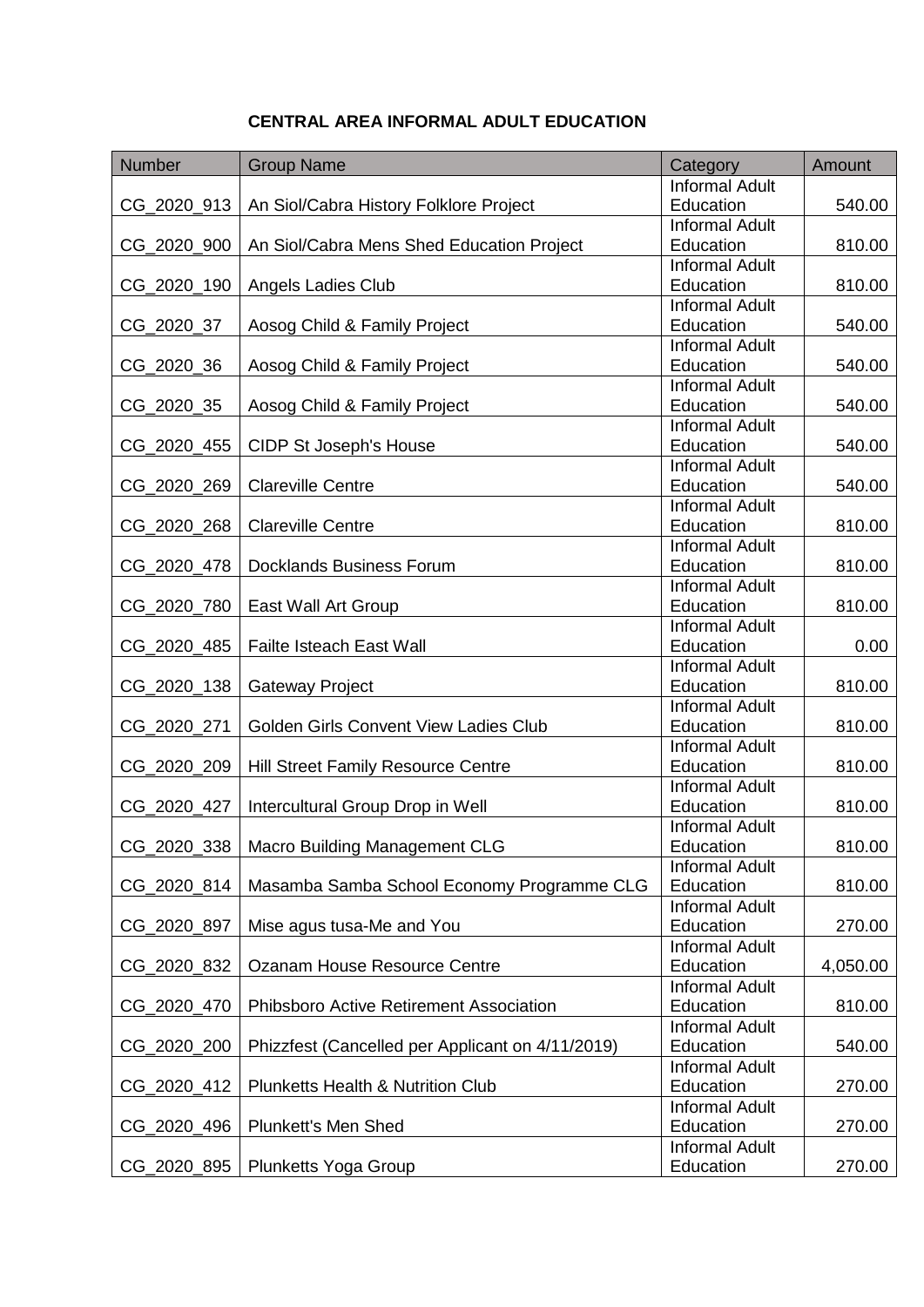|              |                                             | Informal Adult |           |
|--------------|---------------------------------------------|----------------|-----------|
|              | CG 2020 173   St Laurence O'Toole Art Group | Education      | 810.00    |
| <b>TOTAL</b> |                                             |                | 19,440.00 |

# **CENTRAL AREA TOM CLARKE BRIDGE FUND**

| Number      | <b>Group Name</b>                    | Category          | Amount   |
|-------------|--------------------------------------|-------------------|----------|
|             |                                      | <b>Tom Clarke</b> |          |
| CG 2020 356 | <b>ASESP</b>                         | <b>Bridge</b>     | 4,000.00 |
|             |                                      | <b>Tom Clarke</b> |          |
| CG_2020_355 | <b>ASESP</b>                         | <b>Bridge</b>     | 1,000.00 |
|             |                                      | <b>Tom Clarke</b> |          |
| CG_2020_354 | <b>ASESP</b>                         | <b>Bridge</b>     | 800.00   |
|             |                                      | <b>Tom Clarke</b> |          |
| CG_2020_353 | <b>ASESP</b>                         | <b>Bridge</b>     | 800.00   |
|             |                                      | Tom Clarke        |          |
| CG_2020_352 | <b>ASESP</b>                         | <b>Bridge</b>     | 800.00   |
|             |                                      | <b>Tom Clarke</b> |          |
| CG_2020_351 | <b>ASESP</b>                         | <b>Bridge</b>     | 800.00   |
|             |                                      | <b>Tom Clarke</b> |          |
| CG_2020_350 | <b>ASESP</b>                         | <b>Bridge</b>     | 800.00   |
|             |                                      | <b>Tom Clarke</b> |          |
| CG_2020_773 | Daisy Days Community Childcare       | <b>Bridge</b>     | 2,500.00 |
|             |                                      | <b>Tom Clarke</b> |          |
| CG 2020 104 | East Wall and District Pigeon Club   | <b>Bridge</b>     | 800.00   |
|             |                                      | <b>Tom Clarke</b> |          |
| CG_2020_774 | East Wall Garden Club                | <b>Bridge</b>     | 500.00   |
|             |                                      | <b>Tom Clarke</b> |          |
| CG_2020_333 | East Wall Men's Shed Group           | <b>Bridge</b>     | 5,000.00 |
|             |                                      | <b>Tom Clarke</b> |          |
| CG_2020_765 | East Wall Peg Drama & Variety Group  | <b>Bridge</b>     | 500.00   |
|             |                                      | <b>Tom Clarke</b> |          |
| CG_2020_766 | <b>East Wall Summer Project</b>      | <b>Bridge</b>     | 2,500.00 |
|             |                                      | Tom Clarke        |          |
| CG_2020_772 | Irvine Terrace Area Action Group     | <b>Bridge</b>     | 800.00   |
|             |                                      | <b>Tom Clarke</b> |          |
| CG_2020_820 | Lourdes Day Care Centre              | <b>Bridge</b>     | 850.00   |
|             |                                      | <b>Tom Clarke</b> |          |
| CG 2020 777 | Nascadh CDP / Senior Summer Project) | <b>Bridge</b>     | 2,000.0  |
|             |                                      | <b>Tom Clarke</b> |          |
| CG_2020_782 | Nascadh CDP Seniors Activities 2020  | <b>Bridge</b>     | 2,000.00 |
|             | Nascadh CDP/Halloween &              | <b>Tom Clarke</b> |          |
| CG_2020_813 | Intergenerational                    | <b>Bridge</b>     | 1,000.0  |
|             |                                      | <b>Tom Clarke</b> |          |
| CG 2020 781 | North Wall Community Association     | <b>Bridge</b>     | 750.00   |
|             |                                      | <b>Tom Clarke</b> |          |
| CG_2020_775 | Parents Education Group (P.E.G)      | <b>Bridge</b>     | 750.00   |
|             |                                      | <b>Tom Clarke</b> |          |
| CG_2020_812 | Sean O'Casey Community Centre        | <b>Bridge</b>     | 8,500.00 |
|             |                                      | <b>Tom Clarke</b> |          |
| CG_2020_246 | St Laurence O'Toole National School  | <b>Bridge</b>     | 750.00   |
|             |                                      | <b>Tom Clarke</b> |          |
| CG_2020_377 | St Mary's Youth Club                 | <b>Bridge</b>     | 6,000.00 |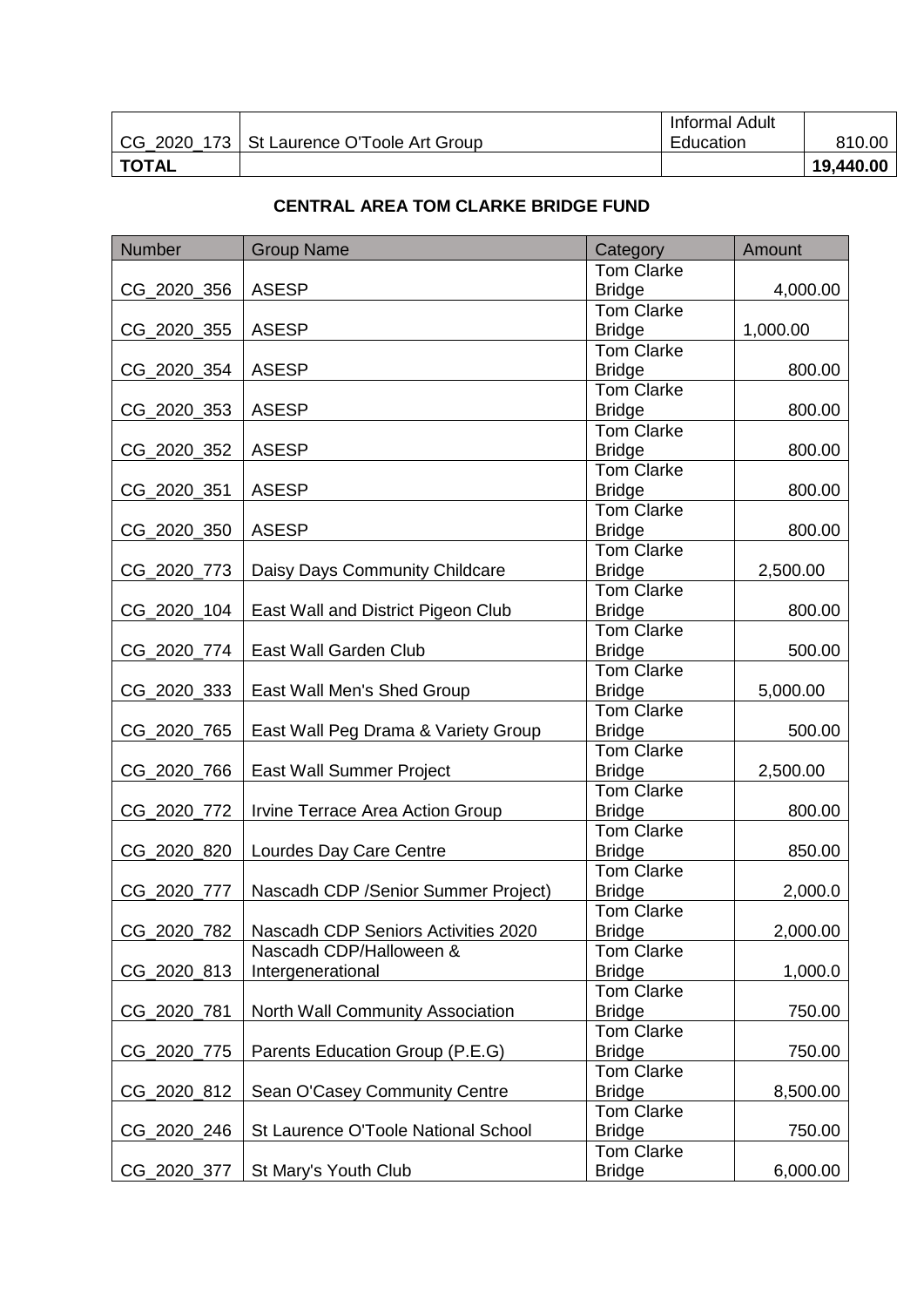|              |                                         | <b>Tom Clarke</b> |           |
|--------------|-----------------------------------------|-------------------|-----------|
| CG_2020_996  | Stella East Wall                        | <b>Bridge</b>     | 750.00    |
|              |                                         | <b>Tom Clarke</b> |           |
| CG_2020_825  | The Cavan Centre                        | <b>Bridge</b>     | 8,000.00  |
|              |                                         | <b>Tom Clarke</b> |           |
| CG 2020 783  | The Five Lamps Arts Festival            | <b>Bridge</b>     | 8,000.00  |
|              |                                         | <b>Tom Clarke</b> |           |
| CG_2020_378  | Wednesday Afternoon Seniors Ladies Club | <b>Bridge</b>     | 1,000.00  |
| <b>TOTAL</b> |                                         |                   | 61,950.00 |

# **NORTH CENTRAL AREA COMMUNITY GRANTS**

| Number      | <b>Group Name</b>                                 | Category             | Amount € |
|-------------|---------------------------------------------------|----------------------|----------|
| CG 2020 180 | 27th Division Clongriffin Close                   | Children / Youth     | 400.00   |
| CG_2020_164 | 44th (Dublin) Whitehall Scout Group               | Children / Youth     | 300.00   |
| CG 2020 204 | All Hallows Area Association                      | Festival / Event     | 400.00   |
| CG 2020 556 | Ard Na Greine Residents Association               | Environmental        | 400.00   |
| CG 2020 100 | <b>Ardmore Montrose Residents Association</b>     | Environmental        | 300.00   |
| CG_2020_267 | <b>Ardrose Ladies Club</b>                        | Recreation           | 350.00   |
| CG 2020 673 | <b>Artane School of Music</b>                     | Environmental        | 200.00   |
| CG 2020 84  | Aulden Grange Residents Association               | Environmental        | 400.00   |
| CG_2020_664 | <b>Ausome Support Dublin</b>                      | Educational          | 400.00   |
| CG 2020 606 | <b>Ayrefield Mens Shed</b>                        | Recreation           | 400.00   |
| CG 2020 583 | <b>Ayrfield Art Group</b>                         | Recreation           | 400.00   |
| CG 2020 421 | Ayrfield Circle of Friends Club                   | <b>Older Persons</b> | 400.00   |
| CG 2020 328 | Ayrfield Pitch & Putt Club                        | Recreation           | 400.00   |
| CG_2020_93  | <b>Ayrwaves Newsletter</b>                        | Social Inclusion     | 400.00   |
| CG 2020 431 | Beaumont & District Men's Shed                    | <b>Older Persons</b> | 400.00   |
| CG 2020 24  | <b>Beaumont Active Retirement Group</b>           | <b>Older Persons</b> | 400.00   |
| CG 2020 661 | <b>Beaumont Art Group</b>                         | Recreation           | 400.00   |
| CG 2020 46  | <b>Beechpark Court Environmental Group</b>        | Environmental        | 400.00   |
| CG_2020_577 | <b>Blossom Ireland</b>                            | Educational          | 400.00   |
| CG_2020_133 | Bonnybrook Art Group                              | Recreation           | 400.00   |
| CG_2020_560 | <b>Briarfield Residents Association</b>           | Environmental        | 400.00   |
| CG 2020 561 | <b>Briarfield Residents Environment Group</b>     | Environmental        | 300.00   |
| CG_2020_634 | Brookwood Lawn Family Fun Day                     | Festival / Event     | 400.00   |
| CG 2020 92  | Brookwood/Rosemount/Gracefield/Artane             | Environmental        | 400.00   |
| CG 2020 568 | <b>Bull Island Action Group</b>                   | Environmental        | 400.00   |
| CG 2020 76  | <b>Calderwood Avenue Residents</b><br>Association | Festival / Event     | 400.00   |
| CG_2020_375 | <b>Cameron Park Residents Association</b>         | Environmental        | 400.00   |
| CG_2020_385 | Cara Hall Mother & Toddler Group                  | Children /youth      | 400.00   |
|             | <b>Celtic &amp; Collins Park Residents</b>        |                      |          |
| CG 2020 175 | Association                                       | Festival / Event     | 400.00   |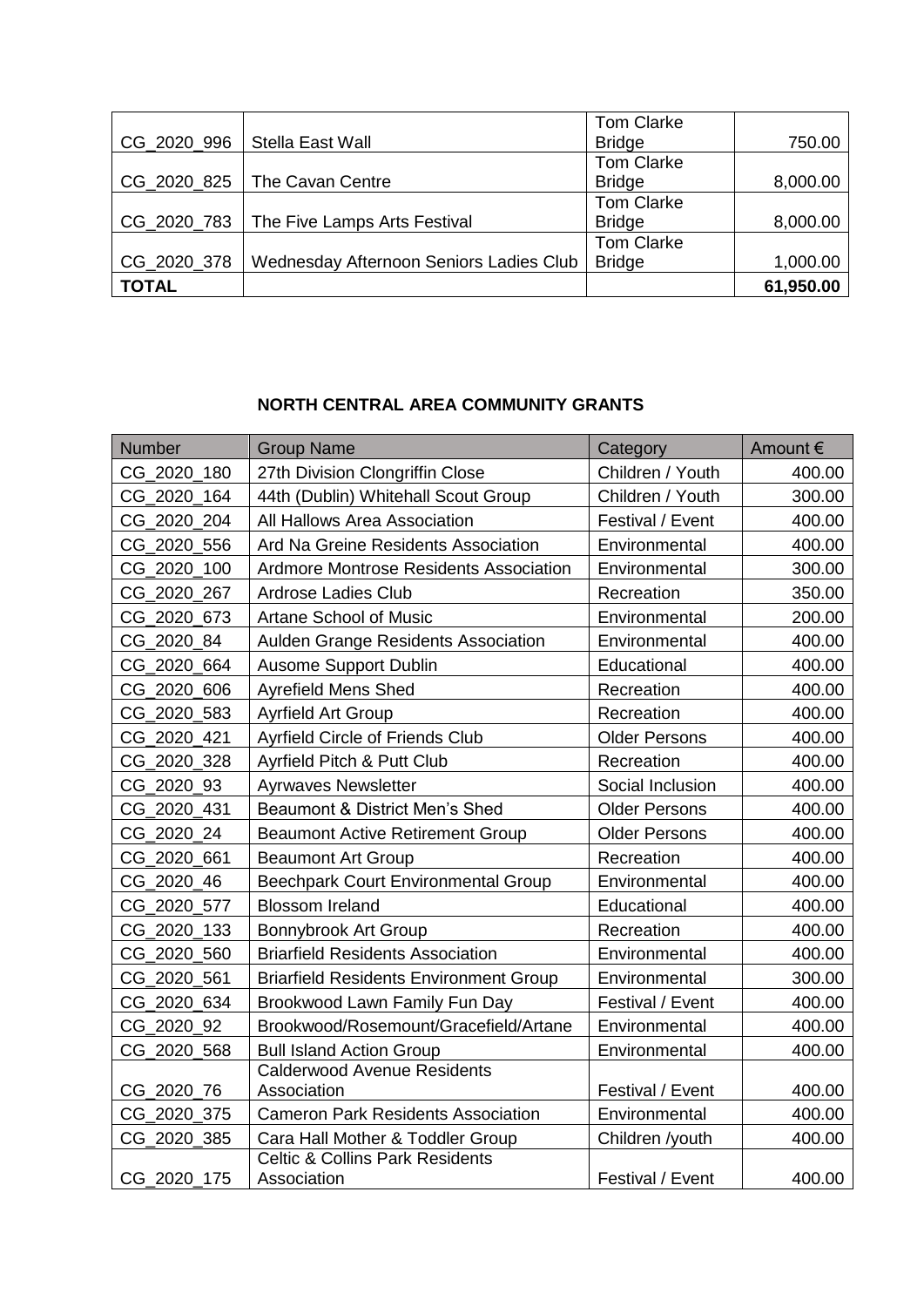| CG 2020 573 | <b>Charlemont Residents Association</b>       | Environmental        | 400.00 |
|-------------|-----------------------------------------------|----------------------|--------|
| CG_2020_596 | <b>Clancarthy Residents Association</b>       | Environmental        | 400.00 |
| CG 2020 95  | <b>Clare Hall Residents Association</b>       | Environmental        | 400.00 |
| CG 2020 562 | <b>Clongriffin Community Association</b>      | Recreation           | 400.00 |
| CG 2020 207 | <b>Clontarf Active Retirement Group</b>       | <b>Older Persons</b> | 400.00 |
| CG_2020_371 | <b>Clontarf Bridge Club</b>                   | Recreation           | 300.00 |
| CG 2020 291 | <b>Clontarf Historical Society</b>            | Educational          | 400.00 |
| CG 2020 289 | <b>Clontarf Ladies Club</b>                   | Recreation           | 400.00 |
| CG_2020_585 | <b>Clontarf Park House owners Association</b> | Environmental        | 400.00 |
| CG 2020 413 | <b>Clontarf Residents Association</b>         | Social Inclusion     | 400.00 |
| CG_2020_208 | Coolock Library Art Group                     | Recreation           | 400.00 |
| CG 2020 674 | <b>Courtlands Residents Association</b>       | Recreation           | 400.00 |
| CG 2020 564 | <b>CRC School Clontarf</b>                    | Disability           | 400.00 |
| CG_2020_613 | <b>Cromcastle Ladies Club</b>                 | <b>Older Persons</b> | 400.00 |
| CG_2020_667 | Cupóir Men's Shed                             | Social Inclusion     | 400.00 |
| CG_2020_590 | Darndale Park Renewal Group                   | Environmental        | 500.00 |
|             | Darndale Tenants and Residents                |                      |        |
| CG 2020 591 | Association                                   | Environmental        | 400.00 |
| CG 2020 216 | Dean Swift Sports Club                        | Recreation           | 300.00 |
| CG_2020_118 | Desperate Housewives Ladies club              | Recreation           | 400.00 |
| CG_2020_411 | Donaghmede Irish Country Women Ass.           | <b>Older Persons</b> | 200.00 |
| CG_2020_403 | Donaghmede Mens Shed                          | Recreation           | 400.00 |
| CG_2020_567 | Donnycarney West Community<br>Association     | Environmental        | 400.00 |
| CG_2020_600 | Donnycarney Youth Project                     | Children / Youth     | 200.00 |
| CG 2020 603 | Donnycarney Youth Project                     | Children / Youth     | 300.00 |
| CG 2020 601 | Donnycarney Youth Project                     | Children / Youth     | 400.00 |
| CG 2020 130 | Drumcondra Ladies Club                        | <b>Older Persons</b> | 400.00 |
| CG_2020_298 | Drumcondra Parish Churchyard                  | Educational          | 400.00 |
| CG_2020_287 | Drumcondra Tidy Village                       | Environmental        | 400.00 |
| CG_2020_166 | <b>Dublin Five Horticultural Society</b>      | Environmental        | 300.00 |
| CG_2020_604 | Foxhound Inn Senior Citizens Group            | <b>Older Persons</b> | 400.00 |
| CG_2020_274 | <b>Gaeltacht Park Residents Association</b>   | Recreation           | 400.00 |
| CG_2020_206 | <b>Glin Court Senior Citizens</b>             | <b>Older Persons</b> | 300.00 |
| CG_2020_277 | <b>Glin Court Senior Citizens</b>             | Recreation           | 400.00 |
| CG_2020_554 | Golden Girls Donneycarny                      | Recreation           | 400.00 |
| CG 2020 324 | <b>Grange Abbey Residents Associations</b>    | Environmental        | 400.00 |
| CG_2020_346 | <b>Grange Woodbine Residents Association</b>  | Recreation           | 400.00 |
| CG_2020_322 | <b>Grange Woodbine Residents Association</b>  | Environmental        | 400.00 |
| CG_2020_312 | <b>Grange Woodbine Residents Association</b>  | <b>Older Persons</b> | 400.00 |
| CG_2020_205 | <b>Grattan Lodge Residents</b>                | Environmental        | 400.00 |
| CG_2020_656 | <b>Greenfield Park Residents Association</b>  | Environmental        | 400.00 |
| CG_2020_106 | <b>Hampstead Court Gardeners Association</b>  | Environmental        | 400.00 |
| CG_2020_666 | <b>Hazelwood Residents Association</b>        | Recreation           | 400.00 |
| CG_2020_610 | <b>High Park Residents Association</b>        | Environmental        | 350.00 |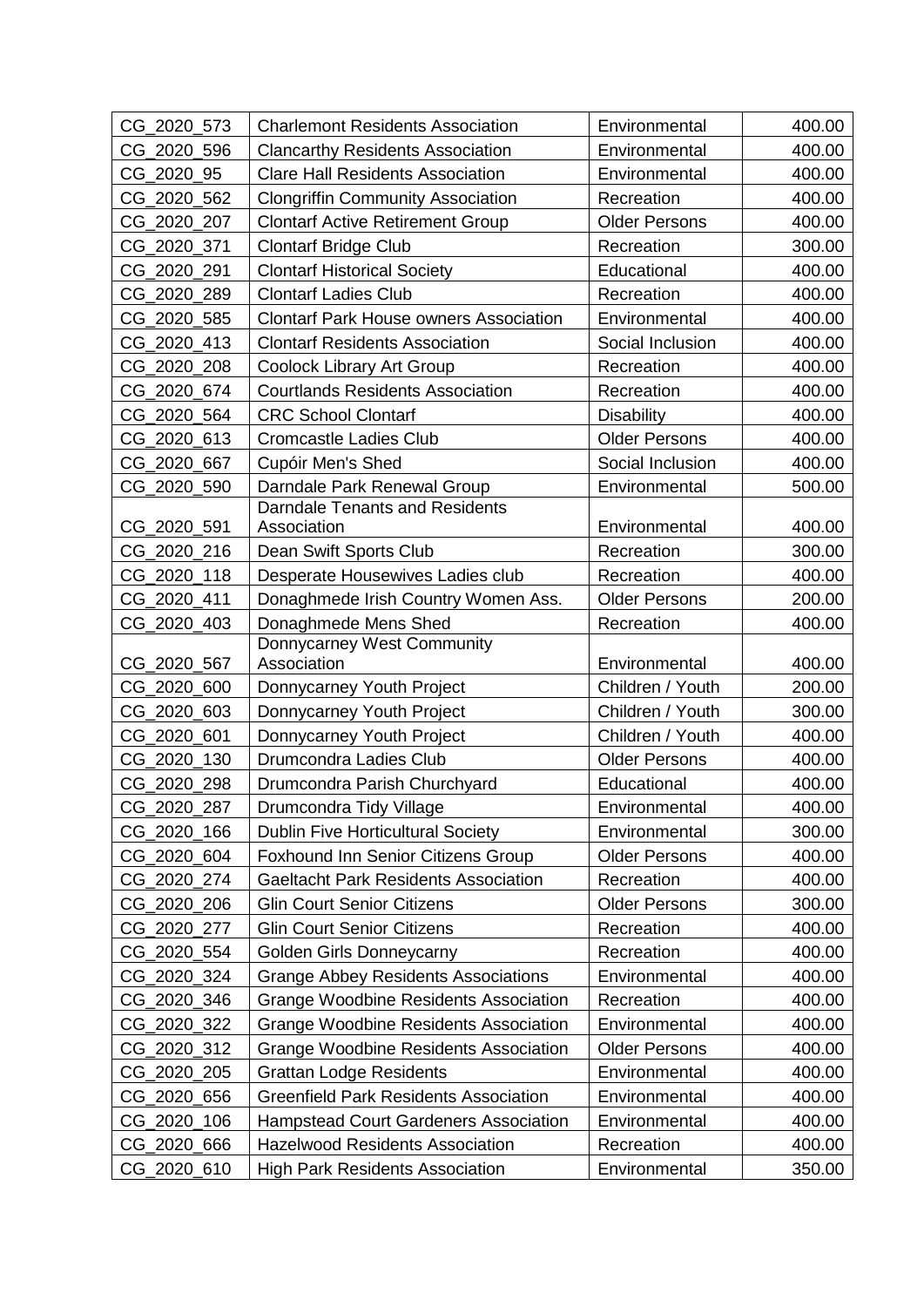| CG 2020 19   | <b>Holy Trinity Senior Citizens</b>           | <b>Older Persons</b> | 400.00   |
|--------------|-----------------------------------------------|----------------------|----------|
| CG_2020_623  | Home Farm Monday Club                         | Recreation           | 500.00   |
| CG_2020_415  | Irene Social & Sports Club                    | <b>Older Persons</b> | 400.00   |
|              | <b>KARA Kincora Active Retirement</b>         |                      |          |
| CG_2020_116  | Association                                   | <b>Older Persons</b> | 400.00   |
| CG_2020_169  | Kilbarrack Active Retirement Association      | <b>Older Persons</b> | 400.00   |
| CG_2020_598  | <b>Kilbarrack Foxfield Ladies Club</b>        | Recreation           | 400.00   |
| CG_2020_570  | Kilbride Road Residents Association           | Environmental        | 400.00   |
| CG_2020_609  | Killester Mens Shed                           | Recreation           | 400.00   |
| CG_2020_658  | Kilmore West Environmental Group              | Environmental        | 800.00   |
| CG 2020 178  | Kilmore West Ladies Club                      | <b>Older Persons</b> | 300.00   |
| CG_2020_549  | Kilmore West Youth Project                    | Children / Youth     | 500.00   |
| CG_2020_588  | <b>Larkhill Active Retirement Association</b> | <b>Older Persons</b> | 400.00   |
| CG 2020 103  | Le Cheile Knitting Group                      | Recreation           | 400.00   |
| CG 2020 432  | Le Chéile Writers                             | Educational          | 300.00   |
| CG 2020 160  | Lismeen Social & Environmental Group          | Environmental        | 400.00   |
| CG_2020_665  | Lorcan District Art Group                     | <b>Older Persons</b> | 400.00   |
| CG 2020 339  | Magenta Crescent Residents Association        | <b>Older Persons</b> | 400.00   |
| CG 2020 638  | Magenta Ladies Club                           | <b>Older Persons</b> | 400.00   |
| CG_2020_566  | Marino Active Retirement Association          | <b>Older Persons</b> | 400.00   |
| CG_2020_183  | Maryfield Ladies Club                         | Recreation           | 400.00   |
| CG 2020 574  | <b>Maypark Activities Group</b>               | Recreation           | 400.00   |
| CG_2020_1083 | <b>Measc Residents Association</b>            | Environmental        | 300.00   |
| CG_2020_636  | <b>Moatview Early Education Centre</b>        | Children / Youth     | 400.00   |
| CG_2020_321  | <b>Mount Dillon Court</b>                     | Environmental        | 400.00   |
| CG 2020 584  | <b>Mount Prospect Residents Association</b>   | Recreation           | 250.00   |
| CG 2020 121  | New Life Centre                               | Educational          | 300.00   |
| CG 2020 410  | Newbury Enhancement Volunteer Group           | Environmental        | 400.00   |
| CG_2020_230  | Newtown Court Garden Group                    | Environmental        | 400.00   |
| CG_2020_565  | North Dublin Camera Club                      | Educational          | 400.00   |
|              | Oakpark Clean Green Environmental             |                      |          |
| CG_2020_384  | Group                                         | Environmental        | 400.00   |
| CG 2020 599  | Pobal Chluain Tarbh                           | Environmental        | 400.00   |
| CG_2020_675  | Priorswood & District Men's Shed              | Social Inclusion     | 400.00   |
| CG_2020_420  | Raheny Bridge Club                            | Recreation           | 300.00   |
| CG_2020_419  | Raheny Foroige Club                           | Environmental        | 400.00   |
| CG_2020_586  | <b>Raheny Heritage Society</b>                | Recreation           | 400.00   |
| CG_2020_597  | <b>Raheny Irish Girl Guides</b>               | Children / Youth     | 200.00   |
| CG_2020_407  | Raheny Ladybirds Irish Girl Guide             | Children / Youth     | 200.00   |
| CG_2020_358  | Raheny Men's Shed                             | Recreation           | 400.00   |
| CG_2020_297  | Raheny Tidy Village Group                     | Environmental        | 1,000.00 |
| CG_2020_594  | <b>Rath Eanaigh Brownies</b>                  | Children / Youth     | 200.00   |
| CG_2020_605  | <b>Rathvale Residents Association</b>         | Environmental        | 400.00   |
| CG_2020_1010 | Riverside Drama Circle                        | Recreation           | 400.00   |
| CG_2020_359  | <b>Rockfield Wellness</b>                     | Festival / Event     | 400.00   |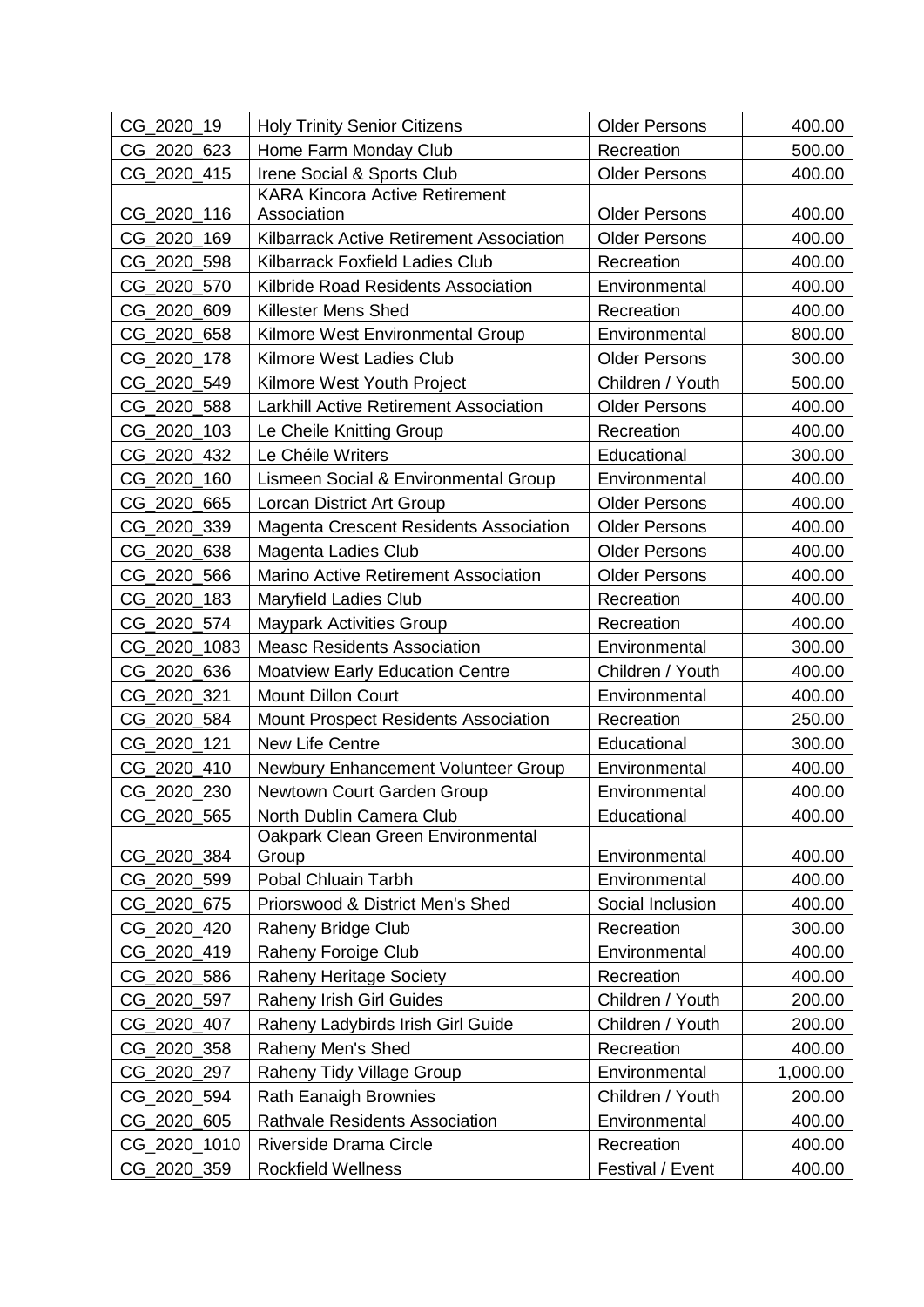| CG_2020_232  | <b>Rosevale Court Senior Citizens</b>                                         | <b>Older Persons</b> | 300.00     |
|--------------|-------------------------------------------------------------------------------|----------------------|------------|
| CG_2020_292  | Ross Art Group                                                                | Recreation           | 400.00     |
| CG 2020 295  | <b>Santry Community Association CLG</b>                                       | Festival / Event     | 400.00     |
| CG_2020_308  | <b>Santry Seniors Summer Project</b>                                          | <b>Older Persons</b> | 400.00     |
| CG_2020_641  | Seven Oaks Environmental Group                                                | Environmental        | 300.00     |
| CG 2020 677  | <b>Shanowen Drive Group</b>                                                   | Environmental        | 400.00     |
| CG_2020_383  | Sion Hill Park Residents Association                                          | Festival / Event     | 400.00     |
| CG_2020_327  | <b>SPRAOI</b>                                                                 | Recreation           | 350.00     |
| CG_2020_580  | St Anne's City Farm                                                           | Environmental        | 400.00     |
| CG_2020_348  | St Anne's Court Residents Association                                         | <b>Older Persons</b> | 400.00     |
| CG_2020_569  | <b>St Anne's Walled Garden Allotments</b>                                     | Environmental        | 400.00     |
| CG_2020_94   | <b>St Assams Community Gardens</b>                                            | Environmental        | 250.00     |
| CG 2020 436  | St Brendan's Coolock A.R.A Bowling Club                                       | Recreation           | 350.00     |
| CG_2020_595  | St Brigid's Seniors Killester                                                 | <b>Older Persons</b> | 400.00     |
| CG_2020_551  | St Declan's Road Street Party Committee                                       | Festival / Event     | 400.00     |
| CG 2020 20   | <b>St Gabriel's Residents Association</b>                                     | Social Inclusion     | 400.00     |
| CG_2020_281  | <b>St Gabriel's Seniors Club</b>                                              | Recreation           | 400.00     |
| CG 2020 417  | <b>St John's Court Residents Association</b>                                  | <b>Older Persons</b> | 400.00     |
| CG_2020_672  | St Joseph's Ladies Craft Group                                                | <b>Older Persons</b> | 400.00     |
| CG 2020 7    | St Luke's Active Age Group                                                    | <b>Older Persons</b> | 400.00     |
| CG_2020_624  | St Luke's Art Group                                                           | <b>Older Persons</b> | 400.00     |
| CG_2020_654  | St Paul's Youth Club                                                          | Recreation           | 400.00     |
| CG_2020_618  | The Artane Men's Shed                                                         | Recreation           | 400.00     |
| CG_2020_85   | The Copse Residents Association                                               | Environmental        | 400.00     |
| CG_2020_340  | The Donahies Residents Association                                            | Environmental        | 400.00     |
| CG_2020_576  | The Fairview Marino Tuesday Club                                              | <b>Older Persons</b> | 1,000.00   |
| CG_2020_137  | The Larks Youth Project                                                       | Children / Youth     | 350.00     |
|              | <b>Tonlegee Road East Residents</b>                                           |                      |            |
| CG_2020_288  | Association                                                                   | Environmental        | 400.00     |
| CG_2020_578  | <b>TravAct, Travellers Support</b><br><b>Trinity Adult Resource Group for</b> | Environmental        | 200.00     |
| CG 2020 151  | Education                                                                     | Environmental        | 750.00     |
| CG 2020 227  | Tus Nua Artane Coolock FRC                                                    | Festival / Event     | 400.00     |
| CG_2020_226  | <b>Tus Nua Artane Coolock FRC</b>                                             | Children / Youth     | 400.00     |
| CG 2020 224  | Tus Nua Artane Coolock FRC                                                    | Recreation           | 400.00     |
| CG_2020_314  | <b>Volunteer Stroke Scheme</b>                                                | Educational          | 400.00     |
| CG_2020_347  | <b>Whitehall Active Retirement Association</b>                                | Recreation           | 400.00     |
| CG_2020_647  | <b>Whitehall Support Group/COPD</b>                                           | Recreation           | 400.00     |
| CG_2020_56   | <b>Whitethorn Residents Association</b>                                       | Festival / Event     | 400.00     |
| CG_2020_669  | <b>Woodlawn Residents Association</b>                                         | Environmental        | 400.00     |
|              |                                                                               |                      |            |
| <b>TOTAL</b> |                                                                               |                      | €60,000.00 |

#### **NORTH CENTRAL INFORMAL ADULT EDUCATION**

| <b>Number</b> | <b>Group Name</b>                 | <b>Category</b>                 | Amount $\epsilon$ |
|---------------|-----------------------------------|---------------------------------|-------------------|
|               | CG 2020 329   Ardrose Ladies Club | <b>Informal Adult Education</b> | 270.00            |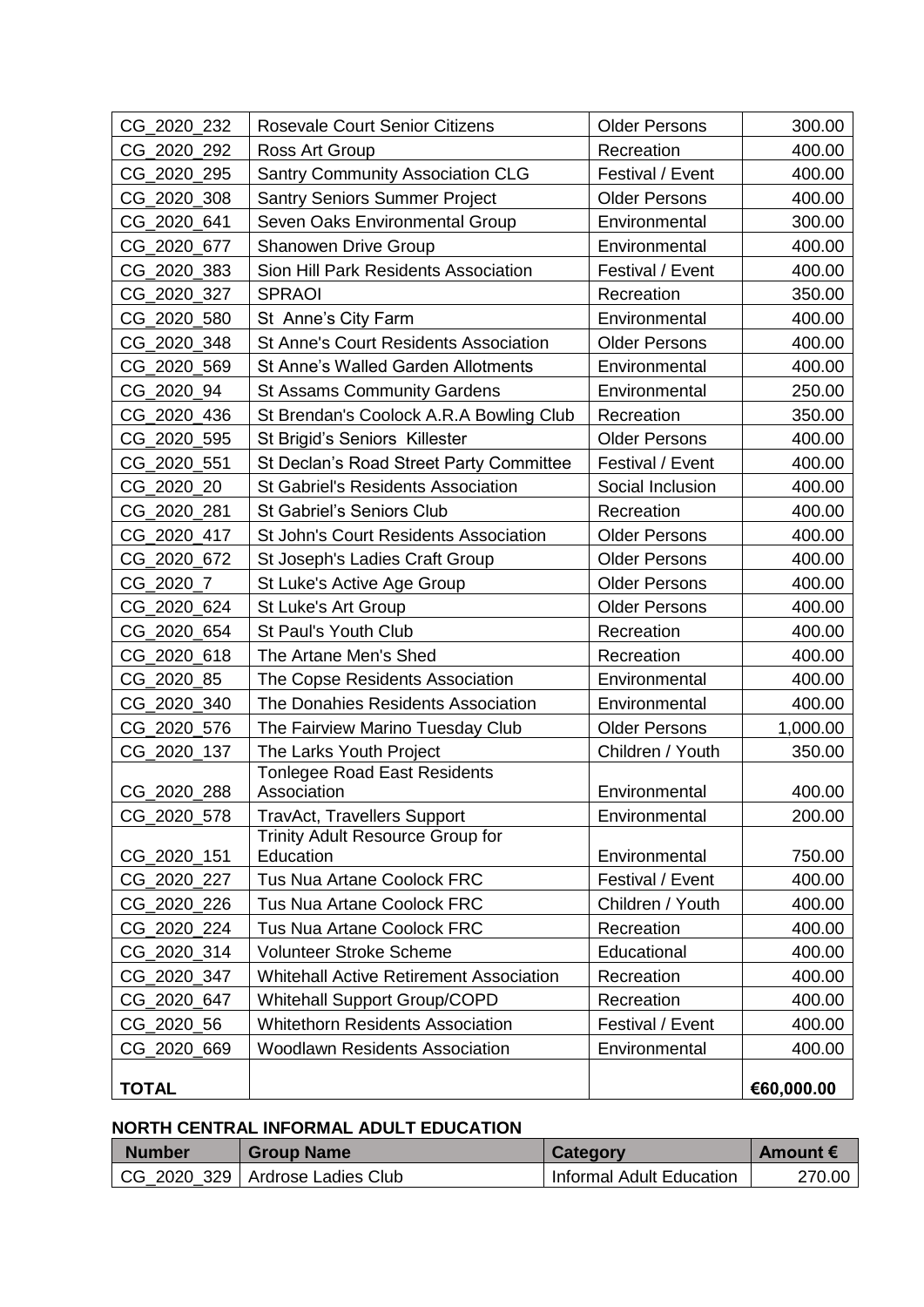| CG 2020 276  | Ayrefield Circle of Friends Club              | <b>Informal Adult Education</b> | 540.00    |
|--------------|-----------------------------------------------|---------------------------------|-----------|
| CG 2020 607  | <b>Ayrefield Mens Shed</b>                    | <b>Informal Adult Education</b> | 810.00    |
| CG_2020_124  | <b>Cameron Park Active Age</b>                | <b>Informal Adult Education</b> | 810.00    |
| CG_2020_676  | Chanel College Coolock/H.S.C.L                | <b>Informal Adult Education</b> | 270.00    |
|              | Darndale Belcamp Village Centre               |                                 |           |
| CG_2020_572  | <b>CLG</b>                                    | <b>Informal Adult Education</b> | 540.00    |
|              | Donaghmede District Local History             |                                 |           |
| CG_2020_361  | Soc.                                          | <b>Informal Adult Education</b> | 810.00    |
| CG_2020_575  | <b>Fairview Marino Tuesday Club</b>           | <b>Informal Adult Education</b> | 270.00    |
| CG_2020_620  | <b>HSCL St Brendan's School</b>               | <b>Informal Adult Education</b> | 270.00    |
|              | <b>Kilbarrack Coast Community</b>             |                                 |           |
| CG 2020 587  | Programme                                     | <b>Informal Adult Education</b> | 270.00    |
| CG 2020 663  | <b>Larkhill Active Retirement Association</b> | Informal Adult Education        | 810.00    |
| CG_2020_555  | Le Cheile Donnycarney Youth Centre            | <b>Informal Adult Education</b> | 270.00    |
| CG 2020 668  | Mercy College Coolock/H.S.C.L                 | <b>Informal Adult Education</b> | 540.00    |
| CG 2020 270  | North Dublin Artists Club                     | <b>Informal Adult Education</b> | 540.00    |
| CG_2020_678  | Not so Different                              | <b>Informal Adult Education</b> | 810.00    |
| CG_2020_608  | Scoil Chairain Donnycarney                    | <b>Informal Adult Education</b> | 270.00    |
| CG 2020 671  | Scoil Chaitríona/H.S.C.L                      | <b>Informal Adult Education</b> | 540.00    |
| CG_2020_552  | Scoil Eoin                                    | <b>Informal Adult Education</b> | 270.00    |
| CG_2020_581  | St Anne's City Farm                           | <b>Informal Adult Education</b> | 540.00    |
| CG_2020_39   | St Anne's Art Group                           | <b>Informal Adult Education</b> | 810.00    |
| CG_2020_670  | St Brendan's B.N.S/HSCL                       | <b>Informal Adult Education</b> | 540.00    |
| CG 2020 147  | <b>St Michaels House Coolock</b>              | <b>Informal Adult Education</b> | 810.00    |
| CG_2020_370  | The ARA Art Group                             | <b>Informal Adult Education</b> | 810.00    |
| CG_2020_150  | <b>Trinity Adult Resource Group</b>           | <b>Informal Adult Education</b> | 810.00    |
| CG_2020_229  | <b>Tus Nua Artane Coolock FRC</b>             | <b>Informal Adult Education</b> | 540.00    |
| CG_2020_223  | <b>Tus Nua Artane Coolock FRC</b>             | <b>Informal Adult Education</b> | 810.00    |
| <b>TOTAL</b> |                                               |                                 | 14,580.00 |

# **SOUTH CENTRAL AREA COMMUNITY GRANTS**

| <b>Number</b> | <b>Group Name</b>                               | <b>Category</b>      | <b>Amount</b> |
|---------------|-------------------------------------------------|----------------------|---------------|
| CG 2020 73    | <b>Bluebell Senior Citizens</b>                 | <b>Older Persons</b> | 379.00        |
| CG 2020 101   | <b>Annamore Court Residents Association</b>     | Recreation           | 379.00        |
| CG 2020 705   | ARCH D12                                        | Recreation           | 379.00        |
| CG 2020 807   | <b>Artistic Liberties</b>                       | Festival / Event     | 800.00        |
| CG_2020_349   | <b>Associated Bluebell Communities Limited</b>  | Social Inclusion     | 379.00        |
|               | <b>Ballyfermot Chapelizod Disability Action</b> |                      |               |
| CG_2020_712   | Collective                                      | <b>Disability</b>    | 379.00        |
| CG 2020 330   | Ballyfermot Club for the Physically Disabled    | <b>Disability</b>    | 379.00        |
| CG 2020 708   | <b>Ballyfermot Folk Groups</b>                  | Recreation           | 379.00        |
| CG_2020_71    | <b>Ballyfermot Heritage Group</b>               | Educational          | 379.00        |
| CG_2020_428   | Ballyfermot Inchicore Playgroup Federation      | Children / Youth     | 379.00        |
| CG 2020 75    | <b>Ballyfermot Men's Shed</b>                   | Recreation           | 379.00        |
| CG 2020 343   | Ballyfermot Star/Realt Na Clann                 | Social Inclusion     | 379.00        |
| CG 2020 129   | Ballyfermot Swinging 50's Dance Group           | Recreation           | 379.00        |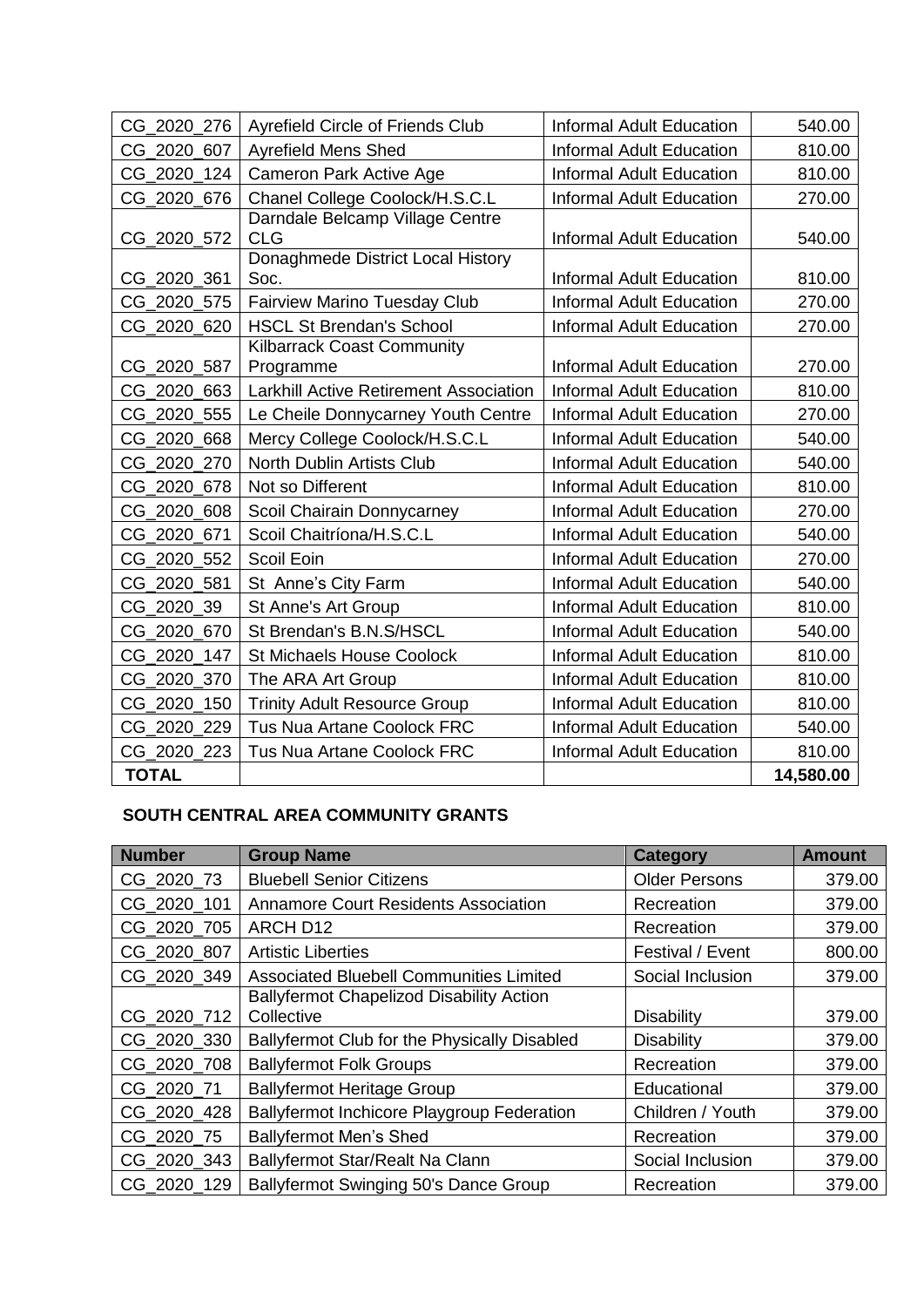| CG_2020_692 | <b>Ballyfermot Traveller Action Project</b>       | Children / Youth     | 379.00 |
|-------------|---------------------------------------------------|----------------------|--------|
| CG_2020_694 | <b>Ballyfermot Ukelele Group</b>                  | Recreation           | 379.00 |
| CG_2020_119 | <b>Ballyfermot Writers Group</b>                  | Recreation           | 379.00 |
| CG_2020_702 | <b>Bandroom Community Hall</b>                    | Recreation           | 379.00 |
| CG 2020 687 | <b>Basement Productions Theatre Company</b>       | Recreation           | 379.00 |
| CG 2020 72  | <b>Bluebell Afterschool</b>                       | Children / Youth     | 379.00 |
| CG_2020_975 | <b>Bluebell Community Angling Club</b>            | Recreation           | 379.00 |
| CG_2020_14  | <b>Bluebell Gardening Club</b>                    | Environmental        | 379.00 |
| CG_2020_74  | <b>Bluebell Ladies Club</b>                       | Recreation           | 379.00 |
| CG 2020 838 | <b>Bridgefoot Street Residents Association</b>    | <b>Older Persons</b> | 500.00 |
| CG_2020_77  | Meath Street Youth Activity Co.                   | Children / Youth     | 500.00 |
| CG 2020 839 | <b>Bridgefoot Street Youth Group</b>              | Children / Youth     | 500.00 |
| CG_2020_834 | <b>Ceannt Fort Residents Association</b>          | Recreation           | 500.00 |
| CG_2020_689 | <b>Chapelizod Heritage Society</b>                | Educational          | 379.00 |
| CG 2020 740 | Chapelizod Old Village Association COVA           | Environmental        | 379.00 |
| CG_2020_107 | <b>Chapelizod Residents Association</b>           | Environmental        | 379.00 |
| CG_2020_701 | <b>Chapelizod Tidy Towns</b>                      | Environmental        | 379.00 |
| CG 2020 15  | <b>Cherry Orchard Boxing Club</b>                 | Recreation           | 379.00 |
| CG_2020_69  | <b>Cherry Orchard Family Rescource Centre CLG</b> | Festival / Event     | 379.00 |
| CG_2020_179 | <b>Cherry Orchard Ladies Club</b>                 | <b>Older Persons</b> | 379.00 |
| CG_2020_372 | <b>CIE Inchicore Ladies Club</b>                  | Recreation           | 500.00 |
| CG_2020_696 | Claddagh and Blackditch Court                     | <b>Older Persons</b> | 379.00 |
| CG_2020_331 | <b>Co-Operation North Group</b>                   | <b>Older Persons</b> | 379.00 |
| CG_2020_181 | Core Youth Group Inchicore                        | Children / Youth     | 500.00 |
| CG_2020_706 | D12 Men's Shed                                    | Educational          | 379.00 |
| CG_2020_110 | <b>Diamond Twirlers</b>                           | Children / Youth     | 379.00 |
| CG_2020_709 | <b>Drimnagh Community Environment Group</b>       | Environmental        | 379.00 |
| CG_2020_716 | Drimnagh Ladies Club                              | Recreation           | 379.00 |
| CG 2020 704 | Drimnagh Mens Club                                | Recreation           | 379.00 |
| CG_2020_243 | <b>Drimnagh Resource Centre</b>                   | Recreation           | 379.00 |
| CG_2020_380 | Drimnagh Summer Festival                          | Festival / Event     | 379.00 |
| CG_2020_804 | Enable Ireland Rialto Hub                         | Educational          | 500.00 |
| CG 2020 818 | <b>Fatima Support Group</b>                       | Children / Youth     | 500.00 |
| CG 2020 806 | <b>Francis Street School</b>                      | Children / Youth     | 700.00 |
| CG_2020_682 | Friendship Group, Cherryorchard                   | Recreation           | 379.00 |
| CG_2020_66  | <b>Gray Street Residents Association</b>          | Environmental        | 500.00 |
| CG_2020_796 | Griffith Barracks Multi Denominational School     | Environmental        | 500.00 |
| CG_2020_686 | <b>Gurteen Youth Club</b>                         | Children / Youth     | 379.00 |
| CG_2020_805 | Harman Street Residents Group                     | Environmental        | 500.00 |
| CG_2020_821 | Hellenic Community of Ireland                     | Educational          | 500.00 |
| CG_2020_736 | Herberton Park Environmental Group                | Environmental        | 500.00 |
|             | High Road and Kilmainham Lane Residents           |                      |        |
| CG_2020_841 | Ass.                                              | Environmental        | 500.00 |
| CG_2020_683 | Inchicore Gospel Choir                            | Recreation           | 379.00 |
| CG_2020_255 | Inchicore Ladies Active Retirement Group          | Recreation           | 379.00 |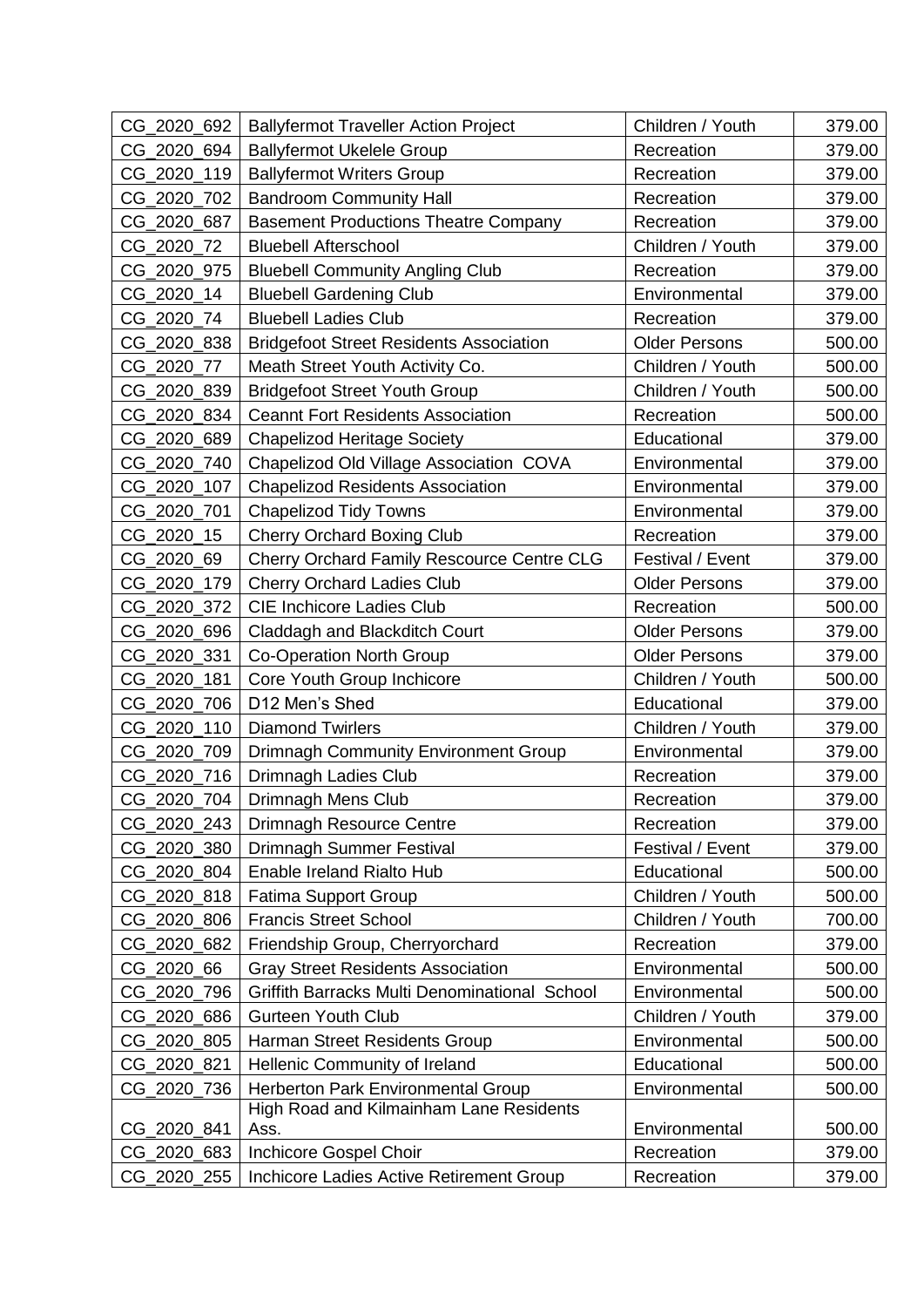| CG_2020_63  | Inchicore Ledwidge Society                                                      | Festival / Event     | 900.00   |
|-------------|---------------------------------------------------------------------------------|----------------------|----------|
| CG_2020_795 | <b>Irwin Court Community Group</b>                                              | Environmental        | 600.00   |
| CG 2020 691 | Jack of All Trades                                                              | Recreation           | 379.00   |
| CG_2020_433 | La Touche Court                                                                 | Environmental        | 379.00   |
| CG_2020_738 | Lady Lane Residents Association                                                 | Environmental        | 600.00   |
| CG_2020_690 | LEO Drop in Club                                                                | Social Inclusion     | 379.00   |
|             | Madison, Mayfield, Mountshannon Residents                                       |                      |          |
| CG_2020_159 | Ass.                                                                            | Environmental        | 300.00   |
| CG 2020 745 | Marrowbone Lane Tenants Association                                             | Festival / Event     | 250.00   |
| CG_2020_681 | <b>Maryfield Nursing Home</b>                                                   | Recreation           | 379.00   |
| CG 2020 837 | <b>Maryland Community Association</b>                                           | Festival / Event     | 450.00   |
| CG_2020_735 | <b>Warrenmount Community Education Centre</b>                                   | Environmental        | 500.00   |
| CG_2020_800 | <b>Memorial Court Social Committee</b>                                          | Environmental        | 500.00   |
| CG 2020 797 | Michael Mallin Residents Association                                            | Environmental        | 500.00   |
| CG_2020_394 | Michael Mallin Residents Association                                            | Recreation           | 600.00   |
| CG 2020 718 | <b>Mother McCauley Centre</b>                                                   | Educational          | 379.00   |
| CG_2020_822 | My Streets Ireland CLG                                                          | Recreation           | 500.00   |
| CG 2020 843 | Oaklee Gardening Club                                                           | Environmental        | 400.00   |
| CG_2020_836 | Old Guys who want to stay young                                                 | Environmental        | 500.00   |
| CG_2020_801 | <b>Oliver Bond Residents Group</b>                                              | Recreation           | 500.00   |
|             | Our Lady of the Wayside Parent & Toddler                                        |                      |          |
| CG_2020_62  | Group                                                                           | Children / Youth     | 379.00   |
| CG_2020_700 | Our Lady of the Wayside Parish Choir<br>Our Lady of the Wayside Parish Pastoral | Recreation           | 379.00   |
| CG_2020_418 | Council                                                                         | Educational          | 379.00   |
| CG_2020_284 | <b>Rialto Active Retirement</b>                                                 | Recreation           | 800.00   |
| CG_2020_142 | <b>Rialto Community Network</b>                                                 | Recreation           | 500.00   |
| CG_2020_789 | <b>Rialto Day Care Centre</b>                                                   | Children / Youth     | 500.00   |
| CG_2020_788 | Rialto Development Association                                                  | Festival / Event     | 1,200.00 |
| CG 2020 695 | <b>Riverview Court Residents Association</b>                                    | Environmental        | 379.00   |
| CG_2020_824 | <b>Robert Emmet CDP</b>                                                         | Festival / Event     | 500.00   |
| CG_2020_827 | <b>Robert Emmet CDP</b>                                                         | <b>Older Persons</b> | 500.00   |
| CG 2020 698 | <b>Rossaveal Court Residents Association</b>                                    | Recreation           | 379.00   |
| CG_2020_54  | Satsun Photographic Club                                                        | Festival / Event     | 379.00   |
| CG_2020_158 | Scoil Treasa Naofa                                                              | Children / Youth     | 500.00   |
| CG_2020_799 | Solas Project                                                                   | Children / Youth     | 700.00   |
| CG_2020_80  | Sophia Housing                                                                  | Recreation           | 500.00   |
| CG 2020 798 | Sophia Housing Association                                                      | Environmental        | 500.00   |
| CG_2020_719 | <b>SPRED</b>                                                                    | <b>Disability</b>    | 379.00   |
| CG_2020_684 | St John Bosco                                                                   | Recreation           | 379.00   |
| CG_2020_387 | St Matthews FRC Mother & Toddler Group                                          | Children / Youth     | 379.00   |
| CG_2020_389 | St Matthews FRC/Senior Citizens Group                                           | <b>Older Persons</b> | 379.00   |
| CG_2020_792 | St Michaels Estate (For 6 apps)                                                 | Children / Youth     | 1,200.00 |
| CG_2020_61  | <b>St Paul's Senior Citizens Club</b>                                           | Festival / Event     | 500.00   |
| CG_2020_273 | St Theresa's Senior Citizens Club                                               | <b>Older Persons</b> | 500.00   |
| CG_2020_713 | Teanga Beo Baile Formaid                                                        | Environmental        | 379.00   |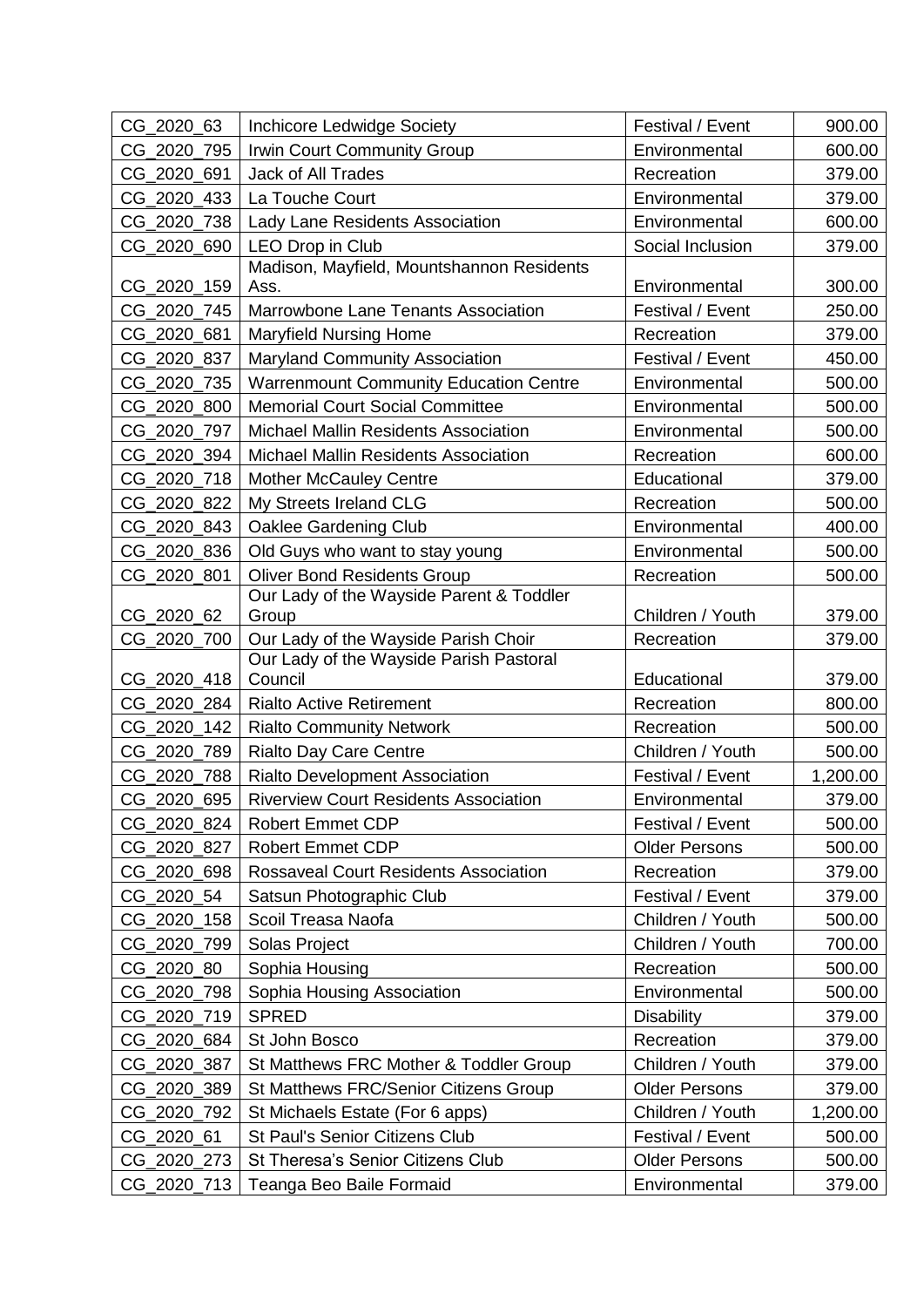| CG_2020_186  | The Haven, Basin Lane                             | Recreation           | 600.00    |
|--------------|---------------------------------------------------|----------------------|-----------|
| CG_2020_373  | <b>Tidy Drimnagh</b>                              | Environmental        | 379.00    |
| CG_2020_693  | <b>Together FM</b>                                | Recreation           | 379.00    |
| CG_2020_802  | <b>Usher Celtic Seniors</b>                       | Festival / Event     | 400.00    |
| CG_2020_111  | <b>WALK</b>                                       | Environmental        | 379.00    |
| CG 2020 409  | <b>Walkinstown Greenhills Resource Centre</b>     | Festival / Event     | 379.00    |
| CG 2020 697  | <b>Walkinstown Residents Association</b>          | Environmental        | 379.00    |
|              | Walkinstown Social Group (Linkage Green           |                      |           |
| CG_2020_153  | Kitchen)                                          | <b>Older Persons</b> | 379.00    |
| CG_2020_715  | <b>Walkinstown Social Service Centre</b>          | Environmental        | 379.00    |
| CG 2020 285  | Walkinstown Sport and Athletic Federation         | Recreation           | 379.00    |
| CG_2020_703  | <b>Walkinstown Sports and Athletic Federation</b> | Recreation           | 365.00    |
| <b>TOTAL</b> |                                                   |                      | 50,000.00 |

# **SOUTH CENTRAL AREA INFORMAL ADULT EDUCATION**

| <b>Number</b> | <b>Group Name</b>                                             | <b>Category</b>                 | <b>Amount</b> |
|---------------|---------------------------------------------------------------|---------------------------------|---------------|
| CG 2020 717   | 94th Walkinstown Scout Group                                  | <b>Informal Adult Education</b> | 270.00        |
| CG 2020 710   | <b>Ballyfermot Adults Learning Together</b>                   | <b>Informal Adult Education</b> | 540.00        |
| CG_2020_711   | <b>Ballyfermot Chapelizod Disability Action</b><br>Collective | <b>Informal Adult Education</b> | 270.00        |
| CG_2020_390   | Ballyfermot Inchicore Playgroup<br>Federation                 | <b>Informal Adult Education</b> | 540.00        |
| CG_2020_685   | <b>Ballyfermot Sports Complex Seniors</b><br>Group            | <b>Informal Adult Education</b> | 540.00        |
| CG_2020_688   | <b>Basement Productions Theatre</b><br>Company                | <b>Informal Adult Education</b> | 540.00        |
| CG_2020_105   | <b>Bulfin Ladies Art Group</b>                                | <b>Informal Adult Education</b> | 540.00        |
| CG 2020 733   | <b>Ceannt Fort Residents Association</b>                      | <b>Informal Adult Education</b> | 540.00        |
| CG_2020_67    | <b>Cherry Orchard Family Resource Centre</b><br><b>CLG</b>    | <b>Informal Adult Education</b> | 810.00        |
| CG 2020 728   | Enable Ireland Adult Services Rialto Hub                      | <b>Informal Adult Education</b> | 810.00        |
| CG 2020 724   | <b>FATIMA GROUPS UTD</b>                                      | <b>Informal Adult Education</b> | 540.00        |
| CG_2020_396   | <b>Francis Street CBS</b>                                     | <b>Informal Adult Education</b> | 810.00        |
| CG 2020 17    | <b>Markiewicz Community Centre</b>                            | <b>Informal Adult Education</b> | 810.00        |
| CG 2020 141   | <b>Rialto Community Network</b>                               | <b>Informal Adult Education</b> | 810.00        |
| CG_2020_725   | <b>Rialto Day Care Centre</b>                                 | <b>Informal Adult Education</b> | 810.00        |
| CG 2020 140   | Rialto Men's Social & Gardening Group                         | <b>Informal Adult Education</b> | 810.00        |
| CG_2020_727   | Solas Project                                                 | <b>Informal Adult Education</b> | 810.00        |
| CG 2020 386   | <b>St Matthews FRC</b>                                        | <b>Informal Adult Education</b> | 810.00        |
| CG_2020_187   | The Haven, Basin Lane                                         | <b>Informal Adult Education</b> | 810.00        |
| CG_2020_334   | <b>Walkinstown Greenhills Resource</b><br>Centre              | <b>Informal Adult Education</b> | 270.00        |
| CG_2020_714   | <b>Walkinstown Social Service Centre</b>                      | <b>Informal Adult Education</b> | 270.00        |
| CG_2020_723   | <b>Walkinstown Social Service Centre</b>                      | <b>Informal Adult Education</b> | 540.00        |
| <b>TOTAL</b>  |                                                               |                                 | 13,500.00     |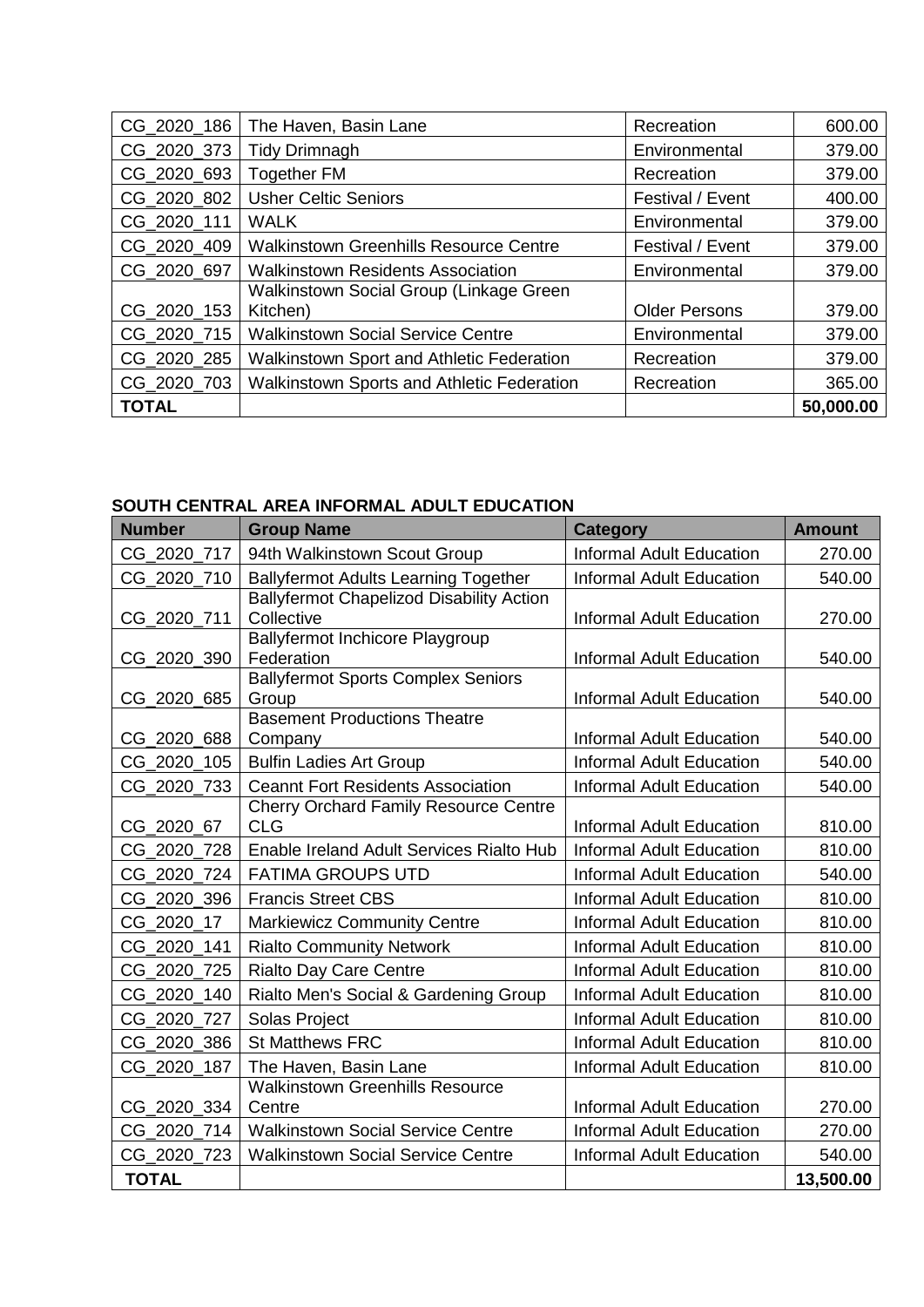# **NORTH WEST AREA COMMUNITY GRANTS**

| <b>Number</b> | <b>Group Name</b>                                              | Category                | Amount $\epsilon$ |
|---------------|----------------------------------------------------------------|-------------------------|-------------------|
| CG_2020_882   | 49 - 69 Shangan Green Residents                                | Environmental           | 500.00            |
|               |                                                                | Children/               |                   |
| CG_2020_639   | 75th East Finglas Scouts                                       | Youth                   | 500.00            |
| CG_2020_635   | 76th/122nd Finglas West Scouts                                 | Children/<br>Youth      | 500.00            |
|               |                                                                | Children/               |                   |
| CG 2020 126   | <b>Aisling Project Poppintree</b>                              | Youth                   | 600.00            |
| CG_2020_646   | An Riasc Residents Group                                       | Recreation              | 500.00            |
|               | Baile NaLaochra Housing Co Op                                  | Festival /              |                   |
| CG 2020 866   | Assoc                                                          | Event                   | 500.00            |
| CG 2020 642   | <b>Ballygall Community Council</b>                             | Environmental           | 1,150.00          |
|               | <b>Ballymun Active Disability Interest</b>                     |                         |                   |
| CG_2020_873   | Group                                                          | <b>Disability</b>       | 600.00            |
| CG 2020 878   | <b>Ballymun Boxing Club</b><br>Ballymun Child/ Family Resource | Recreation<br>Children/ | 600.00            |
| CG_2020_868   | Centre                                                         | Youth                   | 600.00            |
|               | <b>Ballymun Child/ Family Resource</b>                         | Children/               |                   |
| CG_2020_867   | Centre                                                         | Youth                   | 600.00            |
| CG_2020_13    | <b>Ballymun Ladies Club</b>                                    | Recreation              | 500.00            |
| CG_2020_87    | <b>Ballymun Library Writers</b>                                | <b>Older Persons</b>    | 600.00            |
| CG_2020_883   | <b>Ballymun Mens Group</b>                                     | Recreation              | 580.00            |
| CG_2020_871   | <b>Ballymun Photography</b>                                    | Recreation              | 575.00            |
| CG 2020 231   | <b>Ballymun Racing Pigeon Club</b>                             | Recreation              | 575.00            |
| CG_2020_860   | Ballymun U3A                                                   | <b>Older Persons</b>    | 500.00            |
| CG_2020_887   | <b>Ballymun UTD</b>                                            | Recreation              | 600.00            |
|               |                                                                | Children/               |                   |
| CG_2020_874   | <b>Ballymun Youthreach</b>                                     | Youth                   | 600.00            |
| CG_2020_655   | <b>Barry Park Environmental Group</b>                          | Environmental           | 400.00            |
| CG_2020_877   | <b>Belclare Avenue</b>                                         | Environmental           | 500.00            |
| CG_2020_890   | <b>Belclare Crescent</b>                                       | Environmental           | 575.00            |
| CG_2020_859   | <b>Belclare Lawn Residents</b>                                 | Environmental           | 575.00            |
| CG_2020_11    | <b>Belclare Park Residents Association</b>                     | Environmental           | 575.00            |
| CG_2020_875   | <b>Belclare Place Residents</b>                                | Environmental           | 500.00            |
| CG 2020 876   | <b>Belclare Way</b>                                            | Environmental           | 575.00            |
| CG_2020_139   | <b>Beneavin Residents Association</b>                          | Environmental           | 500.00            |
| CG_2020_315   | <b>Chairains Youth Club</b>                                    | Educational             | 800.00            |
| CG_2020_863   | City Farm Ballymun Project                                     | Environmental           | 575.00            |
| CG_2020_626   | <b>Collins Club for Active Aged</b>                            | <b>Older Persons</b>    | 500.00            |
| CG_2020_858   | <b>Coultry Ladies Club</b>                                     | Recreation              | 600.00            |
| CG_2020_862   | <b>Coultry Way Tidy Road Committee</b>                         | Environmental           | 400.00            |
| CG_2020_849   | <b>Cromlech Court</b>                                          | Environmental           | 575.00            |
| CG_2020_643   | Daisy Roots Gardening Group                                    | Environmental           | 400.00            |
|               |                                                                | Festival /              |                   |
| CG_2020_176   | Dean Swift Green Fun Day                                       | Event                   | 400.00            |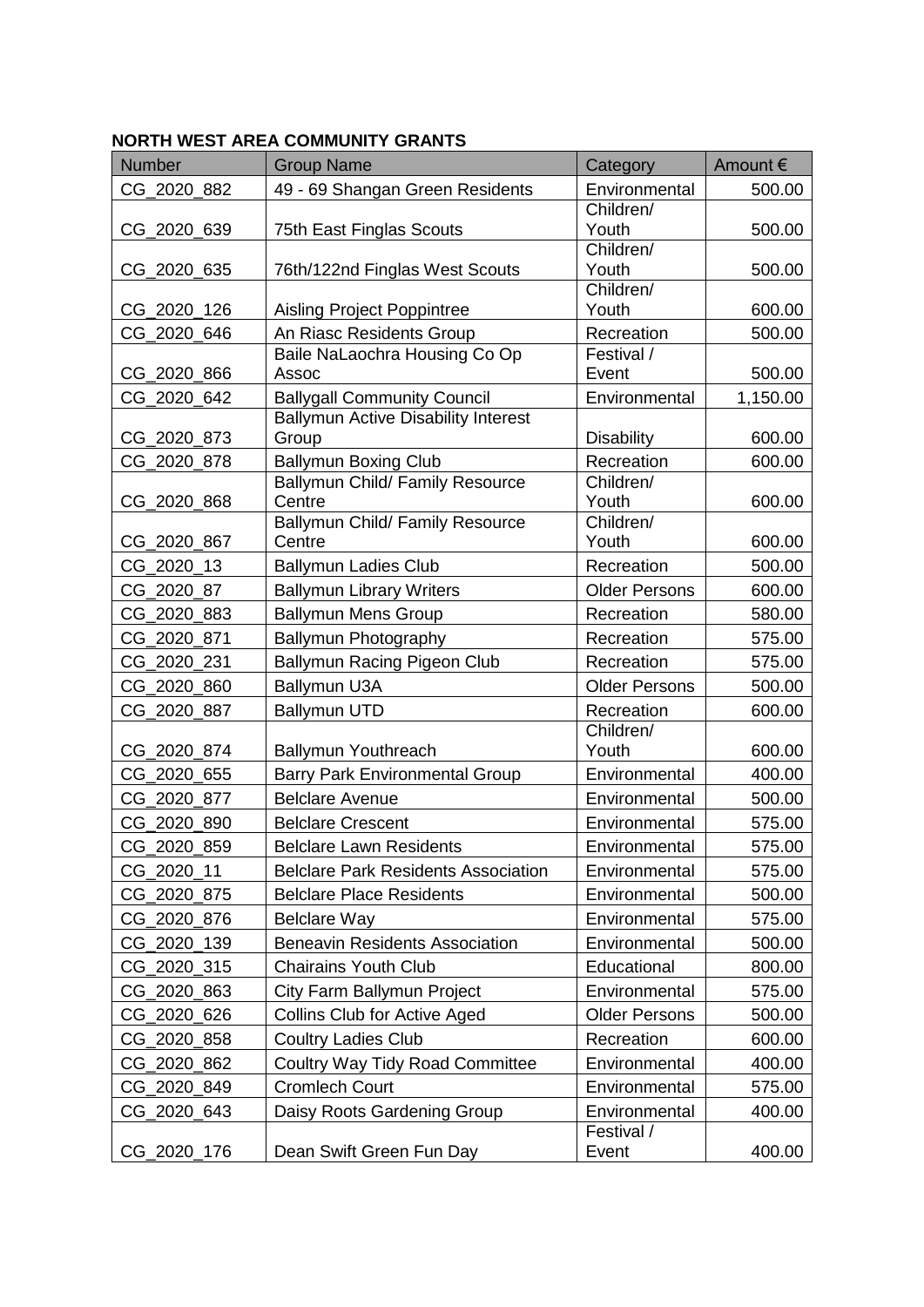|             |                                            | Festival /                |          |
|-------------|--------------------------------------------|---------------------------|----------|
| CG 2020_53  | Doon Court Environmental Group             | Event                     | 440.00   |
| CG_2020_435 | Doon in Bloom                              | Environmental             | 500.00   |
| CG_2020_617 | Dublin Brigade History Re Enactment        | Educational               | 500.00   |
| CG_2020_45  | Dublin Brigade Irish Volunteer History     | Educational               | 500.00   |
|             |                                            | Children/                 |          |
| CG_2020_653 | <b>Early Bird Breakfast Club</b>           | Youth                     | 500.00   |
| CG 2020 628 | East Finglas Residents Association         | Festival /<br>Event       | 600.00   |
| CG 2020 149 | <b>Fairlawn Community Gardens</b>          | Environmental             | 400.00   |
| CG_2020_4   | <b>Fairways Residents Association</b>      | Environmental             | 600.00   |
|             | <b>Family Autism Coming Together</b>       |                           |          |
| CG_2020_784 | <b>LATE</b>                                | <b>Disability</b>         | 600.00   |
| CG_2020_637 | <b>Finglas Concert and Marching Band</b>   | Recreation                | 600.00   |
|             | <b>Finglas Irish Senior Citizens</b>       |                           |          |
| CG 2020 645 | Parliament                                 | <b>Older Persons</b>      | 300.00   |
| CG_2020_154 | <b>Finglas Heritage</b>                    | Educational               | 500.00   |
| CG_2020_614 | <b>Finglas Historical Society</b>          | Environmental             | 500.00   |
| CG 2020 293 | <b>Finglas Responders</b>                  | Educational               | 500.00   |
|             | <b>Finglas South Combined Residents</b>    |                           |          |
| CG_2020_650 | Ass.                                       | Educational<br>Festival / | 500.00   |
| CG_2020_171 | <b>Finglas Suicide Network</b>             | Event                     | 600.00   |
| CG_2020_115 | <b>Finglas Tea Dance Group</b>             | Recreation                | 500.00   |
| CG_2020_616 | <b>Finglas Tidy Towns</b>                  | Environmental             | 900.00   |
| CG_2020_320 | Finglas West Active Retirement Ass.        | <b>Older Persons</b>      | 500.00   |
| CG_2020_244 | Fingls Men's Shed                          | Recreation                | 400.00   |
|             | <b>General Richard McKee Memorial</b>      | Festival /                |          |
| CG_2020_621 | Group                                      | Event                     | 500.00   |
| CG_2020_660 | Glasanaon Garden Group                     | Recreation                | 400.00   |
| CG_2020_662 | <b>Glasilawn Environmental Group</b>       | Environmental             | 400.00   |
| CG_2020_155 | <b>Glenhill Residents Association</b>      | Recreation                | 1,150.00 |
| CG 2020 422 | Global Action Plan Ireland                 | Environmental             | 575.00   |
| CG_2020_886 | <b>Gossip Girls</b>                        | Environmental             | 575.00   |
| CG_2020_319 | <b>Griffith Area Community Association</b> | Recreation                | 1,150.00 |
| CG_2020_283 | <b>Griffith Crescent Social Club</b>       | Environmental             | 500.00   |
| CG_2020_250 | <b>Grove Park Residents Association</b>    | Environmental             | 500.00   |
| CG 2020 241 | Joe's Patch                                | Environmental             | 575.00   |
| CG_2020_889 | Knowth Court                               | Environmental             | 575.00   |
|             | Knowth Court and Druid Court               |                           |          |
| CG_2020_57  | <b>Residents</b>                           | Environmental             | 575.00   |
| CG_2020_125 | Lakeglen Residents Association             | Environmental             | 500.00   |
| CG_2020_885 | <b>Mens Networking Resource Centre</b>     | Social<br>Inclusion       | 600.00   |
|             | Mother and Toddler Group Finglas           | Children/                 |          |
| CG_2020_652 | South                                      | Youth                     | 1,000.00 |
| CG_2020_852 | Norah and Josie's Kitchen                  | Educational               | 575.00   |
| CG_2020_174 | Oakwood / Sycamore Environ. Group          | Environmental             | 300.00   |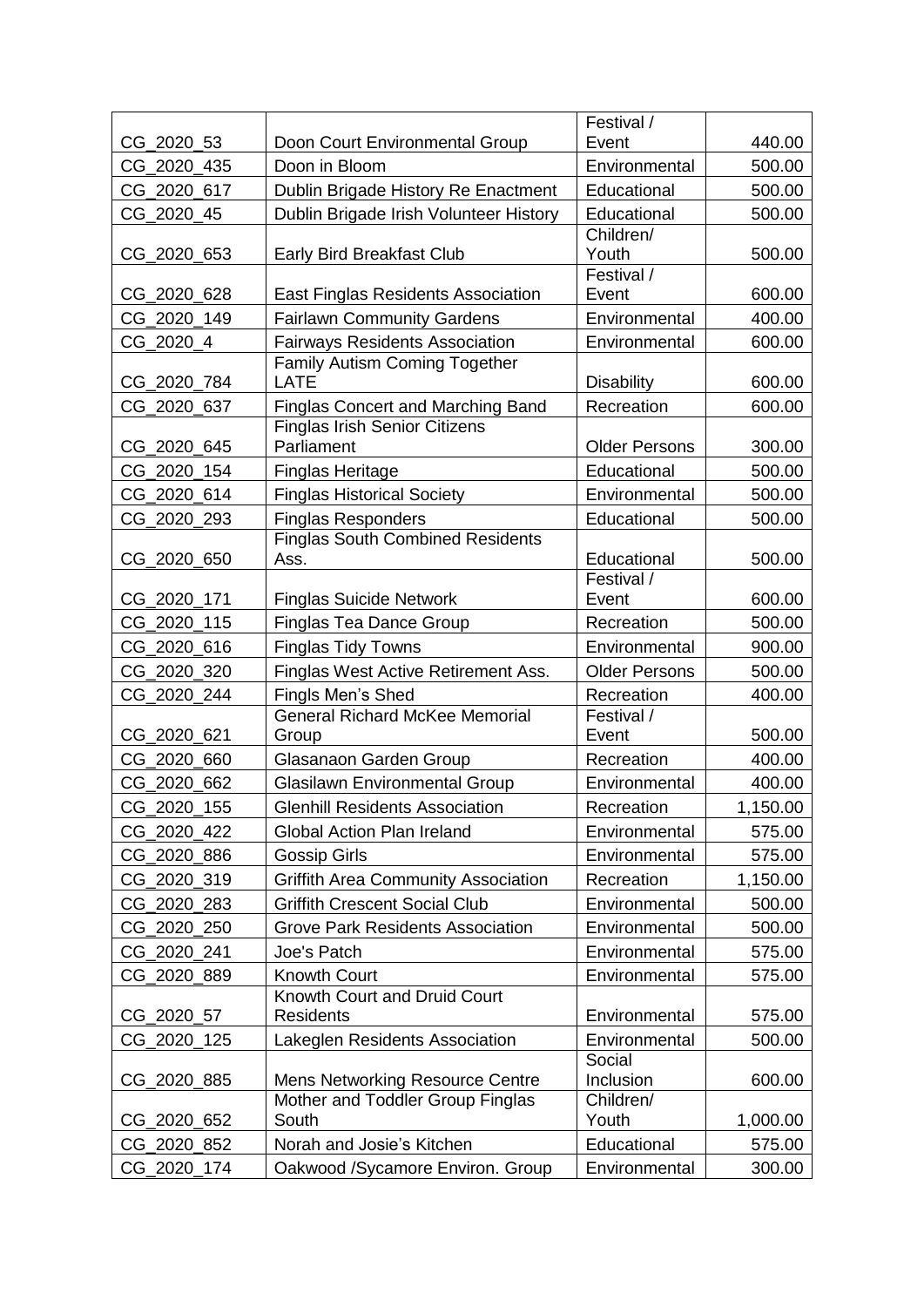|              |                                                                   | Social               |           |
|--------------|-------------------------------------------------------------------|----------------------|-----------|
| CG_2020_188  | <b>OCRAS</b>                                                      | Inclusion            | 1,000.00  |
|              |                                                                   | Children/            |           |
| CG_2020_847  | <b>OLV Parents Group</b>                                          | Youth                | 550.00    |
| CG_2020_659  | Order of Malta Ireland, Finglas                                   | Educational          | 600.00    |
| CG_2020_143  | over 55s Happy Ramblers Group                                     | Recreation           | 400.00    |
|              | <b>Patrickswell Court Residents</b>                               | Festival /           |           |
| CG_2020_148  | Association                                                       | Event                | 400.00    |
| CG_2020_888  | Poppintree Environmental Project                                  | Environmental        | 550.00    |
|              |                                                                   | Children/            |           |
| CG_2020_879  | Poppintree Youth Project                                          | Youth                | 600.00    |
| CG_2020_870  | <b>Radharc Ceilteach</b>                                          | Educational          | 600.00    |
| CG_2020_631  | <b>Rivermount Ladies Club</b>                                     | Recreation           | 400.00    |
| CG_2020_856  | Silloge Ladies Club                                               | Recreation           | 575.00    |
|              |                                                                   | Festival /           |           |
| CG 2020 192  | Silloge Neighbourhood Centre                                      | Event                | 500.00    |
| CG 2020 191  | Solas Development Centre                                          | Recreation           | 575.00    |
|              |                                                                   | Festival /           |           |
| CG_2020_869  | <b>Sports Across Ireland</b>                                      | Event                | 600.00    |
| CG_2020_414  | St Canice's Church & Hall                                         | Environmental        | 1,150.00  |
|              | <b>St Canices Court Residents</b>                                 |                      |           |
| CG_2020_657  | Association                                                       | Environmental        | 200.00    |
| CG_2020_177  | St Canice's Indoor Bowls Club                                     | Recreation           | 500.00    |
| CG_2020_632  | <b>St Canices Pastoral Council</b>                                | Educational          | 1,200.00  |
| CG 2020 242  | St Joseph's Senior & Junior N.S.<br>H.S.C.L                       | Educational          |           |
|              |                                                                   |                      | 575.00    |
| CG_2020_881  | St Margaret's Preschool Ltd<br>St Margaret's Travellers Community | Educational          | 575.00    |
| CG_2020_846  | Ass.                                                              | Educational          | 575.00    |
|              | St Margaret's Travellers Community                                |                      |           |
| CG_2020_848  | Ass.                                                              | Environmental        | 575.00    |
| CG_2020_884  | St Pappin's Bowling Club                                          | Recreation           | 500.00    |
| CG_2020_128  | <b>Sunnyside Residents Group</b>                                  | Environmental        | 530.00    |
|              |                                                                   | Children/            |           |
| CG_2020_854  | <b>TC Growers</b>                                                 | Youth                | 575.00    |
|              |                                                                   | Festival /           |           |
| CG_2020_630  | The Finglas Maypole Arts Festival                                 | Event                | 1,000.00  |
| CG_2020_467  | The Northside Sensations                                          | <b>Older Persons</b> | 600.00    |
| CG_2020_120  | The Pleasure Painters Art Group                                   | Recreation           | 500.00    |
|              |                                                                   | Children/            |           |
| CG_2020_12   | TK Mother & Toddler Group                                         | Youth                | 500.00    |
| CG 2020 640  | <b>Tolka Cottages Residents Group</b>                             | Environmental        | 600.00    |
|              |                                                                   | Children/            |           |
| CG_2020_127  | Virgin Mary Boys National School                                  | Youth                | 575.00    |
|              | <b>Wadalei Hillcrest District Residents</b>                       |                      |           |
| CG_2020_366  | Ass.                                                              | Environmental        | 600.00    |
| CG_2020_857  | <b>Woodhazel Environmental Group</b>                              | Environmental        | 400.00    |
| CG_2020_851  | <b>Woodhazel head Bangers</b>                                     | Environmental        | 400.00    |
|              |                                                                   |                      |           |
| <b>TOTAL</b> |                                                                   |                      | 60,000.00 |